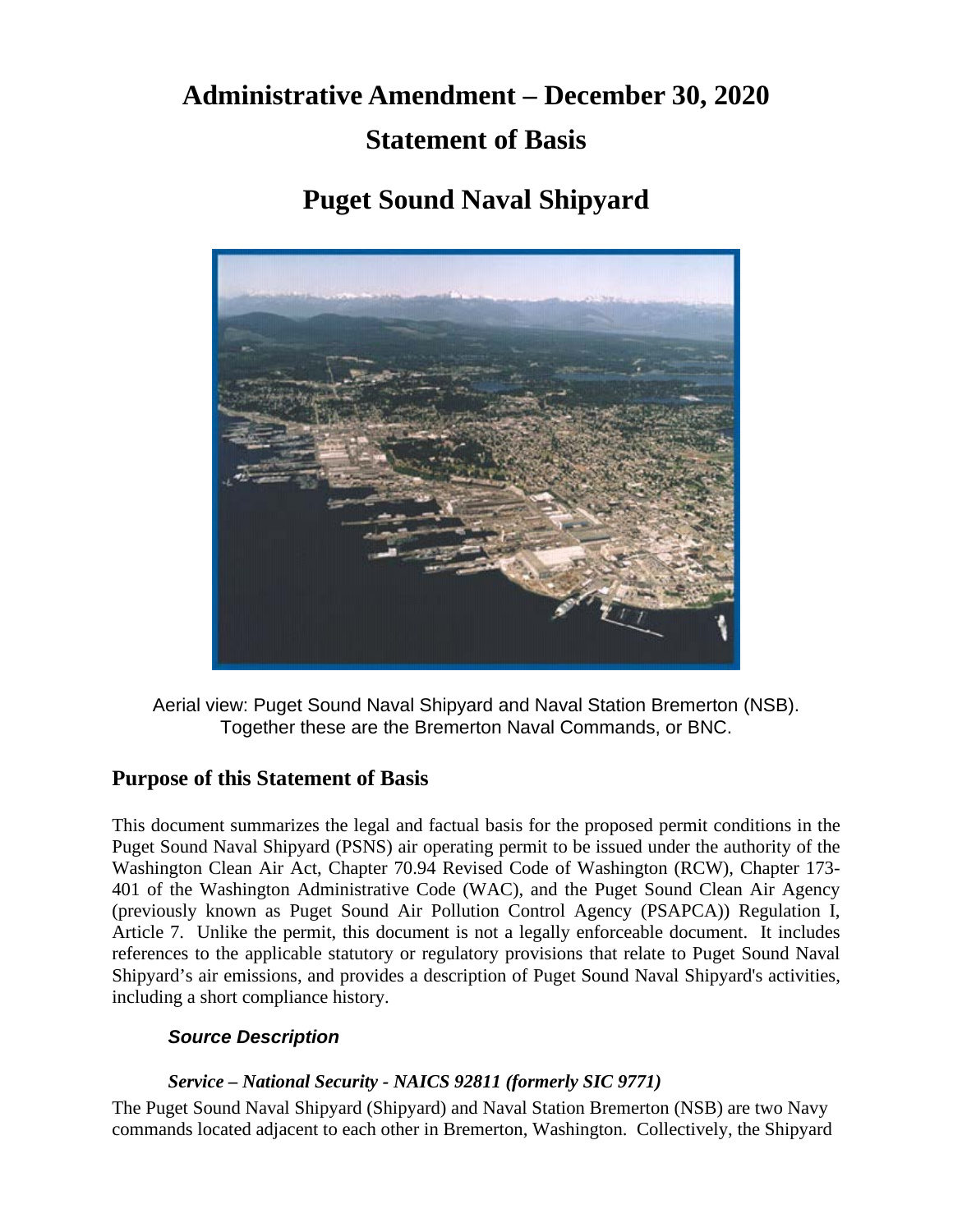and NSB are referred to as the Bremerton Naval Commands (BNC). A separate Title V permit will be issued for each command since two different commanding officer's control operations at each base. This permit is issued to Puget Sound Naval Shipyard.

The Puget Sound Naval Shipyard is a large industrial facility that has been in continuous operation since its founding in 1891. In 1998, in keeping with the Navy's efforts to improve sailor quality of life, a commanding officer was named to the newly established Naval Station Bremerton so that undivided attention could be given to the homeport and housing functions previously managed by the Shipyard. The Bremerton Naval Commands have a combined military and civilian population of approximately 15,500. The BNC are the Northwest's most populous naval shore activities and together one of Washington State's largest industrial installations in terms of both facility investments and in the number of employees. Additional employment is provided due to the presence of contractors at the BNC.

The Puget Sound Naval Shipyard (PSNS) is comprised of 179 acres of property bordered on the south by Sinclair Inlet, on the west by Naval Station Bremerton, and on the north and east perimeters by the City of Bremerton. PSNS is the largest shipyard on the West Coast and home to the Navy's largest dry dock. Currently, the Shipyard workforce consists of approximately 8,000 civil service employees, hundreds of Navy service members, and a large transient contingency of private contractors to augment manpower for periods of peak workload. The Shipyard provides overhaul, repair and recycling services to the entire fleet, including both submarines and surface ships. Primary emission sources at the Shipyard include those associated with metal plating, cutting, preparation, and painting. Additionally, the Shipyard maintains an industrial wastewater pre-treatment plant, many boilers and internal combustion sources.

#### *Responsible Individuals*

Captain Clarke Orzalli, U.S. Navy, is the Commander, Puget Sound Naval Shipyard, Code 100. Captain Orzalli is listed as the responsible individual meeting the requirements of WAC 173- 401-200 (27)(c). The contact phone numbers listed in the permit will allow the reader with questions to contact the department responsible for the original application for the Puget Sound Naval Shipyard (PSNS). Regulators will be able to arrange direct contact with the responsible individual through these access numbers. The term "PSNS" is used throughout the permit.

#### *Pollutants Emitted to Air*

The primary sources of air emissions are the industrial shore based processes involved in the repair, overhaul, refurbishing and maintenance of Navy ships. All significant emission units in the permit are located within the industrial area at the waterfront. These activities include cutting, welding, blasting, degreasing, cleaning, and coating of metal parts either through plating or painting. They also include miscellaneous boilers throughout the facility used for maintenance/services and heating, and numerous mobile internal combustion engines. An additional activity that used to be a large part of the work accomplished at the facility is the demilitarization and recycling of decommissioned submarines. Currently this activity is operating at 1/3 of its peak level of the mid 1990's. Taking apart a submarine for recycling first requires the removal of all environmental contaminants such as lead, PCBs and asbestos, using hand removal methods and steel or plastic media. Then the hull is cut into manageable sizes, and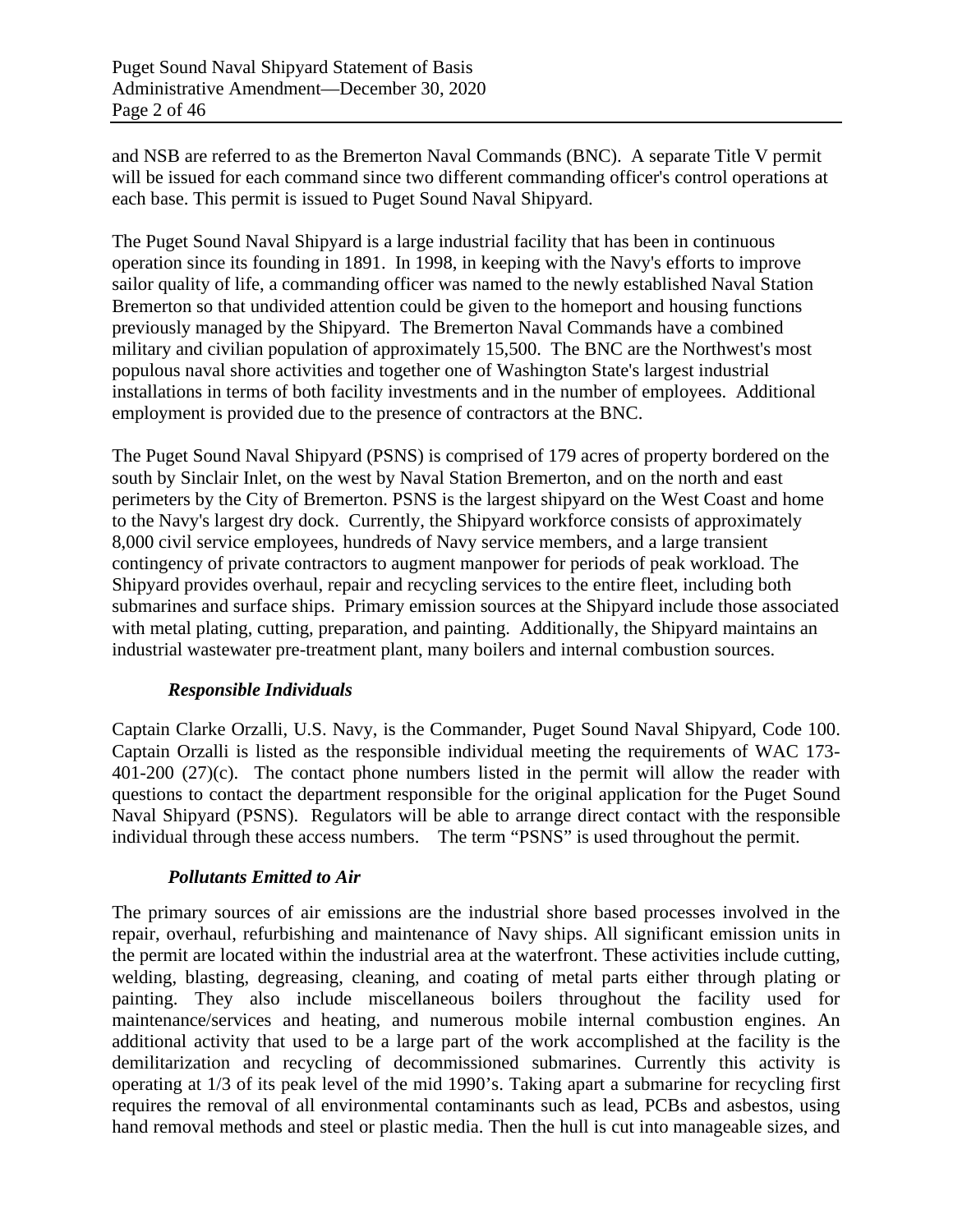removed from the dry docks. Then further cutting takes place in an enclosed building with emission controls. Permit requirement. Any nuclear reactors are defueled, sealed, and shipped by barge to Hanford, WA for burial. PSNS is in the Title V Operating Permit program because they consistently emit more than 100 tons of VOC per year and more than 25 tons of HAP per year.

### **Review of the Puget Sound Naval Shipyard Permit Application**

The Puget Sound Clean Air Agency received the original air operating permit application on June 7, 1995. Bremerton Naval Commands submitted revisions and addenda to the original application that were received by the Puget Sound Clean Air Agency on August 1, 1995 and September 1, 1995. The Puget Sound Clean Air Agency acknowledged that the application was complete in a September 1, 1995 letter to the Puget Sound Naval Shipyard. Later, the Navy split the Shipyard into two separate bases. The Navy then elected to split the Title V Permit Application No. 14082 into two new applications. The new application for PSNS, No. 21177, was received on December 3, 2001. This new application was determined to be complete on March 14, 2002. The Navy then reassigned or eliminated some ship building and repair activities previously performed at PSNS. On May 15, 2002, an addendum to the Operating Permit application was received, that reflected the reduced activities taking place at this facility. The addendum was accepted and determined to be complete on June 3, 2002.

#### **Compliance History**

During the past five years, the Puget Sound Clean Air Agency conducted 15 compliance inspections of the Puget Sound Naval Shipyard in Bremerton, WA. Inspection dates were: January 16, 2002, August 14, 2001; July 13, 2002; July 13, 2000; May 19, 2000; April 26, 2000; March 23, 1999; September 18, 1998; September 9, 1998; August 28, 1998; July 7, 1998; May 29, 1998; April 29, 1998; March 30, 1998 and March 25, 1997.

The Puget Sound Clean Air Agency has taken the following enforcement actions against Puget Sound Naval Shipyard during the last five years:

September 22, 1998: Notice of Violation No. 36040 was issued in response to a PSNS Semi-Annual Marine Coating Usage and Compliance Status Report. The NOV cites Section 2.02 and 40 CFR Part 63.783 regarding three incidences of the use of non-compliant paints. On February 25, 1999, the Clean Air Agency issued a Notice and Order of Civil Penalty No. 8969. PSNS filed an appeal with the Pollution Control Hearings Board stating that the paint in question was compliant. On April 5, 1999, the Clean Air Agency issued a Notice and Order of Cancellation of Civil Penalty and Rescission of Notice of Violation. No further action was taken. The case was closed.

Each year, the Puget Sound Clean Air Agency has received the required emission statements. The Puget Sound Naval Shipyard currently also reports certification of compliance with certain NESHAP requirements semiannually to EPA Region 10 and the Puget Sound Clean Air Agency.

There are currently no outstanding enforcement actions.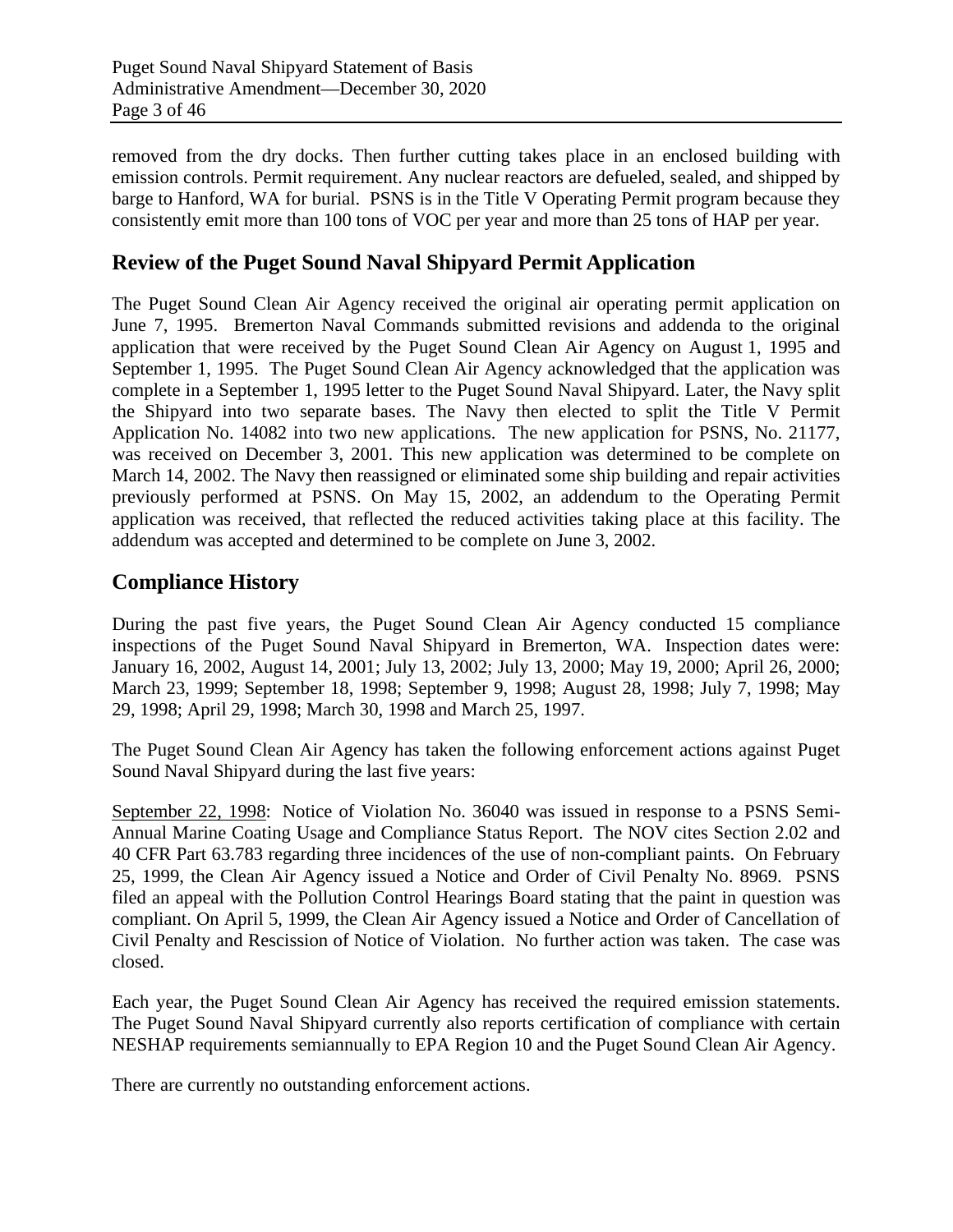#### **Emission Inventory**

See Attachment A.

### **Applicable Requirements**

Applicable requirements are listed in several sections of this operating permit as outlined below. The permit lists only the requirements that the Puget Sound Clean Air Agency has determined to be within the scope of the definition of "applicable requirements" under the operating permit program. PSNS is legally responsible for complying with all applicable requirements of the operating permit as well as other requirements that do not fit the definition of "applicable requirements" found in Chapter 173-401 Washington Administrative Code (WAC). Some of the applicable requirements contain terms or monitoring, maintenance and recordkeeping that require detailed explanation in this statement of basis. The specific conditions are listed below, along with any necessary explanations in monitoring, maintenance, and recordkeeping requirements.

PSNS is subject to all the requirements listed in Section I of the permit. Section I.A contains the requirements that are applicable facility-wide and Section I.B contains requirements applicable only to specific emission units. The requirements in Section I.B only apply to the specific emission units cited; however, the requirements in Section I.A also apply to the specific emission units or activities described in Section I.B. If the monitoring, maintenance, and recordkeeping method for any requirement in Section I.A is more extensive for specific emission units, that requirement is repeated in Section I.B with the additional monitoring, maintenance and recordkeeping requirements.

The tables list the citation for the "applicable requirement" in the second column. Either the second or the third column (Date) contains the adoption or effective date of the requirement. In some cases, the effective dates of the Federally Enforceable Requirement and the State Only Requirement are different because only rules approved by EPA through Sections 110, 111, and 112 of the federal Clean Air Act are federally enforceable and either the state has not submitted the regulation to the EPA or the EPA has not approved it.

The first column is used as an identifier for the requirement, and the Requirement Paraphrase column paraphrases the requirement. The first and Requirement Paraphrase columns are for information only and are not enforceable conditions of this permit. The actual enforceable requirement is embodied in the requirement cited in the second column and the effective date.

The Monitoring, Maintenance & Recordkeeping Method column identifies the methods described in Section II of the permit. Following these methods is an enforceable requirement of this permit. Where used Emission Standard Period column identifies the averaging time for the reference test method, and the Reference Test Method column identifies the reference method associated with an applicable emission limit that is to be used if and when a source test is required. In some cases where the applicable requirement does not cite a test method, one has been added.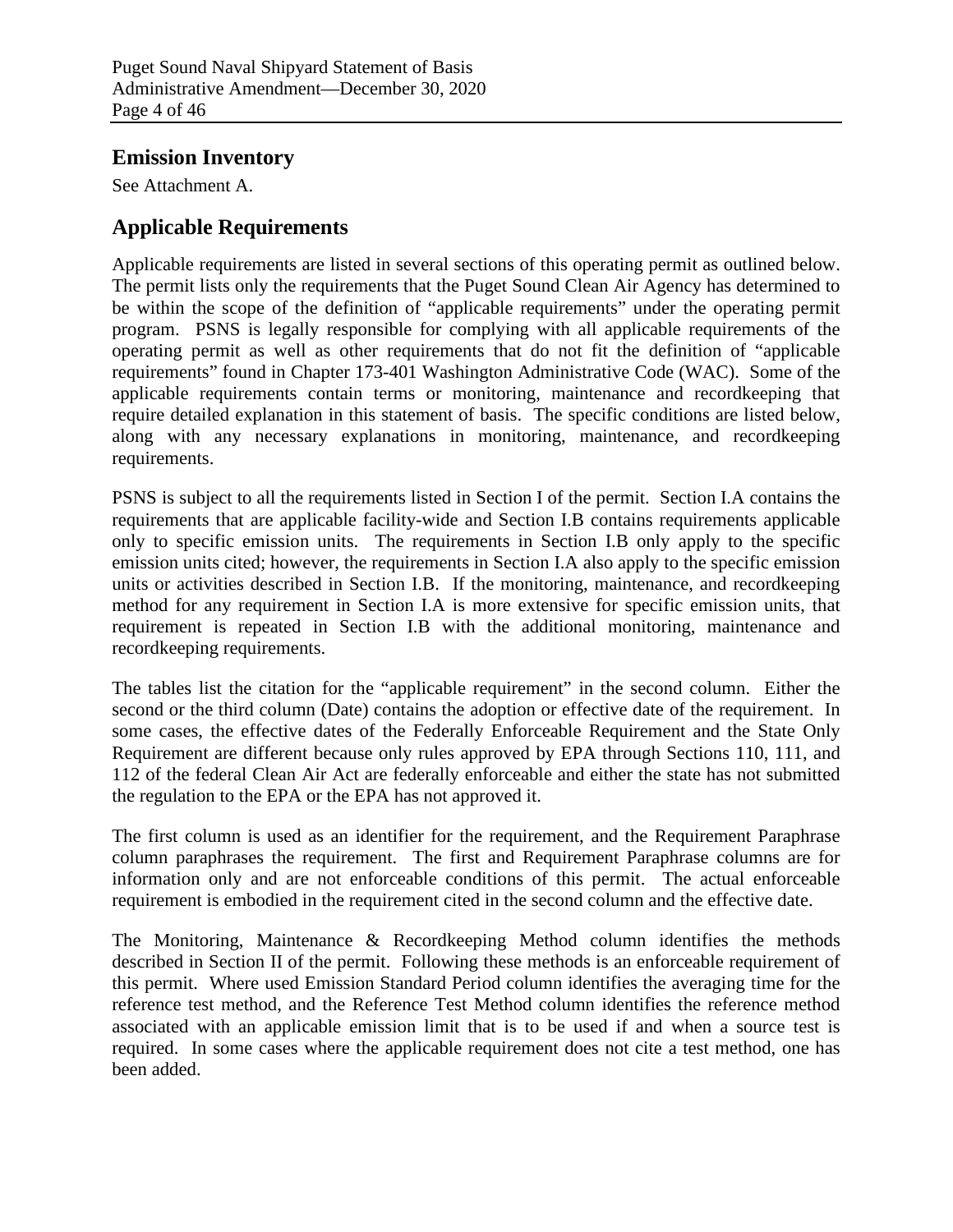In the event of conflict or omission between the information in the actual statute or regulation cited in the second column and any information contained in any other column, the requirements and language of the actual statute or regulation cited shall govern. For more information regarding any of the requirements cited in the second and third columns, refer to the actual requirements cited.

Some of those requirements are further explained in detail below.

#### *Section I. A. (Facility-Wide) Applicable Requirements*

#### **Requirements I.A.1**

Both WAC 173-400-040(1) and Puget Sound Clean Air Agency Regulation I, Section 9.03 standards are 20% opacity and apply to all stationary sources.

The monitoring method is based on quarterly visual inspections of all emission points at PSNS, with the source taking corrective action within 24 hours or using the reference test method, Ecology Method 9A, to determine opacity if any visible emissions are noted. The Puget Sound Clean Air Agency has determined that the monitoring should be quarterly for the reasons listed below. These factors are consistent with EPA's April 30, 1999 Draft *Periodic Monitoring Technical Reference Document*.

- 1) Initial compliance. The Puget Sound Clean Air Agency has not observed visible emissions from these activities at or above these levels during any inspection.
- 2) Margin of compliance. The remaining stationary emission units at PSNS are unlikely to generate visible emissions except under the most unusual circumstances. In addition, the Puget Sound Clean Air Agency has inspected this facility at least fifteen times since 1995 and has not identified opacity issues with the stationary equipment. We have seen visible emissions down in the dry docks during the nuclear vessel recycling operations, sometimes a small amount of particulate is able to leave the docks, but our observations of this activity has never approached 20% opacity and is less likely in the future. This is because the numbers of nuclear vessels available for recycling has decreased to the point that before this permit expires recycling will be reduced to one vessel per year instead of one a month as was the case during the mid-1990's. Therefore, the margin of compliance with the 20% opacity standard for the stationary equipment is high, and the Puget Sound Clean Air Agency has determined that quarterly monitoring is adequate except as provided for under specific emission unit monitoring requirements. Recording of visible emissions is not necessarily a deviation of the opacity requirements. However, failure to take timely corrective action, as defined by the monitoring method, is a deviation of the specific permit term. Taking corrective action does not relieve PSNS from the obligation to comply with the opacity requirement itself.
- 3) Variability of process and emissions. Annual emissions from the facility stationary sources are relatively constant on an annual and daily basis due to the Navy's overhaul planning to insure that the minimum required vessels are always available to go to sea. In the event of a military conflict, it is possible that emissions would drop until the crises was over and then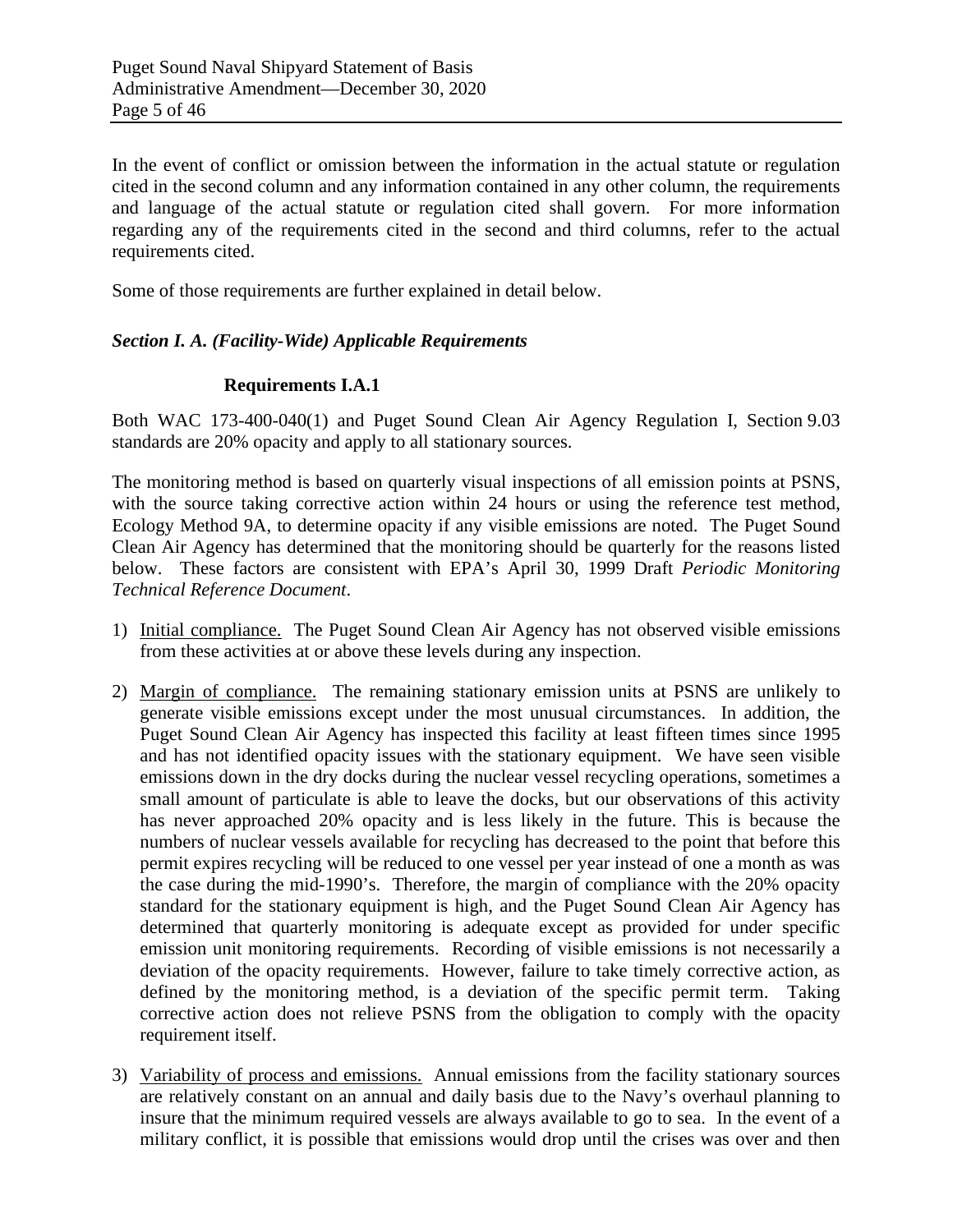there would be a period of catch up. Such catch up would occur slowly over a two year period.

- 4) Environmental impacts of problems. Observed opacity is generally related to emissions of particulate matter or finely divided liquid droplets. The stationary emission units at PSNS typically do not generate visible emissions. Experience with the submarine recycling activities has not resulted in any observed opacity violations in the last five years.
- 5) Technical considerations. Catastrophic failure of a building's heating unit or a portable boiler is a likely cause of an opacity standard deviation at PSNS. However, these units are fired in accordance with an acceptable O&M Plan, thereby minimizing the probability of an opacity standard violation.

#### **Requirement I.A.2 and I.A.3**

Puget Sound Clean Air Agency Regulation I, Section 9.09 limits particulate emissions to 0.05 grain per dry standard cubic foot (gr/dscf) from equipment used in a manufacturing process. Puget Sound Clean Air Agency Regulation I, Section 9.09 also limits particulate emissions from fuel burning equipment using a fuel other than wood to 0.05 grain per dry standard cubic foot (gr/dscf) corrected to 7%  $O_2$ . WAC 173-400-060 limits particulate emissions to 0.1 gr/dscf from general process units (i.e., units using a procedure or a combination of procedures for the purpose of causing a change in material by either chemical or physical means, excluding combustion). WAC 173-400-050(1) limits particulate emissions to 0.1 gr/dscf corrected to 7%  $O_2$  from combustion and incineration units (i.e., units using combustion for waste disposal, steam production, chemical recovery or other process requirements; but excluding open burning).

The monitoring method is based on quarterly visual inspections of all emission points at PSNS, with the source taking corrective action or using the reference test method, Puget Sound Clean Air Method 5, to determine particulate matter emission concentration if any visible emissions are noted. Recording of visible emissions is not necessarily a violation of the grain-loading standard, because the threshold for visible emissions occurs at a grain loading of less than 0.05 gr/dscf. However, failure to take timely corrective action, as defined by the monitoring method, is a deviation of the specific permit term. Taking corrective action does not relieve PSNS from the obligation to comply with the particulate standard itself.

The Puget Sound Clean Air Agency has determined that the monitoring should be quarterly for the same reasons listed for Requirements I.A.1, since particulate emissions from these units are directly related to opacity emissions.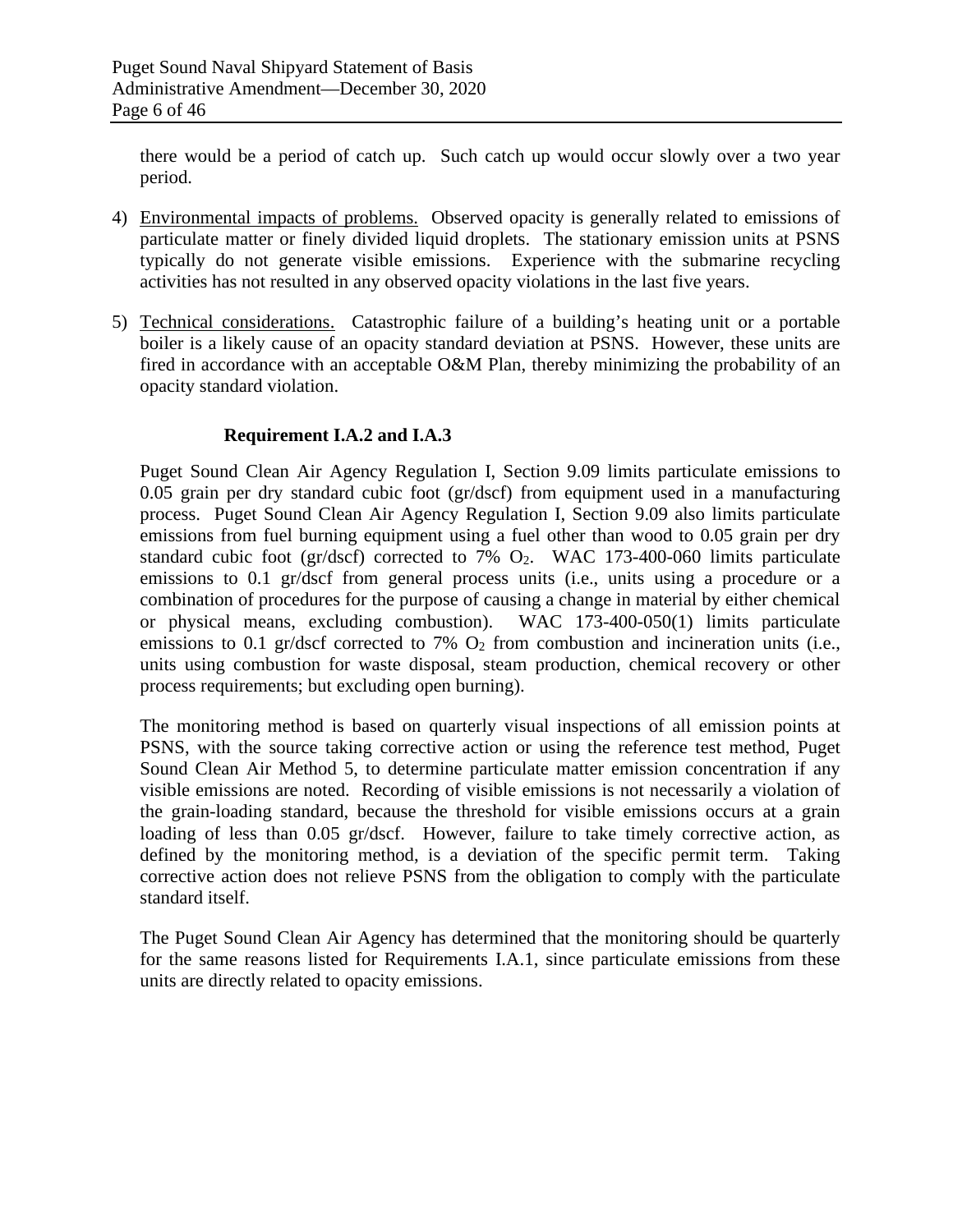#### **Requirements I.A.4**

Both Puget Sound Clean Air Agency Regulation I, Section 9.07 and WAC 173-400-040 (6) are equivalent requirements  $(SO<sub>2</sub>$  emissions not to exceed 1000 ppm), except for the second paragraph of the WAC 173-400-040(6) which is not in the Puget Sound Clean Air Agency regulation. That paragraph, which is not federally enforceable, allows for exceptions to this requirement if the source can demonstrate that there is no feasible method of reducing the SO2 concentrations to 1000 ppm. Since the Puget Sound Clean Air Agency rules do not allow the exception, the second paragraph does not apply to the PSNS.

The boilers burn only natural gas and distillate or very low sulfur oil. PSNS combusts only natural gas in combustion units throughout the rest of the facility, and is incapable of violating the SO2 limit while complying with the other requirements in the permit. The following calculations show that it is mathematically impossible for a unit to emit 1,000 ppm sulfur dioxide while burning natural gas or very low sulfur oil. Therefore, no additional monitoring, other than the fuel sulfur-content monitoring procedure in Section II.A.2.e, is required.

#### *Natural gas:*

Natural gas means a mixture of gaseous hydrocarbons, with at least 80 percent methane (by volume), and of pipeline quality, such as the gas sold or distributed by any utility company regulated by the Washington Utilities and Transportation Commission. Natural gas may also be referred to as "pipeline quality natural gas." PSNS receives the same natural gas as all of the other natural gas consumers, private and industrial, in the Northwest. According to Section 1.4-3 of AP-42, natural gas contains approximately 2000 grains of sulfur per million cubic feet, which is equivalent to approximately 3.4 parts of sulfur per million cubic feet of natural gas, as shown in the following calculation:

$$
\frac{2,000 \text{ gr S}}{1,000,000 \text{ ft}^3 \text{ nat. gas}} \times \frac{1 \text{ lb}}{7000 \text{ gr}} \times \frac{385 \frac{\text{ft}^3}{\text{mole S}}}{32 \frac{\text{lb}}{\text{mole S}}} = 3.44 \times 10^{-6} \frac{\text{ft}^3 \text{ S}}{\text{ft}^3 \text{ nat. gas}} = 3.44 \text{ ppmd}v \text{ S}
$$

According to *Perry's Chemical Engineer's Handbook*, each cubic foot of natural gas requires approximately 10 cubic feet of air for combustion, yielding approximately 11 cubic feet of combustion exhaust gases, consisting mostly of nitrogen, water vapor, and carbon dioxide. The sulfur in the natural gas will almost all be converted to sulfur dioxide, with each cubic foot of sulfur producing the same volume of sulfur dioxide. Since each cubic foot of natural gas contains  $3.44 \times 10^{-6}$  cubic foot of sulfur, each cubic foot of stack exhaust will contain approximately:

$$
3.44 \times 10^{-6} \frac{ft^3 S}{ft^3 n at. gas} \times \frac{1 ft^3 SO_2}{1 ft^3 S} \times \frac{1 ft^3 n at. gas}{11 ft^3 stack exhaust} = 3.13 \times 10^{-7} \frac{ft^3 SO_2}{ft^3 stack exhaust}
$$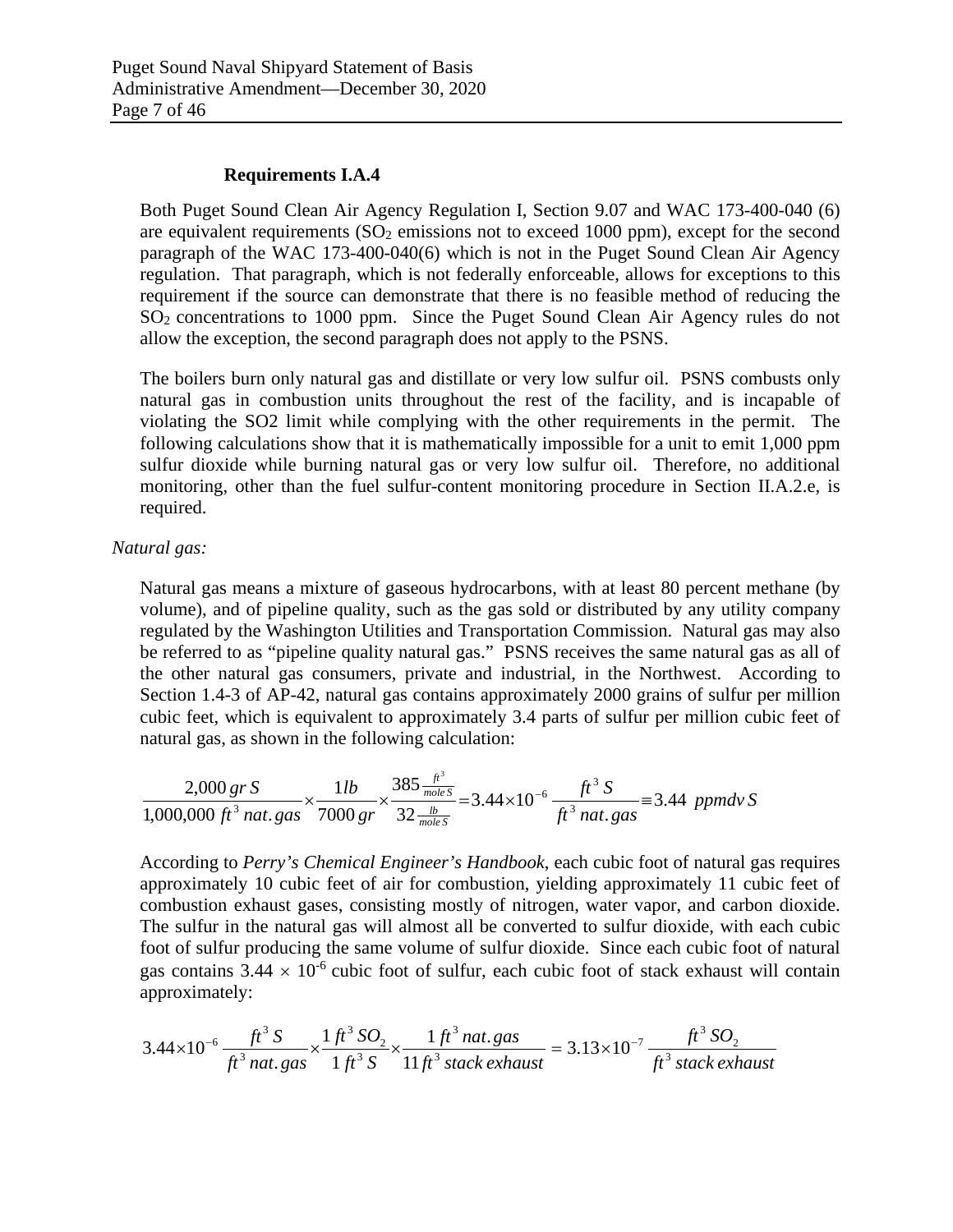This is equivalent to  $0.31$  ppmdv  $SO<sub>2</sub>$ . Note that this estimated value is less than one-tenth of one percent of the  $1,000$  ppm  $SO<sub>2</sub>$  standard. Therefore, it is reasonable to assume that combustion units that are fired on natural gas cannot exceed the  $1,000$  ppm  $SO<sub>2</sub>$  limits in Puget Sound Clean Air Agency Regulation I, Section 9.07 and WAC 173-400-040(6).

#### *Oil, "very low sulfur" and "distillate":*

PSNS burns the same "Very low sulfur oil" and distillate oil supplied to Naval Station Bremerton. While the new source performance standards of 40 CFR part 60 do not apply to PSNS several definitions from Subpart Dc are in common use in the oil supply industry and are used below. For PSNS, its monitoring method is to ensure that the fuel suppliers provide certification that the sulfur content of all delivered fuel is no more than 0.5% by weight when averaged over any calendar month.

"Very low sulfur oil" is defined in NSPS Subpart Db as "an oil that contains no more than 0.5 weight percent sulfur or that, when combusted without sulfur dioxide emission control, has a sulfur dioxide emission rate equal to or less than 215 ng/J (0.5 lb/million Btu) heat input."

"Distillate oil" is defined in NSPS Subpart Db as "fuel oils that contain 0.05% weight percent nitrogen or less and comply with the specifications for fuel oil numbers [1](#page-7-0) and  $2<sup>1</sup>$ , as defined by the American Society of Testing and Materials in ASTM D396-78, Standard Specifications for Fuel Oils, which has been incorporated by reference into 40 CFR 60.17."

The conversion factors given in 40 CFR 60 Appendix A, Reference Method 19 to estimate the  $SO<sub>2</sub>$  concentration in the main stack in ppm may be used if all the boilers were burning 0.5% sulfur oil and emitting 0.5 lb/MMBtu  $SO_2$ .

According to Table 19.1, burning a million Btu of oil produces 9,190 dry standard cubic feet of stack gas. One part per million  $SO_2$  is equivalent to  $1.66 \times 10^{-7}$  ppmdv.

$$
0.5 lb\,SO_2 / MMBtu \times \frac{1 MMBtu}{9,190 \,dscf} \times \frac{1\,ppdv}{1.660 \times 10^{-7}} = 327.7\,ppm\,SO_2
$$

Therefore, it is reasonable to assume that the boiler main stack, which is the only significant source of  $SO_2$  on PSNS, will not emit  $SO_2$  in excess of 1,000 ppmdy if the boilers burn only natural gas or very low sulfur oil.

Therefore, it is reasonable to assume that combustion units that are fired on natural gas and fuel oil cannot exceed the  $1,000$  ppm  $SO<sub>2</sub>$  limits in Puget Sound Clean Air Agency Regulation I, Section 9.07 and WAC 173-400-040(6). The other emission units are not capable of generating  $SO_2$  emissions as permitted. Therefore, the permit does not contain additional monitoring requirements.

<span id="page-7-0"></span><sup>&</sup>lt;sup>1</sup> ASTM D396-78 requires that No. 2 fuel oil containing greater than 0.05% sulfur be dyed with Solvent Red 164 at the concentration spectrally equivalent to at least 3.9 pounds of the solid dye Standard Red 26 per 1,000 barrels in accordance with the mandates of the US EPA and IRS.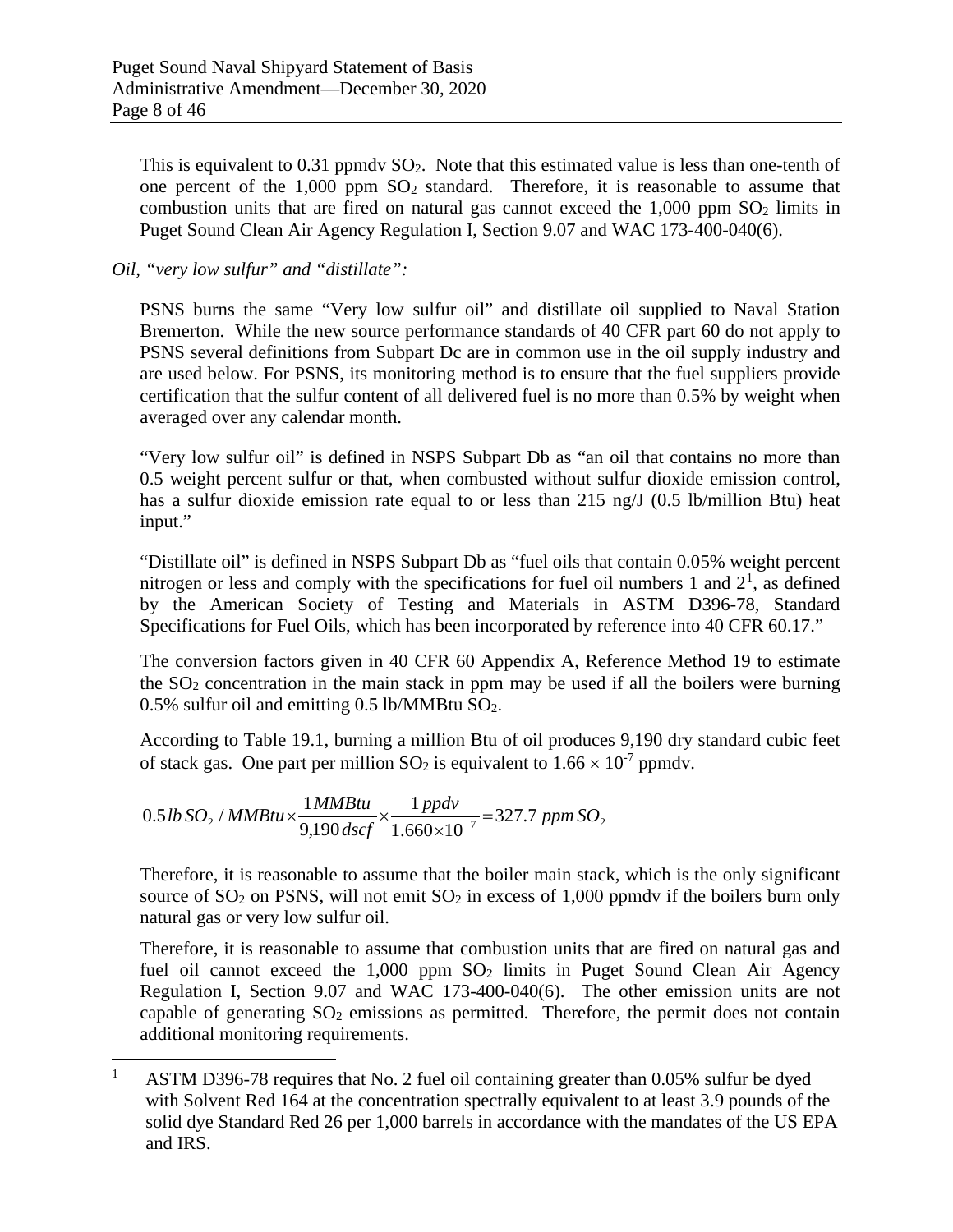#### **Requirements I.A.5, I.A.6, and I.A.12**

Puget Sound Clean Air Agency Regulation I, Sections 9.11(a) and 9.15(d) and WAC 173- 400-040(5) are similar requirements that address emissions that may be environmentally detrimental or cause a nuisance. Although the permit lists these requirements together, PSNS must comply with each. The monitoring method is based on responding to complaints and general inspections of the facility to identify any emissions that are likely to be injurious to human health, plant or animal life, or property, or that unreasonably interfere with enjoyment of life and property. Receiving complaints does not necessarily mean PSNS are in violation of this requirement, but PSNS has a responsibility to investigate complaints and take corrective action if necessary. The monitoring method specifies additional quarterly inspections of the facility to monitor for changes at the landfill that may result in emissions. Quarterly inspections are appropriate for the reasons listed below. These factors are consistent with EPA's April 30, 1999 Draft *Periodic Monitoring Technical Reference Document*.

The facility is currently in compliance with these requirements. The emissions most likely to be environmentally detrimental or cause a nuisance are the emissions generated by the nuclear vessel recycling activities in the dry docks. Asbestos and surface coating removal are done with point source mechanical controls of all contaminated air with 99.9%+efficient filtration. Cutting operations are an area source that emit particulate emissions. These emissions are partially contained by the 35 to 60 foot depth of the sidewalls of the six dry docks. Annual emissions from the facility are generally proportionate to the number of vessels processed. The number of vessels being processed is now down to one-third to of the peak number experienced in the mid-1990's, or approximately four per year. In addition, PSNS has for employee safety reasons moved 1/2 of the cutting operations into a converted building with a 99.9%+efficient dust collection system. Now the vessels are only processed into pieces small enough to remove from the dry dock for further cutting at the indoor facility, into sizes that can be transported by rail out of the shipyard. This has decreased the potential for emissions leaving the dry docks by half by converting that portion of an area source into a point source with controls. By the end of the period covered by this permit only one vessel per year will be processed at PSNS. However, it is possible that after the next Title V Air Operating Permit renewal that the first nuclear powered aircraft carrier will be processed for recycling. This future project would be as big as processing six or more other smaller vessels. Because much of that vessel would extend more than 100 feet above the top of the dry dock, special procedures would have to be designed into the project to prevent fugitive emissions. This special case would be taken into account in the new source review process of Puget Sound Clean Air Agency Regulation I, Section 6.03. For the present the dry docks quarterly facility-wide inspections, covering asbestos removal, surface coating removal, and cutting operations, will insure that the PSNS can respond to any externally caused changes in conditions that may increase emissions.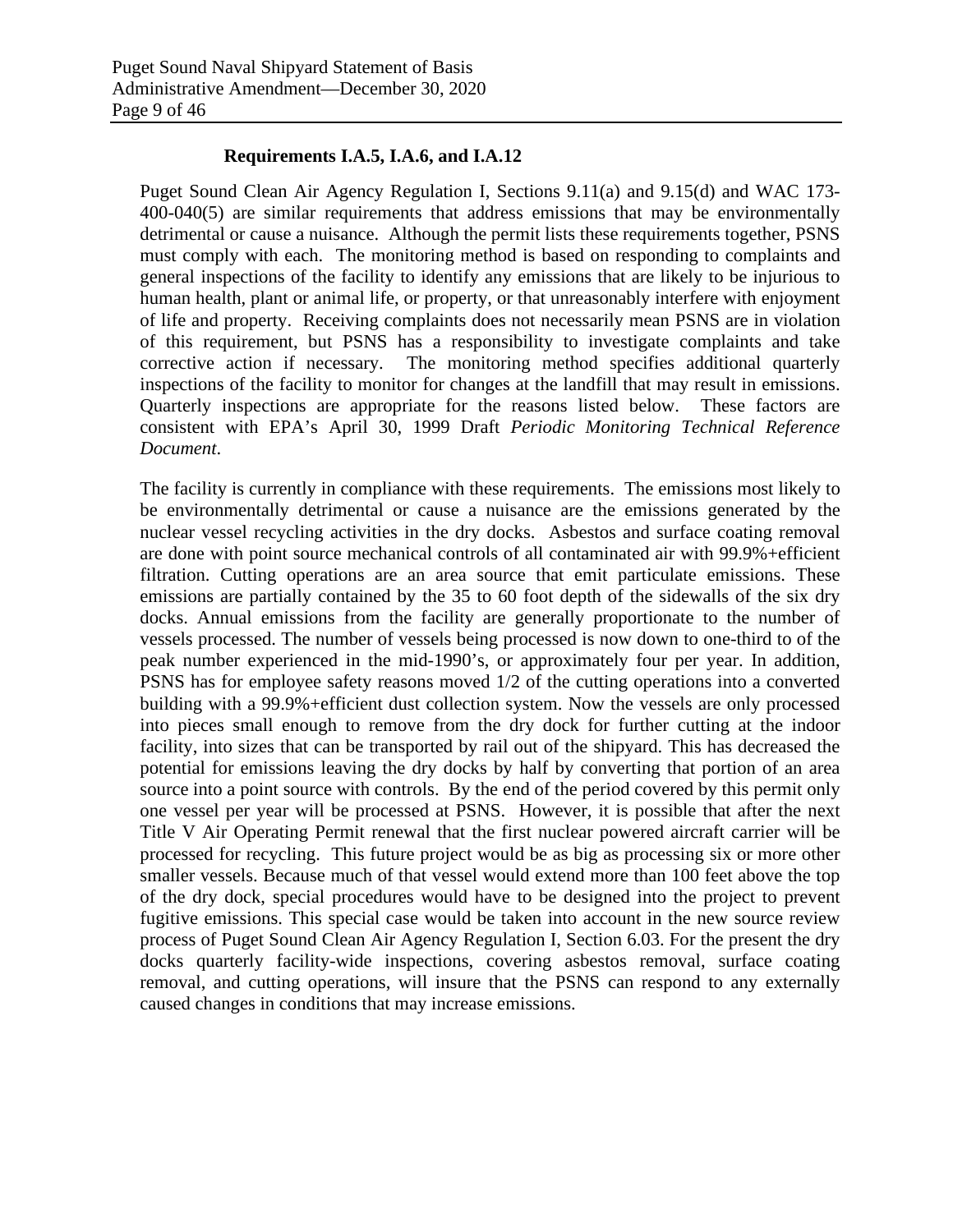#### **Requirements I.A.6, I.A.7, I.A.8 , and I.A.16**

Puget Sound Clean Air Agency Regulation I, Section 9.15(a) requires best available control technology (BACT) for all fugitive dust emissions. WAC 173-400-040(3) addresses fugitive dust emissions for some activities and WAC 173-400-040(8) requires reasonable precautions or reasonably available control technology (RACT) to control fugitive emissions. Puget Sound Clean Air Agency Regulation I, Section 9.15(a) refers to cleaning vehicle undercarriages before they leave a facility to prevent track-out of mud or dirt onto public roadways. Puget Sound Clean Air Agency Regulation I, Section 9.15(a)(4) refers to prevention of escape of dust-bearing materials from trucks operated on public roadways. Recording of fugitive dust emissions is not necessarily a violation of the requirement, since the requirement does not prohibit fugitive dust emissions, but prohibits fugitive dust unless BACT is employed.

PSNS does not handle or process materials that are likely to cause fugitive dust emissions without point source controls. Except for surface coating booths all point sources that have the potential to emit fugitive dust are controlled with 99.9%+dust filters. As long as PSNS follows its O&M plans and perform the quarterly facility wide inspections then there will be a large margin of assurance that these point sources will not become fugitive dust sources.

Fugitive dust from track out is not very likely because 100% of PSNS' grounds in the industrial area are paved and all vehicular traffic leaving PSNS goes through two security checkpoints and another 1/2 mile of paved roads through the Bremerton Naval Station before exiting on a public highway. The Bremerton Naval Station will also be conducting facility wide inspections under its Title V Air Operating Permit for track out. One of the things on their list to check will be deposition of materials from PSNS from vehicles transiting through their area.

PSNS has the responsibility to perform quarterly inspections of its property to determine if vehicles are creating track-out or spillage of mud or dirt onto paved public roadways. The Puget Sound Clean Air Agency considers these reasonable precautions to prevent track-out or spillage onto public roadways.

Therefore, the monitoring method specifies quarterly inspections of the facility to monitor for fugitive emissions for the reasons listed below. These factors are consistent with EPA's April 30, 1999 Draft *Periodic Monitoring Technical Reference Document*. The monitoring method is based on visual inspections with the PSNS taking corrective action as soon as possible but no later than within 24 hours if any fugitive dust emissions are noted. The monitoring method is consistent with Puget Sound Clean Air Agency's *"Agency Policy on Fugitive Dust Controls, March 1995,"* which specifies reasonable precautions that must be taken to prevent fugitive dust emissions, but does not necessarily define BACT for all processes.

- 1) Initial compliance. The Puget Sound Clean Air Agency has not had a fugitive dust complaint nor during the last five years has the PSNS had a violation of these fugitive dust regulations.
- 2) Margin of compliance. The emission units are unlikely to generate emissions in excess of allowable limits except under the most unusual circumstances, so long as PSNS follows its O&M Plan.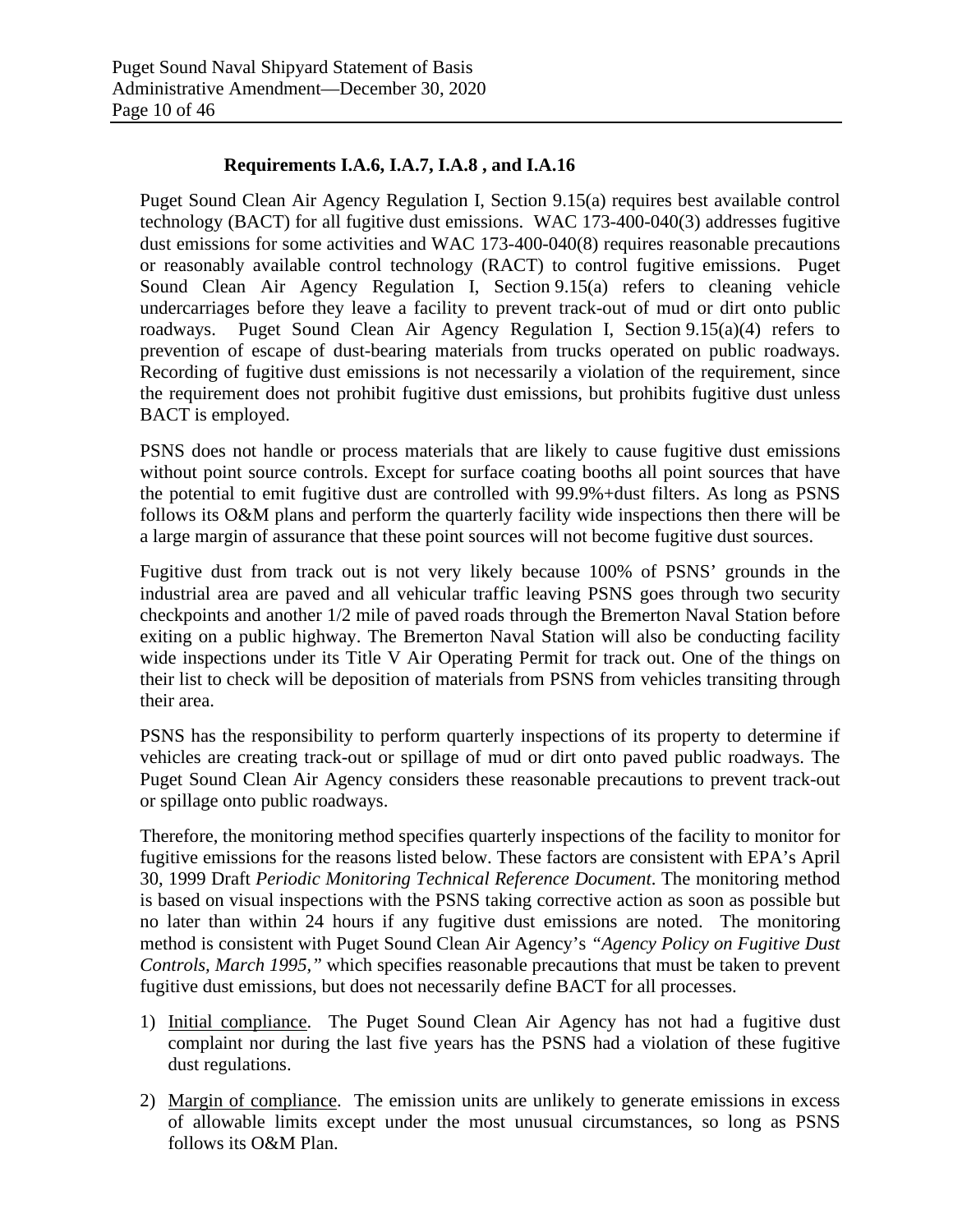- 3) Variability of process and emissions. Since all traffic surfaces and parking lots are paved, the potential for fugitive dust from these is limited. There are no changes that are likely to occur from outside influences, such as weather, that may suddenly increase fugitive emissions leaving the facility. The most significant variable affecting emissions would be the degree to which PSNS follows its O&M Plan.
- 4) Environmental impacts of problems. Most likely impact would be from a truck making a delivery to the base, or from the base to the landfill, that loses control of its load.
- 5) Technical considerations. Paved surfaces are easily cleaned by on-site personnel. Even if a large quantity of a dusty material like gypsum drywall arrived and was spilled off of a truck, facility-wide inspections, either in response to an internal complaint or at least quarterly as set in the monitoring method, will insure that the PSNS can respond to these externally-caused changes that increase fugitive emissions.

The fugitive dust requirements that are in the state implementation plan are addressed in I.A.6 and I.A.7. The Puget Sound Clean Air Agency Board of Directors revised Section 9.15 on March 11, 1999, and it became effective April 17, 1999. We have included the revised fugitive dust requirements in the state-only section. The amended version will be forwarded to EPA as a SIP amendment. Upon approval of the SIP changes, the revised version of Regulation I, Section 9.15 will be federally enforceable and the old version will no longer apply. The revised rule requires the use of reasonable precautions for fugitive dust and lists some examples of reasonable precautions. The Monitoring, Maintenance and Recordkeeping Methods are the same as those listed in I.A.6. and I.A.7.

Puget Sound Clean Air Agency Regulation I, Section 9.15(c) prohibits fugitive dust emissions from any refuse burning equipment, fuel burning equipment, equipment used in a manufacturing process, or control equipment. The monitoring method specifies quarterly inspections of the facility to monitor for changes at PSNS that may cause fugitive emissions for the reasons listed below. These factors are consistent with EPA's April 30, 1999 Draft *Periodic Monitoring Technical Reference Document*. PSNS does not have any refuse burning equipment (i.e., equipment employed to burn any solid or liquid combustible refuse), and all other equipment subject to this requirement is now either controlled or vented directly through a stack. Other combustion sources for heating use liquid fuels that would pass their emissions through their stacks are subject to other monitoring methods, and are not likely to cause fugitive emissions. Therefore, it is very unlikely that PSNS would cause a violation of this standard while complying with the other requirements in the permit.

#### **Requirements I.A.9**

Puget Sound Clean Air Agency Regulation I, Section 9.20 requires PSNS to maintain equipment in good working order. Section 9.20(a) applies to sources that received a Notice of Construction Order of Approval under Puget Sound Clean Air Agency Regulation I, Article 6. Section 9.20(b) applies to equipment not subject to Section 9.20(a). Section II.A Monitoring, Maintenance, and Recordkeeping Procedures of the permit identifies the minimum monitoring criteria for maintaining equipment in good working order. This section identifies both facility-wide criteria and specific criteria for the emission units and activities.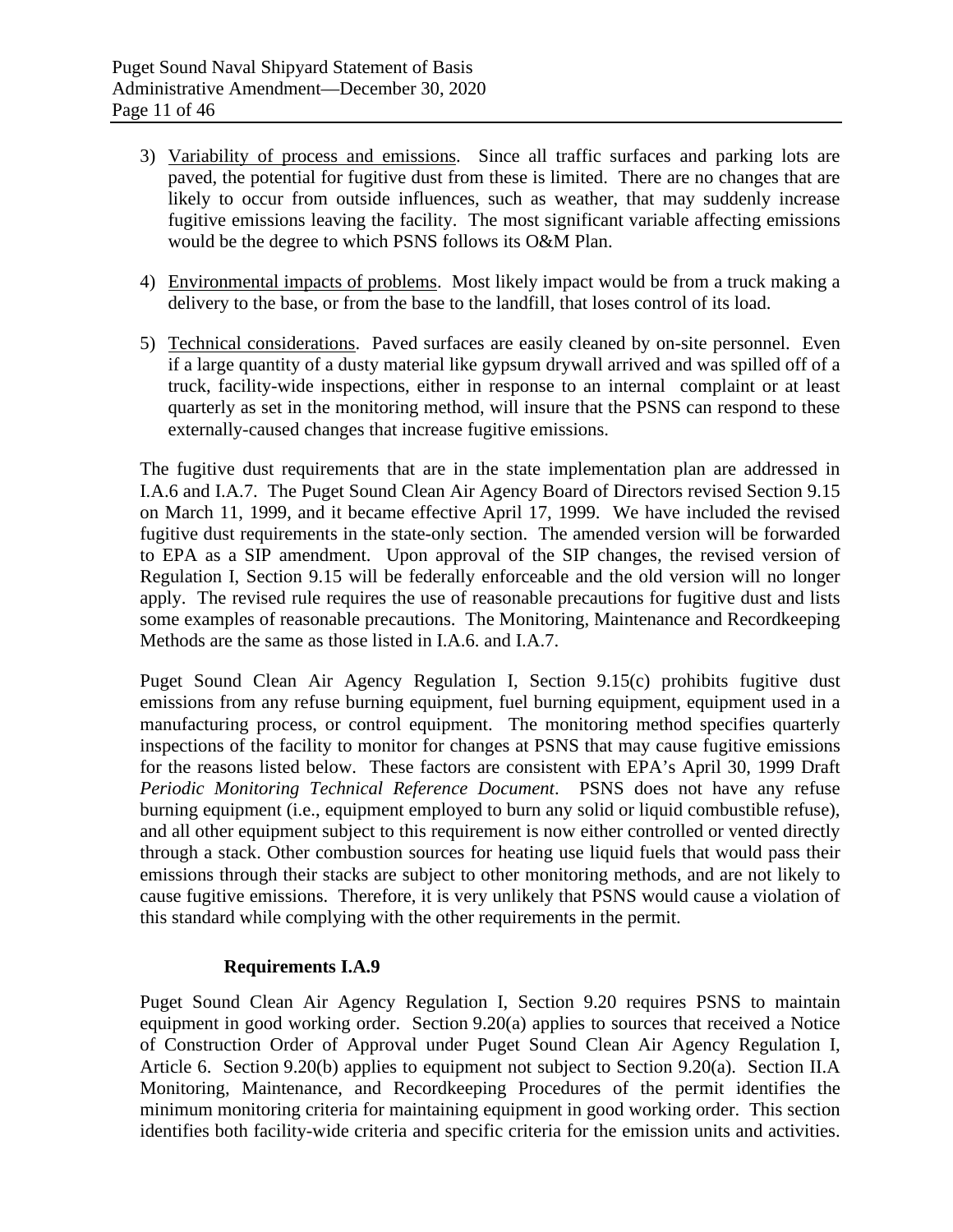In addition, the facility-wide inspections provide monitoring of the general effectiveness of PSNS's O&M Plan. The Puget Sound Clean Air Agency chose to list all of Section II.A as the monitoring method because many parts of Section II.A apply to several emission units and activities. Where there are specific monitoring requirements for specific emission units, the Puget Sound Clean Air Agency has listed them in Section II.A.2. The Puget Sound Clean Air Agency has determined that following the requirements of Section II of the permit provides sufficient monitoring criteria to certify that the equipment has been maintained in good working order. However, the Puget Sound Clean Air Agency reserves the right to evaluate the maintenance of each piece of equipment to determine if it has been maintained in good working order.

#### **Requirement I.A.10**

In accordance with Puget Sound Clean Air Agency Regulation I, Section 7.09(b), PSNS are required to develop and implement an O&M Plan to assure continuous compliance with Puget Sound Clean Air Agency Regulations I, II, and III. The requirement specifies that the Plan shall reflect good industrial practice, but does not define how to determine good industrial practice. To clarify the requirement, the Puget Sound Clean Air Agency added that, in most instances, following the manufacturer's operations manual or equipment operational schedule, minimizing emissions until the repairs can be completed and taking measures to prevent recurrence of the problem may be considered good industrial practice. This language is consistent with a Washington Department of Ecology requirement in WAC 173-400-101(4). The Puget Sound Clean Air Agency also added language establishing criteria for determining if good industrial practice is being used. These include, but are not limited to, monitoring results, opacity observations, review of operations and maintenance procedures, and inspections of the emission unit or equipment. The Puget Sound Clean Air Agency added this wording in response to Washington State court decision, Longview Fibre Co. v. DOE, 89 Wn. App. 627 (1998), which held that similar wording was not vague and gave sufficient notice of the prohibited conduct.

Puget Sound Clean Air Agency Regulation I, Section 7.09(b) also requires PSNS to promptly correct any defective equipment. However, the underlying requirement in most instances does not define "promptly"; hence for significant emission units and applicable requirements that PSNS has a reasonable possibility of violating or that a violation would cause an air quality problem, the Puget Sound Clean Air Agency added clarification that "promptly" usually means within 24 hours. For many insignificant emission units and equipment not listed in the permit, "promptly" cannot be defined because the emission sources and suitable pollution control techniques vary widely, depending on the contaminant sources and the pollution control technology employed. However, the permit identifies a means by which to identify if PSNS are following good industrial practice.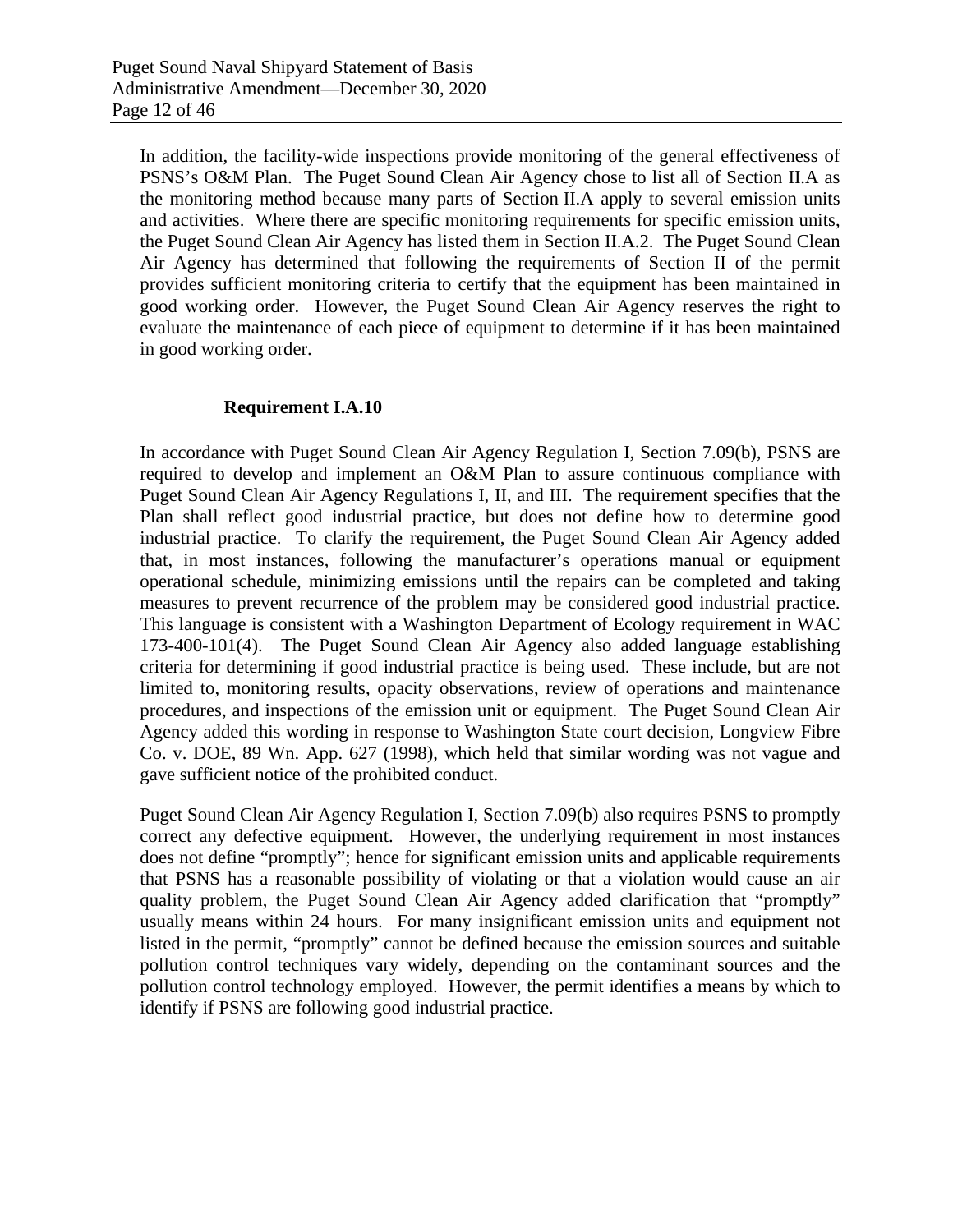As described in Section V.Q, PSNS must report to the Puget Sound Clean Air Agency any instances where it failed to promptly repair any defective equipment. In addition, PSNS has the right to claim certain problems were a result of an emergency (Section V.R) or unavoidable (Section V.S).

Following these requirements demonstrates that PSNS has properly implemented the O&M Plan, but it does not prohibit the Puget Sound Clean Air Agency or EPA from taking any necessary enforcement action to address violations of the underlying applicable requirements after proper investigation.

#### **Requirement I.A.13**

Puget Sound Clean Air Agency Regulation I, Section 9.10(a) specifies that HCl emissions shall not exceed 100 ppm (dry), corrected to 7%  $O<sub>2</sub>$  for combustion sources. Since PSNS burns only pipeline-grade natural gas, distillate oil, and very low sulfur fuel oils that contain no chlorine, the facility is incapable of violating this standard while complying with the other requirements in the permit. Therefore, the permit does not contain additional monitoring requirements.

#### **Requirement I.A.14**

RCW 70.94.040 is similar to Puget Sound Clean Air Agency Regulation I, Section 9.11 and is listed separately here because it is not a federally enforceable requirement.

#### *Section I. B. (Emission Unit Applicable Requirements)*

Section I.B of the permit lists applicable requirements that are specific to an emission unit or activity. The Generally Applicable Requirements of Section I.A apply to all the emission units listed in Section I.B and are not repeated in this section. Monitoring Methods and Reference Methods are also identified if they are different from, or in addition to, those listed in Section I.A. Where a recently adopted federal regulation does not identify a monitoring method, the permit does not identify one either, because it is EPA's policy to incorporate all necessary monitoring into recently adopted federal regulations except where the Puget Sound Clean Air Agency has determined it necessary.

#### **1. Emission Unit #1 (EU-1): Vapor Degreasing and Solvent Cleaning Operations**

This section includes all activities and equipment associated with vapor degreasing and solvent metal cleaning operations, including degreasing and cleaning solvent storage. The Shipyard utilizes two vapor degreasers, both located in the Building 873 Metal Preparation Facility. One vapor degreaser employs the Hazardous Air Pollutant (HAP) trichloroethylene (also a Toxic Air Contaminant) and thus is regulated by the Halogenated Solvent NESHAP. The second and larger vapor degreaser employs a solvent consisting of greater than 95% N-propyl bromide, neither HAP nor Toxic Air Contaminant (TAC), with trace amounts of certain TACs. Both vapor degreasers are equipped with spray wands, but neither have lip exhausts.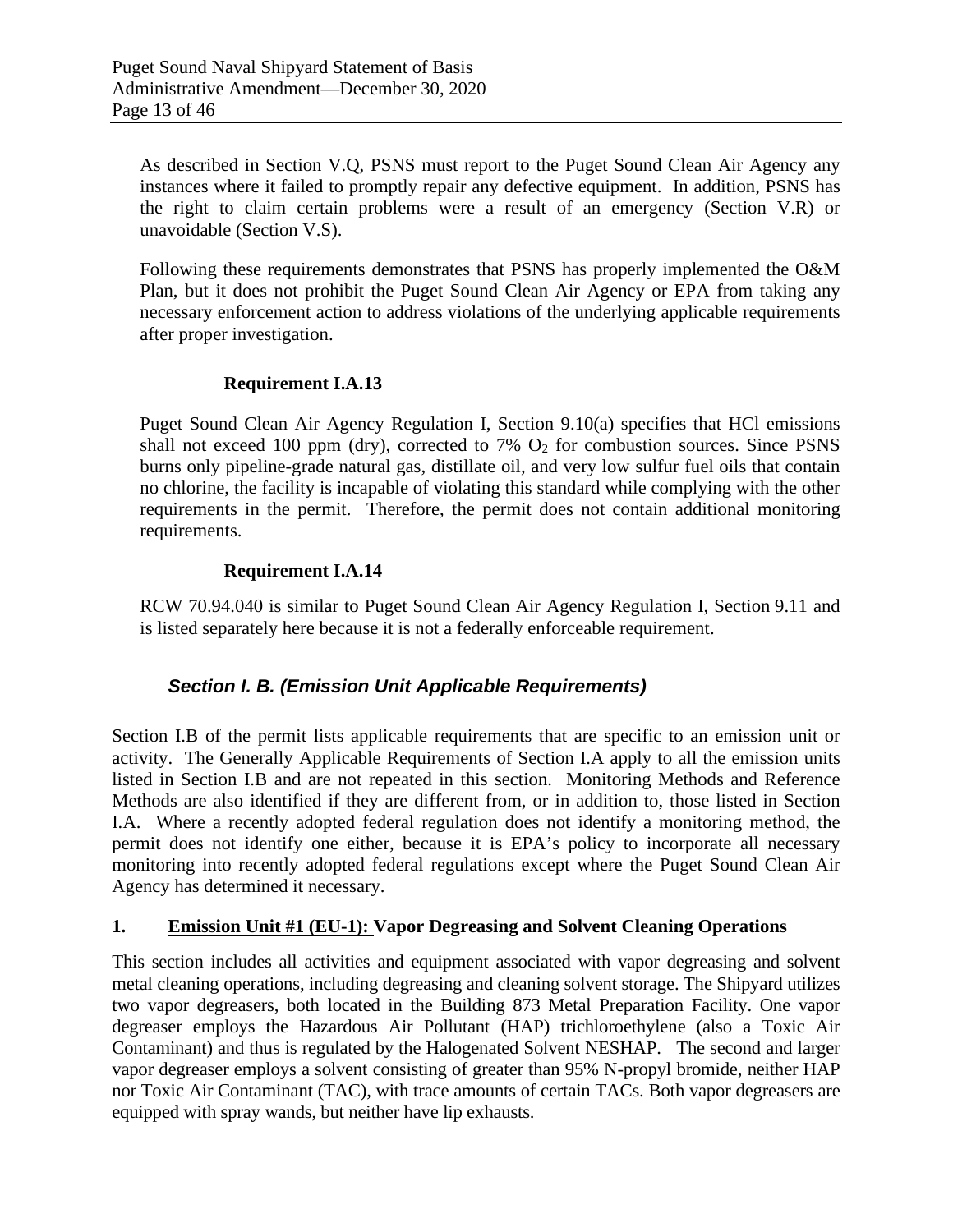Throughout the Shipyard in production shops exists dozens of solvent metal cleaners (solvent tanks), which were not listed in the AOP, and are moved around the Shipyard as need dictates. These solvent tanks employ the following low vapor pressure solvents (or equivalent): Stoddard solvent; hydro-treated kerosene; or isopropanol-water mixture. These solvent tanks are neither cold solvent cleaners (as defined by PSCAA Reg III) or vapor degreasers.

#### **2. Emission Unit #1 (EU-2): Chemical Tankline Operations**

This section includes the hard chrome electroplating tanks, chemical process tankline operations, and associated wet scrubbers located in the Building 873 metal preparation facility. The scrubber system #7, currently in use for chrome plating and anodizing operations, utilizes a packed bed scrubber followed by a high density fiber-bed mist eliminator. Packed bed scrubber #3 is also currently approved by PSCAA for chrome plating and anodizing but will most likely not be used for such operations during the term of the Operating Permit. *Before the tank line for Packed Bed Scrubber #3 was brought back online for chrome operations, a new Order of Approval, and a new performance test would be required as per Section II.A.2(h), as changes have been made in the tankline and the exhaust ductwork since the last performance test.* The other scrubbers are not designed for controlling chromic acid anodizing or plating. The chrome plating operations are regulated as a reconstructed source under the National Emission Standards for Chromium Emissions from Hard and Decorative Chromium Electroplating and Chromium Anodizing Tanks (40 CFR Part 63 Subpart N), otherwise known as the Chrome NESHAP. The use of polyballs or a wetting agent was not necessary to demonstrate compliance with the applicable emission standard of 0.015 mg/dscm during initial source testing required by the Chrome NESHAP. Facility-wide actual hexavalent chromium emissions from the current hard chrome plating operations at PSNS are less than one pound per year. There is more than one path that can be used to achieve compliance with this NESHAP. Only the one used by PSNS is shown in the table of applicable requirements because any change in compliance method would require equipment changes that would be covered by the New Source Review process in Section IV, Activities Requiring Additional Approval.

#### **3. Emission Unit #3 (EU-3): Wood Furniture Manufacturing Operations**

This section includes all activities and equipment associated with wood furniture manufacturing operations The Shipyard uses less than 100 gallons of finishing material and adhesives per month for wood furniture manufacturing. At this level of material usage, the facility meets the criteria for an "incidental wood furniture manufacturer" as defined in 40 CFR 63 Subpart JJ, National Emission Standards for Wood Furniture Manufacturing Operations. Incidental wood furniture manufacturers must only keep purchase or usage records are not subject to any other provision of Subpart JJ. [40 CFR 63.800(a)]

For State Only requirements applicable to spray applications of furniture finishes refer to the "Surface Coating and Associated Operations"

#### **4. Emission Unit #4 (EU-4): Surface Coating and Associated Operations**

This section includes all activities and equipment associated with surface coating operations. These operations include coating mixing, application, drying, and curing; spray gun and application equipment cleaning; and material and waste handling. Cleaning, primer application, and topcoat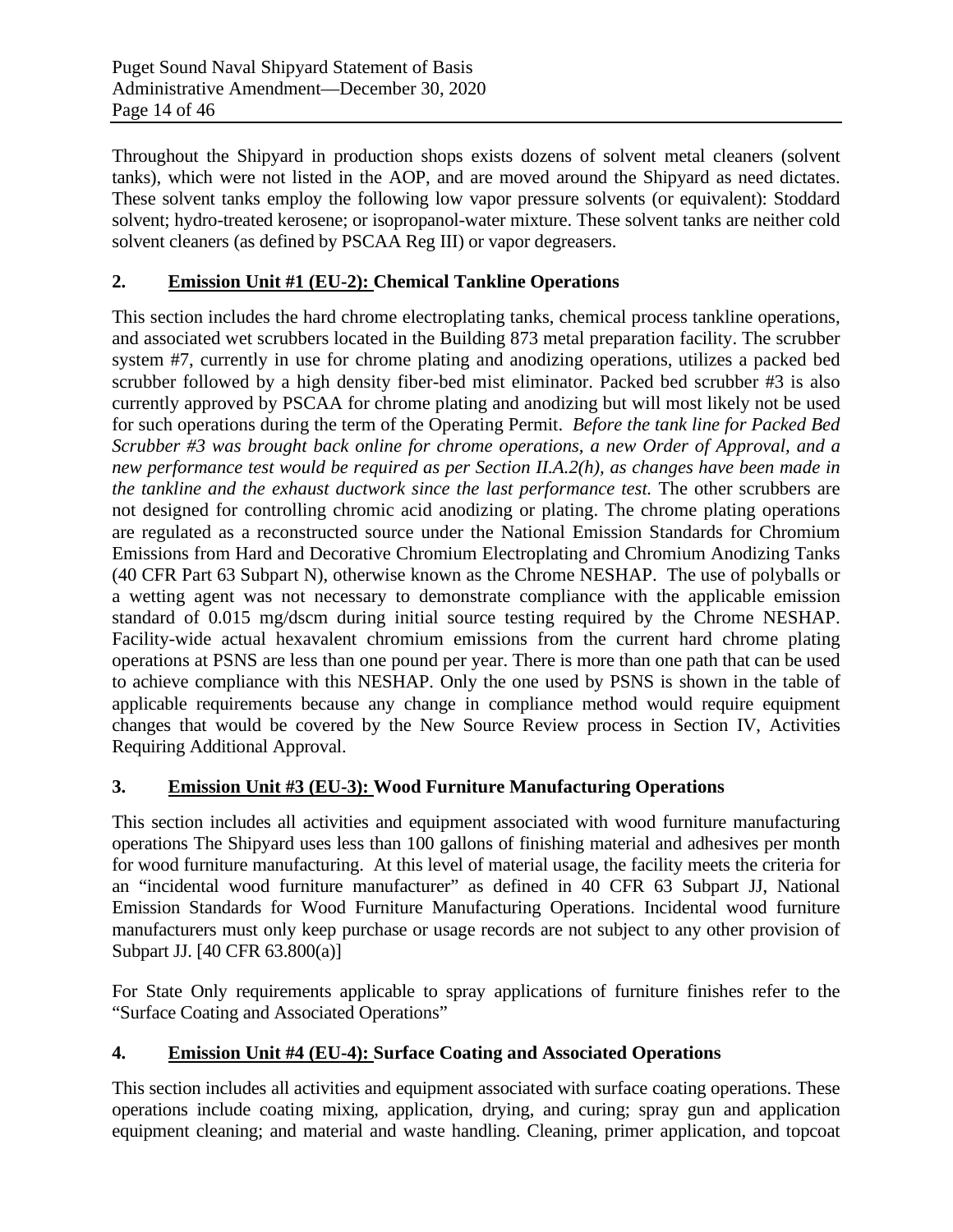application operations subject to the Ship Building and Ship Repair (Surface Coating) NESHAP (40 CFR Part 63 Subpart II) are included in this section. The activities included in this section are conducted throughout the Shipyard.

The permit is written to include all four compliance paths that are available for this NESHAP. PSNS relies mainly on compliant coatings that are purchased and used without thinning. HAP emissions will be further reduced during the years this permit is in effect because NAVY wide there is a new policy to purchase HAP free coatings. The eventual goal is to only purchase HAP free coatings. As this policy is implemented we will see further annual HAP emission reductions. The four compliance paths and the NESHAP coating limitations are illustrated below in the next figures and table.



Figure 1. – Four Primary Compliance Paths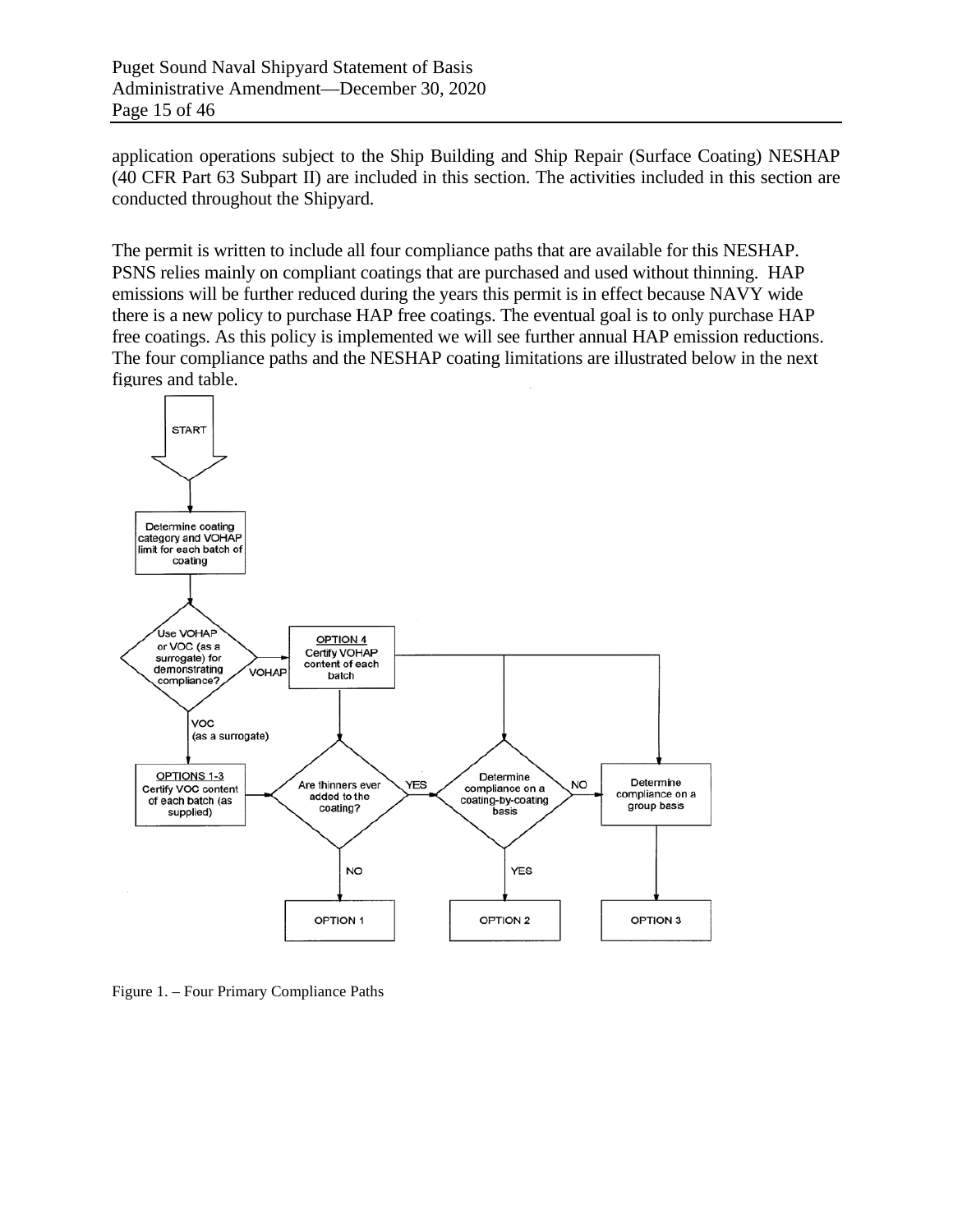| <b>Coating Category</b>             | <b>VOHAP limits</b>                                                |                    |                     |  |
|-------------------------------------|--------------------------------------------------------------------|--------------------|---------------------|--|
|                                     | grams/liter<br>coating (minus<br>water and<br>exempt<br>compounds) | grams/liter solids |                     |  |
|                                     |                                                                    | $t > 4.5$ °C       | $t < 4.5^{\circ}$ C |  |
| General use                         | 340                                                                | 571                | 728                 |  |
| Specialty                           | $-$                                                                |                    |                     |  |
| Air flask                           | 340                                                                | 571                | 728                 |  |
| Antenna                             | 530                                                                | 1.439              |                     |  |
| Antifoulant                         | 400                                                                | 765                | 971                 |  |
| <b>Heat resistant</b>               | 420                                                                | 841                | 1,069               |  |
| High-gloss                          | 420                                                                | 841                | 1,069               |  |
| High-temperature                    | 500                                                                | 1,237              | 1,597               |  |
| Inorganic zinc high-build           | 340                                                                | 571                | 728                 |  |
| Military exterior                   | 340                                                                | 571                | 728                 |  |
| <b>Mist</b>                         | 610                                                                | 2,235              |                     |  |
| <b>Navigational aids</b>            | 550                                                                | 1,597              |                     |  |
| <b>Nonskid</b>                      | 340                                                                | 571                | 728                 |  |
| <b>Nuclear</b>                      | 420                                                                | 841                | 1,069               |  |
| Organic zinc                        | 360                                                                | 630                | 802                 |  |
| Pretreatment wash primer            | 780                                                                | 11,095             |                     |  |
| Repair and maint. of thermoplastics | 550                                                                | 1.597              |                     |  |
| Rubber camouflage                   | 340                                                                | 571                | 728                 |  |
| Sealant for thermal spray aluminum  | 610                                                                | 2,235              |                     |  |
| <b>Special marking</b>              | 490                                                                | 1,178              |                     |  |
| <b>Specialty interior</b>           | 340                                                                | 571                | 728                 |  |
| <b>Tack coat</b>                    | 610                                                                | 2,235              |                     |  |
| Undersea weapons systems            | 340                                                                | 571                | 728                 |  |
| Weld-through precon. primer         | 650                                                                | 2,885              |                     |  |

Table 1. – VOHAP Limits for Different Classes of Coatings Used in Shipbuilding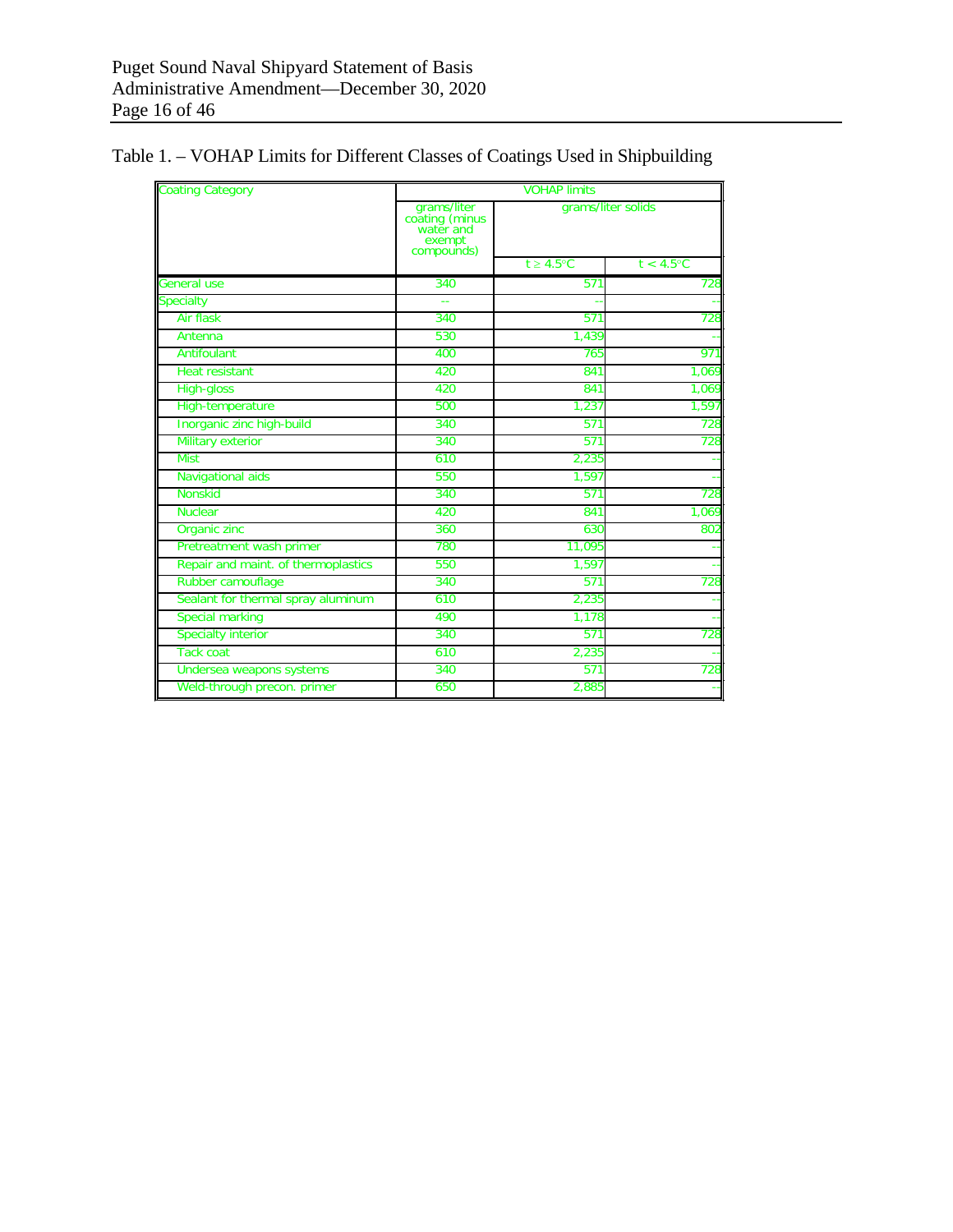Figure 2. – Labels used on all coatings received by PSNS as per their compliance plan.



#### **5. Emission Unit #5 (EU-5): External Combustion Operations – Stationary and Portable**

This section includes the four steam testing boilers and two associated super heaters located in Building 431, Source ID# 41-431-181-1 through 41-431-181-6. Construction of these two stationary emission units commenced prior to June 9, 1989. The applicability of 40 CFR 60, Subpart Dc, covers boilers for which construction commenced after June 9, 1989. Portable boiler 03-PORT-184 is also included in this section, and has a maximum design input capacity of less than 10 million BTUs per hour. The applicability of 40 CFR 60, Subpart Dc, covers boilers with an input capacity of between 10 and 100 million BTU/hr. Therefore, these boilers are not subject to the Standards of Performance for New Stationary Sources (NSPS) of 40 CFR Part 60.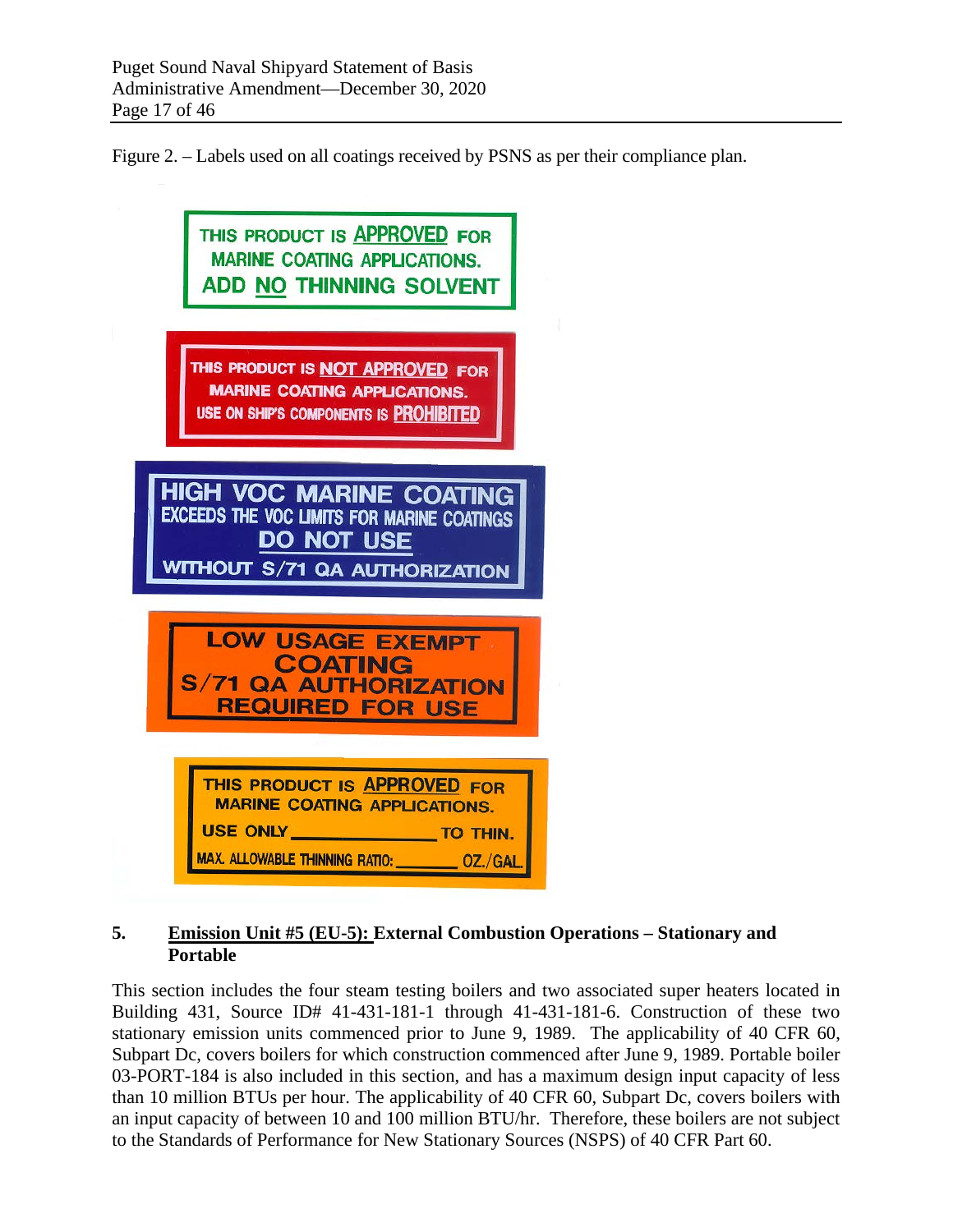#### **6. Emission Unit #6 (EU-6): Rotoclones, Baghouses, Dust Collectors, Abrasive Blasting Operations and other Particulate Control Operations**

This section includes all rotoclones, baghouses, dust collectors, abrasive blasting operations and other equipment, which exhaust to the outside and control particulate emissions from the various activities including carpentry, machining/mechanical cutting of metal or nonmetal parts, thermal process cutting, housecleaning, general vent and abrasive blasting of coated or oxidized surfaces. Surface coatings may include coatings containing PCB and/or asbestos.

Since nuclear vessel recycling is became a part of what PSNS does in this facility there have been a number of coating removal units built for handling coatings contaminated with PCBs and Asbestos. The associated vacuum recovery units and exhausts are controlled with 99.9%+ efficient particulate filters. New Order of Approvals were assigned to these units to allow them to be used outside of the dry docks for non contaminated coating removals after thorough decontamination. As the number of vessels available for recycle have decreased, more of these units have been released for other uses. They have been replacing older units as they wear out throughout the shipyard, with the effect of upgrading nearly all of the dust collection systems to high efficiency units.

#### **7. Emission Unit #7 (EU-7): Asbestos Removal Facility Operations**

This section includes all permanent facilities used to conduct asbestos delagging and removal. These facilities are used to facilitate removal of Asbestos Containing Material (ACM) from shipboard components, piping, and machinery. The ACM removal operations are conducted in support of submarine and surface ship dismantlement and recycling workload executed by PSNS. This section of this permit application is specific to these permanent facilities and does not cover demolition or renovation activities conducted shipboard or conducted in buildings or structures located at PSNS.

#### **8. Emission Unit #8 (EU-8): Reinforced Plastic Composite Operations**

This section includes all activities associated with polyester, vinylester, gelcoat, and other resin operations in which the styrene monomer is a reactive monomer for the resin. The following work areas in this section have been permitted under a Notice of Construction or have otherwise been registered with the Puget Sound Clean Air Agency. Reinforced composite operations involving other resins, which do not contain styrene, are also conducted in these areas.

The NESHAP for Boat Manufacturing, 40 CFR 63 Subpart VVVV, does not apply to boat repair, only to manufacturers of the hulls and decks of fiberglass boats.

#### **9. Emission Unit #9 (EU-9): Operations Without Specific Applicable Requirements**

This emission activity consists of any equipment and associated activities that generate air contaminants that do not have specific applicable requirements as listed elsewhere in this permit.

This section contains insignificant emission units as defined in WAC 173-401 and other equipment and activities that do not have specific applicable requirements as listed elsewhere in this permit. Insignificant emission units and activities that are categorically exempt under WAC 173-401-532 are not listed in this section.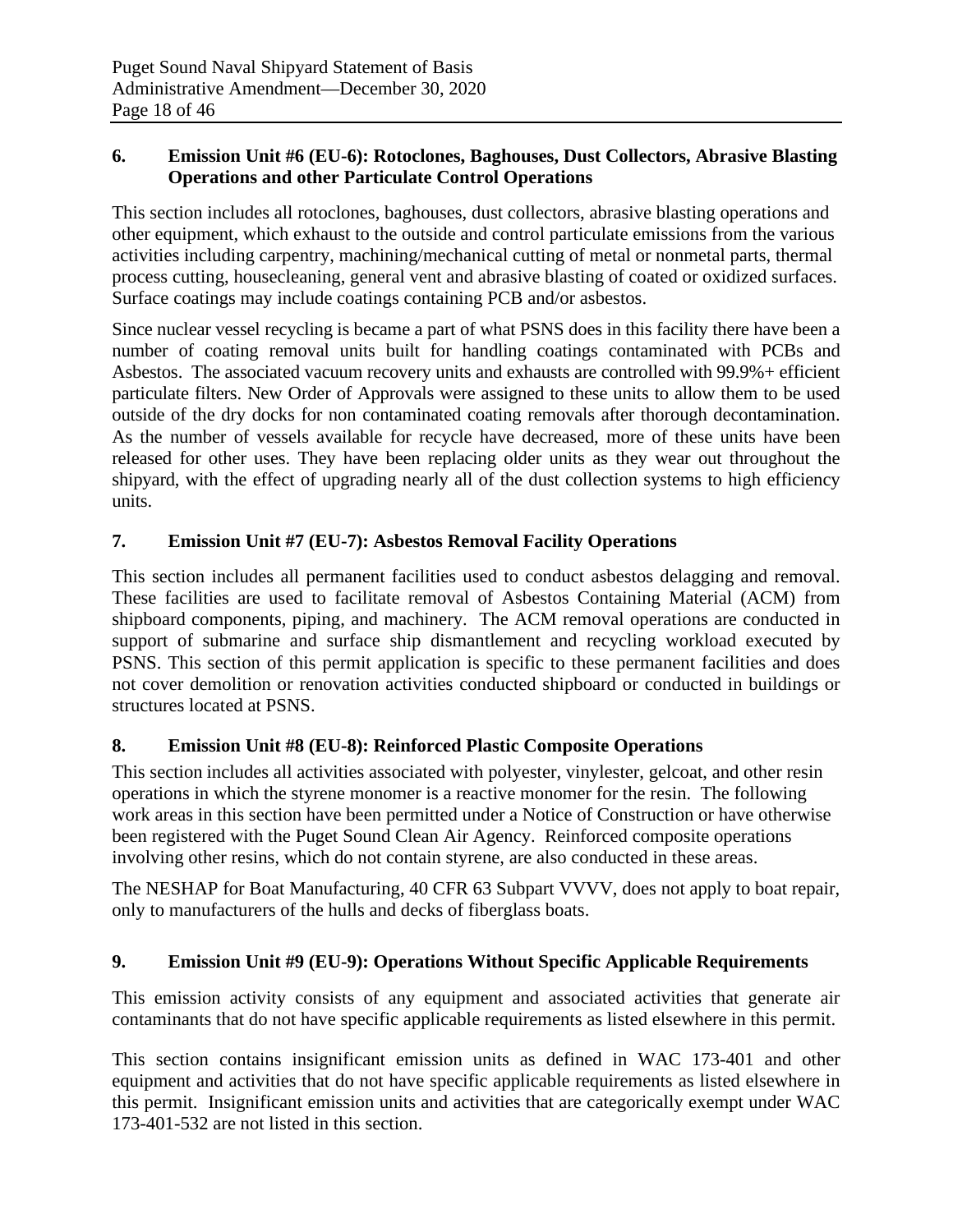PSNS may conduct operations that do not have specific applicable requirements but are still subject to the generally applicable requirements listed in Section I.A. of the permit. Most of those activities are listed under this emission unit. PSNS requested that the Puget Sound Clean Air Agency include this emission unit to ensure that these activities are listed in the permit and protected by the permit shield. The Puget Sound Clean Air Agency concluded that the permit contains all the applicable requirements elsewhere in the permit and recognizes that PSNS may conduct these activities. By listing these emission units and activities, the Puget Sound Clean Air Agency is not implying that the other requirements of the permit do not apply. For example, if PSNS were to modify an activity, listed in this emission activity, in such a way that required new source review under Section IV.A. of the permit, the Puget Sound Clean Air Agency would require a Notice of Construction.

This section includes:

- Ventilating systems, including fume hoods, not designed to prevent or reduce air contaminant emissions.
- Fuel burning equipment that has a maximum input rate of:
	- (A) less than 0.5 million Btu per hour (0.15 million joules per second) burning waste-derived fuel; or
	- (B) less than 10 million Btu per hour (3 million joules per second) burning natural gas, propane, or butane; or
	- (C) less than 1 million Btu per hour (0.3 million joules per second) burning any other fuel
- Standby internal combustion engines operated  $\leq 500$  hrs per year
- Insecticide, pesticide, or fertilizer spray equipment
- Internal combustion engines less than the size thresholds of the proposed United States Environmental Protection Agency (EPA) New Source Performance Standards (NSPS) 40 CFR Part 60 Subpart FF (Stationary Internal Combustion Engines, 44 CFR 43152 7/23/79) or the promulgated EPA NSPS 40 CFR Part 60 Subpart GG (Stationary Gas Turbines)
- Laboratory equipment used exclusively for chemical or physical analyses
- Laundry dryers without control equipment
- Dryers or ovens used solely to accelerate evaporation
- Routing, turning, carving, cutting, and drilling equipment used for metal, wood, plastics, rubber, leather, or ceramics which does not release air contaminants to the ambient air
- Storage tanks:
	- (A) that do not store substances capable of emitting air contaminants; or
	- (B) with a rated capacity of 1,000 gallons (3,780 liters) or less used for storage of gasoline; or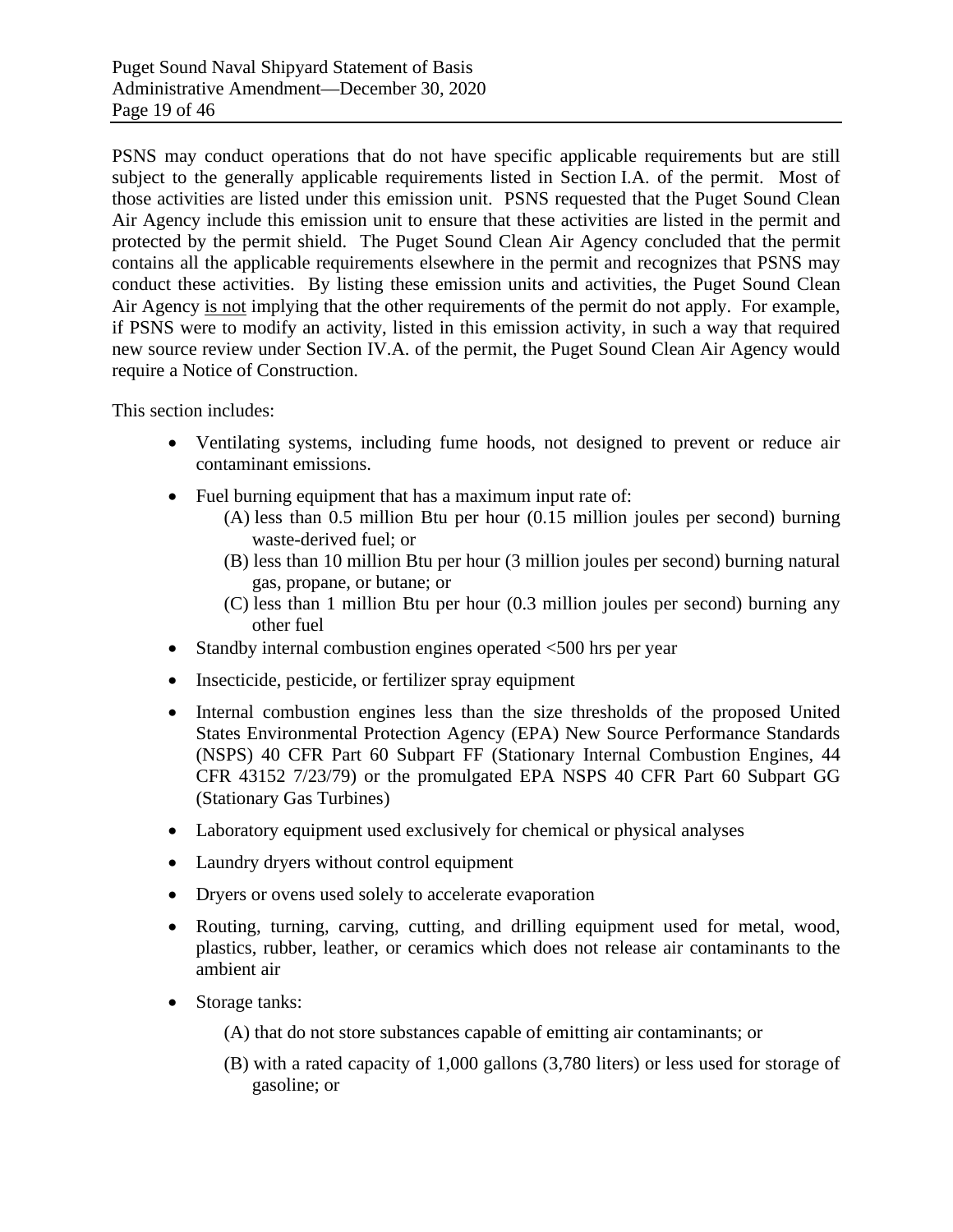- (C) with a rated capacity of less than 10,000 gallons (38,000 liters) used for storage of volatile organic compounds; or
- (D) with a rated capacity of less than 40,000 gallons (150,000 liters) used for storage of volatile organic compounds with a true vapor pressure less than 0.01 kPa (0.002 psia)
- Sanitary or storm drainage systems
- Welding, brazing, or soldering equipment
- Asphalt roofing and laying equipment (not including manufacturing or storage)
- Restaurants and other retail food-preparing establishments
- Cold solvent cleaners using a solvent with a true vapor pressure less than or equal to 4.2 kPa (0.6 psia)
- Retail printing operations (not including web presses)
- Spray painting or blasting equipment used at a temporary location to clean or paint bridges, water towers, buildings, or similar structures
- Any point source that has been determined through review by the Control Officer not to warrant a "Notice of Construction and Application for Approval," due to the minimal amount and nature of air contaminants produced and potential to contribute to air pollution, with special reference to effects on health, economic and social factors, and physical effects on property
- Metal forming (pull-out, tube bending, and hydraulic forming press), metal joining or metal separating operations
- Manufacturing research and development, quality control and product testing operations
- Detail part assembly
- Wipe solvent cleaning for non-aerospace parts
- Aqueous and emulsion cleaning
- Non-styrene composite processing
- Groundwater remediation operations
- Accumulation and collection of hazardous waste other than for aerospace parts manufacture
- Material and waste handling, except as listed elsewhere in this permit
- Chemical mixing
- Curing ovens
- Solvent cleaning of non-aerospace or non-motor vehicle parts
- Spray gun cleaning equipment used for non-aerospace or non-motor vehicle parts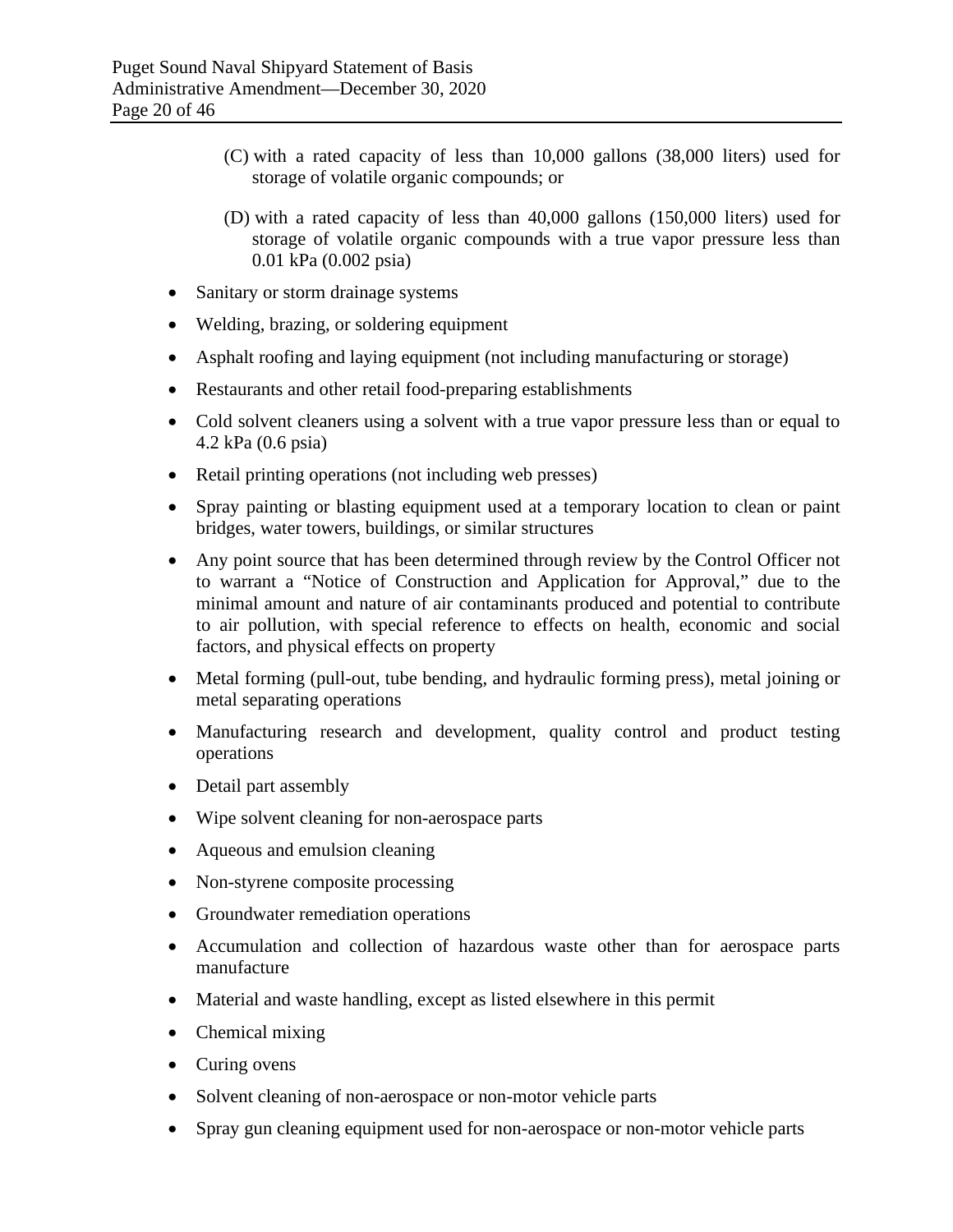- Small industrial vacuum systems that vent outside
- Touch-up spray, hand-held aerosol can spray, of non-aerospace or non-motorized vehicle parts outside of a booth
- Remote reservoir solvent cleaners
- Miscellaneous abrasive blast units not requiring an Order of Approval
- Paint mixing
- Paint mixing room ventilation
- Hand applied alodine
- Boric Sulfuric Acid Anodize systems
- Alodine systems
- Engraving, including laser engraving of aluminum
- Storage tanks not regulated under 40 CFR Part 60 Subpart K, Ka, or Kb

#### **10. Radionuclides Emission Unit: Radioactive Air Emissions License**

The radioactive air emissions sources at this facility are under the control of the US Navy. The Puget Sound Clean Air Agency does not itself have the expertise to review the radionuclide portion of the Title V Air Operating Permit application, or to evaluate its completeness or state of compliance with either the federal regulation for air emissions of radio nuclides contained in 40 CFR 61 Subpart I, or the Washington State radioactive air emissions regulations in WAC 246-247. Those activities, including site inspections, have been contracted to the Washington State Department of Health since 1995. Any radioactive air emissions License issued by the State of Washington Department of Health must be incorporated as an applicable portion of the air operating permit as required under RCW 70.94.161(10)(d) and WAC 246-247-040. The Department of Health has issued a Radioactive Air Emissions License to the Naval Station Bremerton, and that License has been included in the air operating permit. The Radioactive Air Emissions License is written in the Department of Health format, following Department of Health interpretations of Department of Health requirements, and may not follow the format or conventions used by the Puget Sound Clean Air Agency in the main body of the air operating permit.

The License issued by the Department of Health to the Puget Sound Naval Station covers radionuclide air emissions from various emission units identified in the attached License.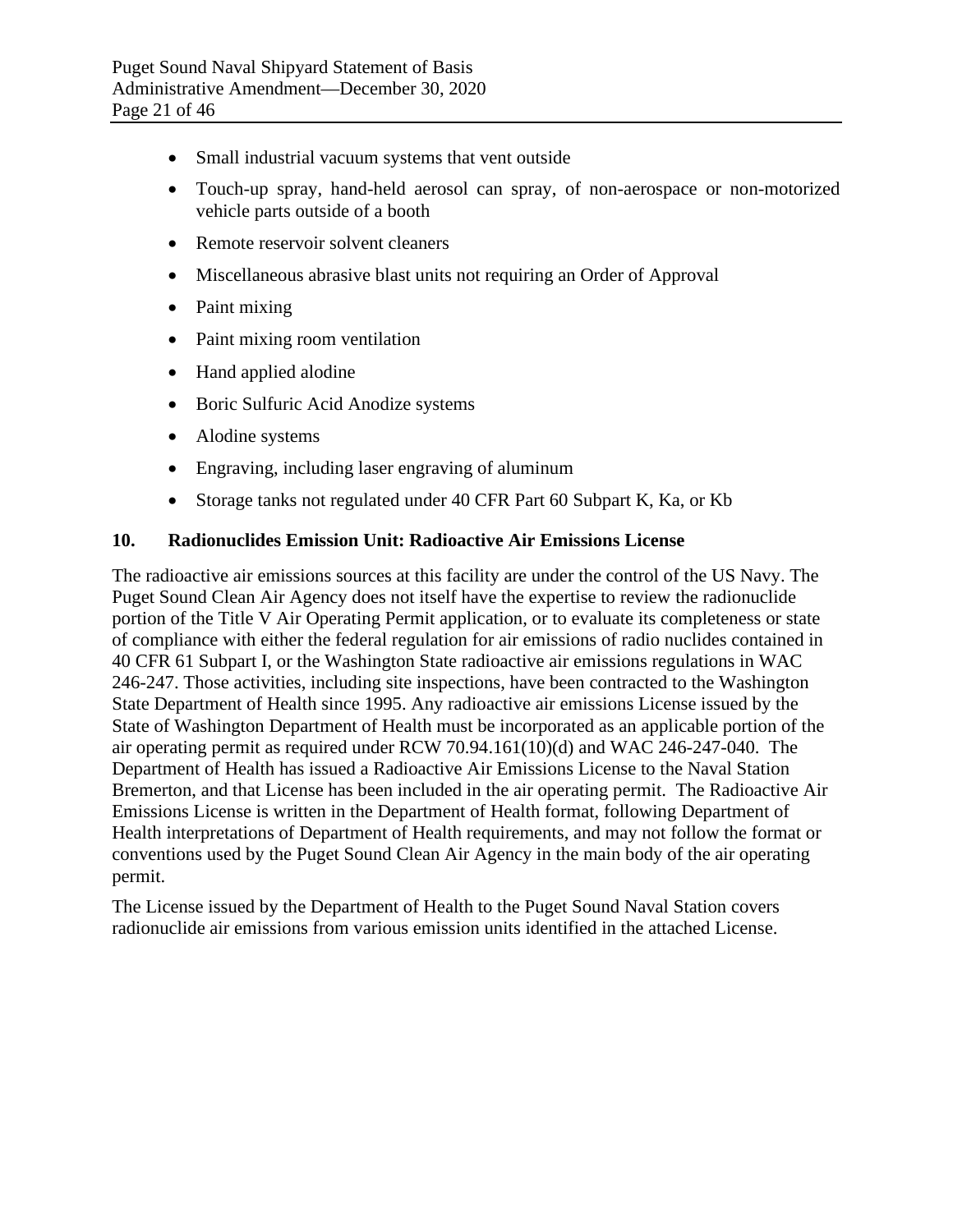# **Monitoring, Maintenance and Recordkeeping Procedures**

PSNS must follow the procedures contained in Section II of the permit, Monitoring, Maintenance, and Recordkeeping Procedures. Failure to follow a requirement in Section II may not necessarily be a violation of the underlying applicable emission standard in Section I. However, not following a requirement of Section II is a violation of Section II and PSNS must report such violations, as well as violations or deviations from any other permit condition, as a deviation under Section V.P.2 of the permit. In addition, all information collected as a result of implementing Section II can be used as credible evidence under Section V.N.2. of the permit. Reporting a permit deviation and taking corrective action does not relieve PSNS from its obligation to comply with the underlying applicable requirement.

A standard Puget Sound Clean Air Agency Notice of Construction Approval condition, NOC Condition No. 1, requires that the equipment, device or process be installed according to plans and specifications submitted to the Puget Sound Clean Air Agency. Once the equipment is installed, the Puget Sound Clean Air Agency requires certification by the applicant that the installation was as approved; this is usually done with a Notice of Completion. Normally within six months to a year after receiving a Notice of Completion, a Puget Sound Clean Air Agency inspector verifies by inspection that the equipment was installed as specified and in accordance with the Approval Order. While the Notice of Completion is a one-time requirement that PSNS has complied with, PSNS cannot change the approved equipment in such a manner that requires an NOC without first obtaining an NOC approval which is addressed in Section IV.A of the permit. In most cases, once PSNS has filed the Notice of Completion and a Puget Sound Clean Air Agency inspector has verified that the equipment was installed according to the Approval Order, the Puget Sound Clean Air Agency considers NOC Condition No. 1 an obsolete condition. However, in some cases in the permit the Puget Sound Clean Air Agency has identified a need to specify that the equipment cannot be altered in such a manner that requires an NOC Approval.

The permit requires PSNS to conduct quarterly facility-wide inspections. Due to the size of this facility, PSNS staff will have to perform weekly or monthly excursions into PSNS facilities in order to finish inspection of the whole facility properly by the end of the quarter. These inspections are to include checking for prohibited activities under Section III of the permit and activities that require additional approval under Section IV of the permit, as well as checking for any "nuisance" odor bearing contaminants. The Puget Sound Clean Air Agency determined the frequency of these inspections after considering the potential for emissions, PSNS in-house training practices and similar factors. If problems are identified, PSNS has the responsibility to not only correct the specific problem, but also to adjust the work practices and training to prevent future problems.

In determining the appropriate frequencies for monitoring identified in Section II.A of the permit, the Puget Sound Clean Air Agency considered several factors, including the following:

- PSNS's compliance history and the likelihood of violating the applicable requirement;
- The variability of the emission unit including the variability of emissions over time;
- The likelihood that the monitoring would detect a compliance problem;
- The likely environmental impacts of a deviation;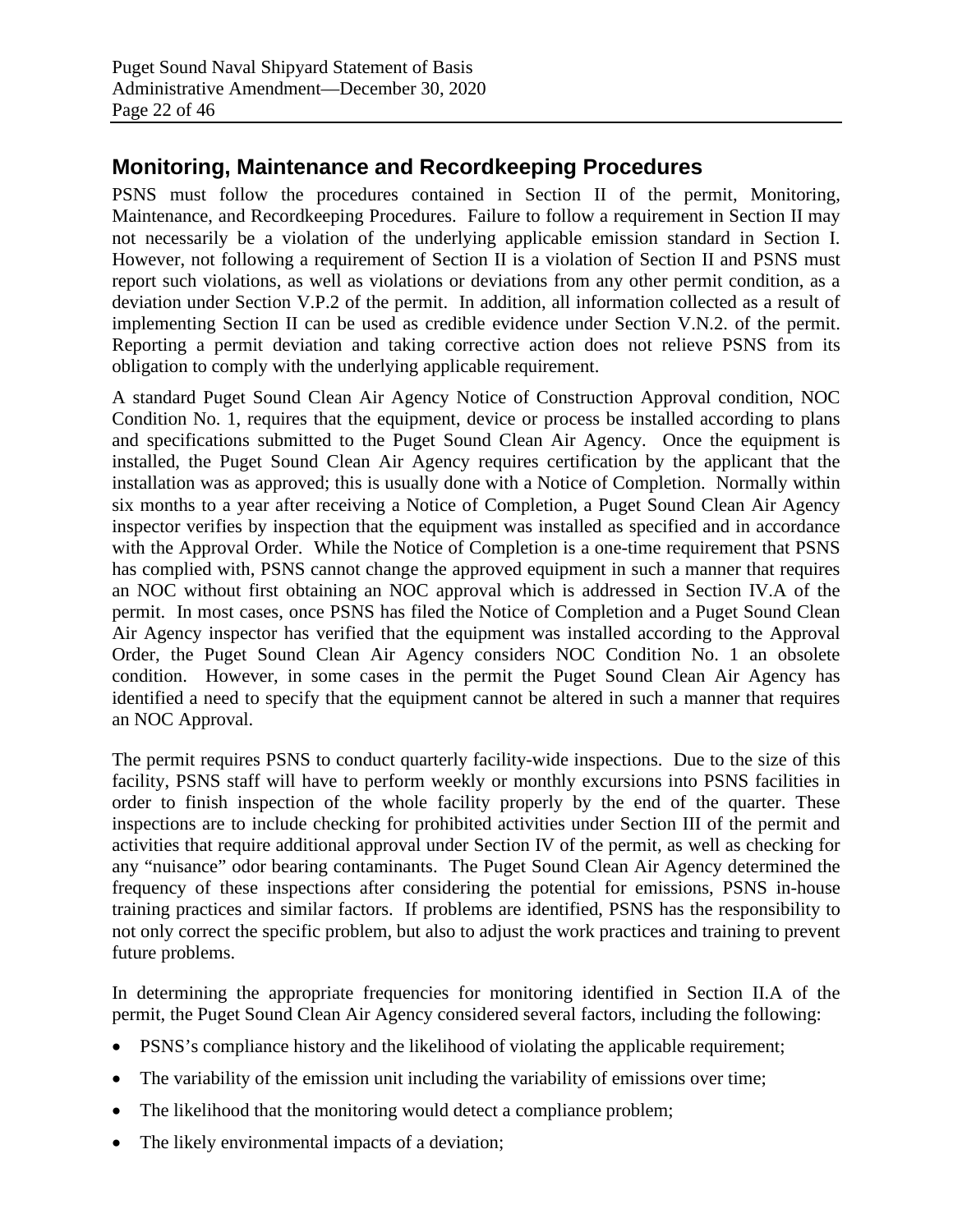- Whether add-on controls are necessary for the unit to meet the emission limit;
- Other measures that PSNS may have in place to identify problems;
- The types of monitoring, process, maintenance, or control equipment data already available for the emissions unit;
- The technical and economic considerations associated with the range of possible monitoring methods;
- The type of monitoring found on similar emissions units; and
- Requirements for monitoring frequencies in applicable federal regulations.

## **Basis for Prohibited Activities**

Some of the requirements PSNS identified in the operating permit application are included in Section III as prohibited activities. The Puget Sound Clean Air Agency has listed these activities in this section to highlight that they cannot occur at the facility. Since these activities are prohibited, routine monitoring of parameters is not appropriate; however, the permit does require PSNS to look for such activities during a routine facility-wide inspection.

Puget Sound Clean Air Agency Regulation I, Section 9.13 and WAC 173-400-040(7) contain similar requirements addressing concealment and masking of emissions. Although both requirements apply, the permit language has been simplified by grouping these requirements together.

# **Activities Requiring Additional Approval**

Some of the requirements PSNS identified in the operating permit application are included in Section IV as activities that require additional approval. For new source review, the permit language has been simplified. Chapter 173-460 WAC and Puget Sound Clean Air Agency Regulation I, Article 6 New Source Review Programs require approval to construct, install, establish, or modify an air contaminant source. All these requirements apply, but the language in these requirements has been incorporated into one section to simplify the permit language. WAC 173-400-110 does not apply within Puget Sound Clean Air Agency's jurisdiction because the rule exempts areas that have a local program that is incorporated into the state implementation plan.

# **Standard Terms and Conditions**

Some of the requirements PSNS identified in the operating permit application are included in Section V, Standard Terms and Conditions. This provided a mechanism for describing requirements that are more general in nature. This section also contains the standard terms and conditions specifically listed in WAC 173-401-620.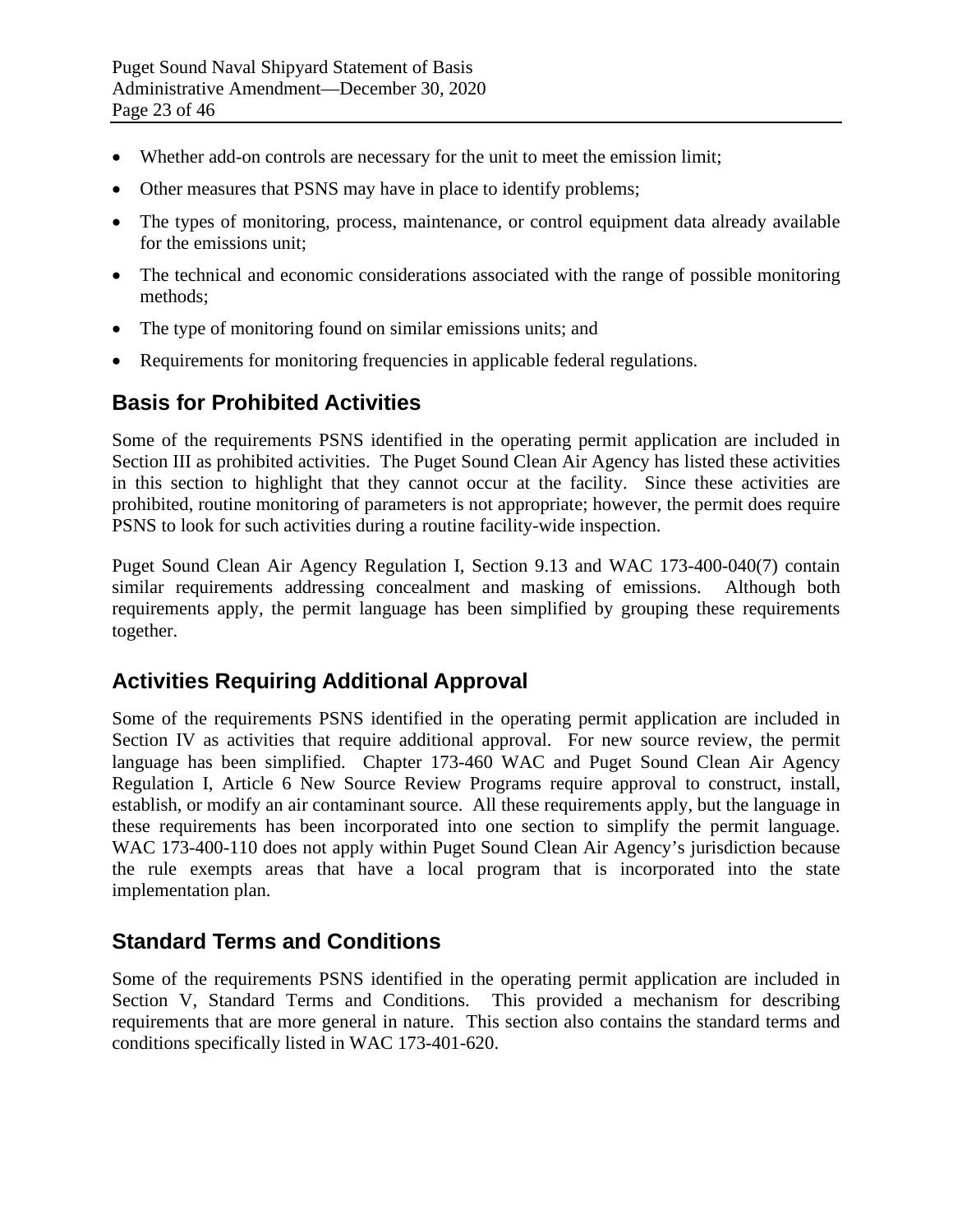Section V.Q.1.b of the permit requires PSNS to report deviations of the permit to the Puget Sound Clean Air Agency, normally within 30 days after the end of the month. Section V.Q.1.c of the permit requires that a responsible official certify all required reports at least once every six months. PSNS may submit the certification with the report or certify all the reports submitted in the previous six months. For example, if PSNS detected a deviation in January, it must report the deviation to the Puget Sound Clean Air Agency in February. A responsible official must certify the report according to WAC 173-401-520 at the time the report is submitted or any other time within six months of submitting the report.

If PSNS does not detect any deviations to report for a six-month period, then PSNS shall report that there were no deviations during the six-month period.

Notification and recordkeeping, performance test requirements, data recovery, and all the information that has to be sent to the Clean Air Agency and EPA are covered in this section.

# **Basis for Inapplicable Requirements**

The opacity requirements in Regulation I, Sections 9.09(b)(1) and 9.09(b)(2) are inapplicable because the source does not (and is not required to) monitor opacity with continuous emission monitors.

WAC 173-490-030 - Operating permit sources are exempt from registration under RCW 70.94.161(17).

The transportation demand management plan requirement from RCW 70.94.531 (State Only Requirement) is an inapplicable requirement as it does not meet the definition of an applicable requirement.

# **Obsolete Requirements**

The Puget Sound Clean Air Agency has issued many Notice of Construction Orders of Approval to Puget Sound Naval Shipyard. Each of these Orders of Approval contains at least one condition that requires PSNS to do something one-time and one-time only. The Puget Sound Clean Air Agency has determined that some of the approval conditions are now informational statements because they have already been complied with and, therefore, do not meet the criteria of being applicable requirements. Those approval conditions are described here.

The NOC Order of Approvals through the mid-1980's by the Puget Sound Clean Air Agency included one General and some times added a Specific condition. The General Condition was:

"Permission is hereby granted as provided in Article 6 of Regulation I of PSAPCA to APPLICANT to install, alter, or establish the equipment, device, or process described hereon at the INSTALLATION ADDRESS in accordance with the plans and specifications on file in the ENGINEERING DIVISION of PSAPCA. This approval is not a waiver of liability for the infraction of Regulation I nor does it relieve the APPLICANT or OWNER of any requirements of other government agencies."

PSAPCA or Puget Sound Air Pollution Control Agency was the former name of the Puget Sound Clean Air Agency before July 1, 1999.

Approval Condition No. 3 in NOC Orders of Approval issued prior to February 6, 1997 informs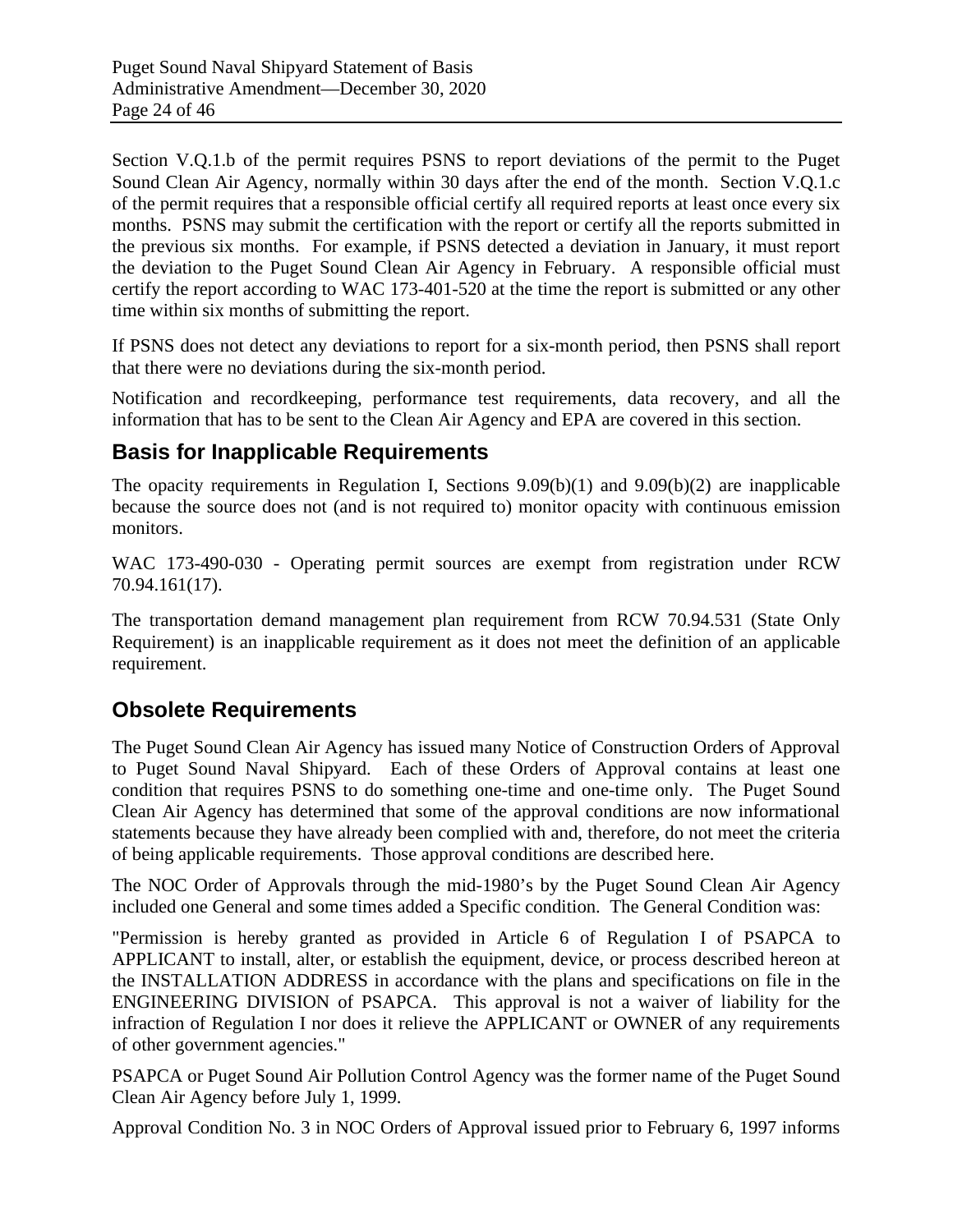the applicant that the approval does not relieve it of any requirement of any other agency. This requirement is informational only and is not included in the air operating permit.

Permit Condition No. 8 in Order of Approval 6382, for the Building 873 Metal Treatment Facility Upgrade (subject to Chrome NESHAP, 40 CFR 63 Subpart N), requires a source test within 180 days of startup. Such testing took place. The report is in Agency files, making this one requirement obsolete.

The following table lists all Orders of Approval that were transferred to Naval Station Bremerton, upon establishment of this facility as a separate major source, and not included in the permit.

| No.  | <b>Approved</b> | <b>Approval Summary</b>                                                                                                                                                                                                                        | <b>Specific Approval</b><br><b>Conditions in Order</b><br>of Approval? | <b>Status</b>                                            |
|------|-----------------|------------------------------------------------------------------------------------------------------------------------------------------------------------------------------------------------------------------------------------------------|------------------------------------------------------------------------|----------------------------------------------------------|
| 2545 | 9/25/84         | P-500 Steam Plant consisting of Three Riley Stoker<br>VR-C3 Coal & Distillate Fueled Boilers with three<br>SO2 Spray Dryer Absorbers, three Baghouses, and a<br>Coal Handling System.<br>Five GM EMD 645 FB 20 cyl oil-fired diesel<br>engines | Yes                                                                    | Superceded by<br>NC 7646<br>Transferred to<br><b>NSB</b> |
| 6732 | 4/25/97         | One Portable Cleaver Brooks CB200-150 No. 2 Fuel<br>Oil fired Boiler rated at 6.3 MM BTU/hr (ID 03-<br>Port-184)                                                                                                                               | Yes                                                                    | Transferred to<br><b>NSB</b>                             |
| 7646 | 1/10/00         | Modification to three existing Riley VR-C3 Boilers<br>rated at 188 MMBtu/hr each by adding natural gas<br>firing                                                                                                                               | Yes                                                                    | Transferred to<br><b>NSB</b>                             |
| 8449 | 4/20/01         | One Speedaire Grainger Model 4TF28 Dry Filter<br>System Spray Coating Booth rated at 7,280 cfm<br>located in Building 995.                                                                                                                     | <b>Yes</b>                                                             | Transferred to<br><b>NSB</b>                             |

The following table lists all Orders of Approval that are not active and not included in the permit. The conditions shown in the table are obsolete.

| <b>Approved</b> | <b>Approval Summary</b>                                                                                                                                        | <b>Specific Approval</b><br><b>Conditions in</b><br>Order of<br>Approval? | <b>Status</b>        |
|-----------------|----------------------------------------------------------------------------------------------------------------------------------------------------------------|---------------------------------------------------------------------------|----------------------|
| 7/17/90         | One JWI J120E Metal Hydroxide Sludge Dryer at 275<br>cfm with a Lesson Venturi Wet Scrubber in Bldg 871                                                        | N <sub>0</sub>                                                            | Equipment<br>Removed |
| 2/20/91         | One Lindberg Light Forge Furnace with six 100 MBH<br>burners and one Lindberg Heavy Forge Furnace with six<br>100 MBH burners. Both forges located in bldg 452 | N <sub>0</sub>                                                            | Equipment<br>Removed |
| 7/14/93         | Modify existing Phillips Vapor Degreaser by adding<br>Refrigerated Freeboard Chiller                                                                           | N <sub>0</sub>                                                            | Equipment<br>Removed |
| 9/10/97         | One F.S. I Inc 5002A Abrasive Blast Booth with an<br>F.S.I. 3000F Cyclone Baghouse rated at 3,600 cfm (I.D.<br>SIMA-PORT-141)<br>Specific:                     | Yes                                                                       | Equipment<br>Removed |
|                 |                                                                                                                                                                | 3. PSNS shall install and maintain a gauge to measure                     |                      |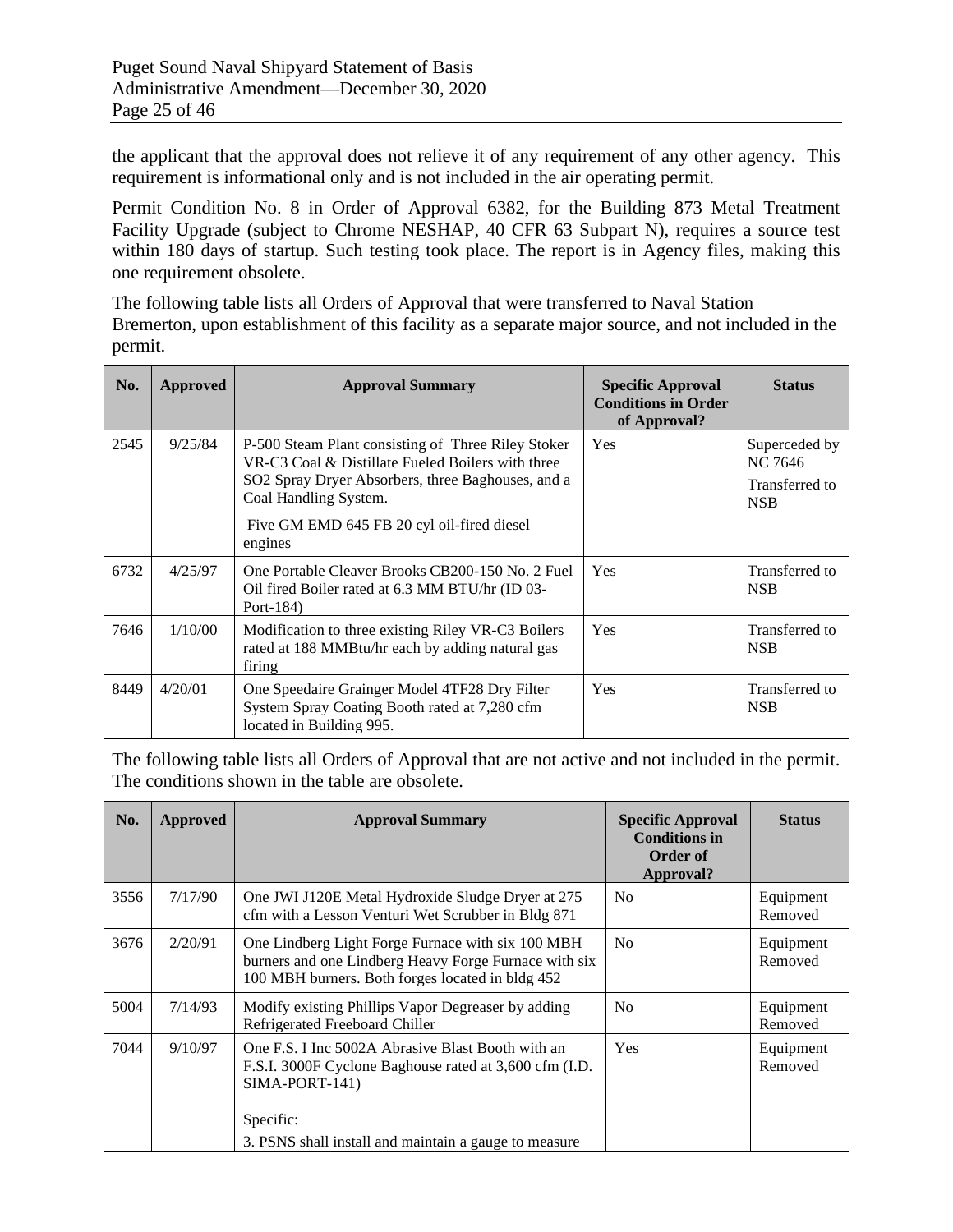| No. | Approved | <b>Approval Summary</b>                                                                                                                                                                      | <b>Specific Approval</b><br><b>Conditions in</b><br>Order of<br>Approval? | <b>Status</b> |
|-----|----------|----------------------------------------------------------------------------------------------------------------------------------------------------------------------------------------------|---------------------------------------------------------------------------|---------------|
|     |          | the pressure drop across the baghouse exhaust filters.<br>Within 90 days after beginning operations the<br>acceptable range for the gauge shall be clearly marked<br>on or nearby the gauge. |                                                                           |               |
|     |          | 4. Once each week that the baghouse is used PSNS shall<br>determine if the pressure drop across the exhaust filters<br>is in the acceptable range.                                           |                                                                           |               |
|     |          | 5. If the pressure drop is not within the acceptable range,<br>PSNS shall take corrective action as specified in the<br>facility's Operation and Maintenance Plan.                           |                                                                           |               |

| No.  | <b>Approved</b> | <b>Approval Summary</b>                                                                                                                                                                                                                       | <b>Specific Approval</b><br><b>Conditions in</b><br>Order of<br>Approval? | <b>Status</b>        |
|------|-----------------|-----------------------------------------------------------------------------------------------------------------------------------------------------------------------------------------------------------------------------------------------|---------------------------------------------------------------------------|----------------------|
| 7048 | 9/10/97         | One Portable F.S.I. Inc. 5002(B) Flame Spray Booth<br>rated at 11,900 cfm (I.D. SIMA-PORT-181)                                                                                                                                                | <b>Yes</b>                                                                | Equipment<br>Removed |
|      |                 | Specific:                                                                                                                                                                                                                                     |                                                                           |                      |
|      |                 | 3. PSNS shall install and maintain a gauge to measure<br>the water flow across the spray booth exhaust. Within<br>90 days after beginning operations the acceptable range<br>for the gauge shall be clearly marked on or nearby the<br>gauge. |                                                                           |                      |
|      |                 | 4. Once each shift that the spray booth is used, PSNS<br>shall determine if the water flow is in the acceptable<br>range.                                                                                                                     |                                                                           |                      |
|      |                 | 5. If the water flow is not within the acceptable range,<br>PSNS shall take corrective action as specified in the<br>facility's Operation and Maintenance Plan.                                                                               |                                                                           |                      |

The following table lists all Orders of Approval that were superceded by newer Orders of Approval. Therefore these older Orders are not included in the permit.

| No.  | Approved | <b>Approval Summary</b>                                                                                                                                                                                                                                                                     | <b>Specific</b><br><b>Approval</b><br><b>Conditions in</b><br>Order of<br>Approval? | <b>Status</b>                                           |
|------|----------|---------------------------------------------------------------------------------------------------------------------------------------------------------------------------------------------------------------------------------------------------------------------------------------------|-------------------------------------------------------------------------------------|---------------------------------------------------------|
| 3255 | 7/12/89  | Two skids, each skid with two Vapor $RG11-E(2)8500-$<br>300-5973-VHK-75-2 Steam Generators and one super<br>heater at 37 MMBH<br>(Modified to add 500 hours per year operation limit when<br>using fuel oil and to remove listing of 40 CFR 60 Subpart<br>Dc as an applicable requirement). | Yes                                                                                 | Superceded by<br>Modified NC<br>3255, dated<br>10/18/93 |
| 5848 | 3/16/95  | Abrasive Blast Facility with a Dust Hog Dust Collector                                                                                                                                                                                                                                      | N <sub>0</sub>                                                                      | Superceded by                                           |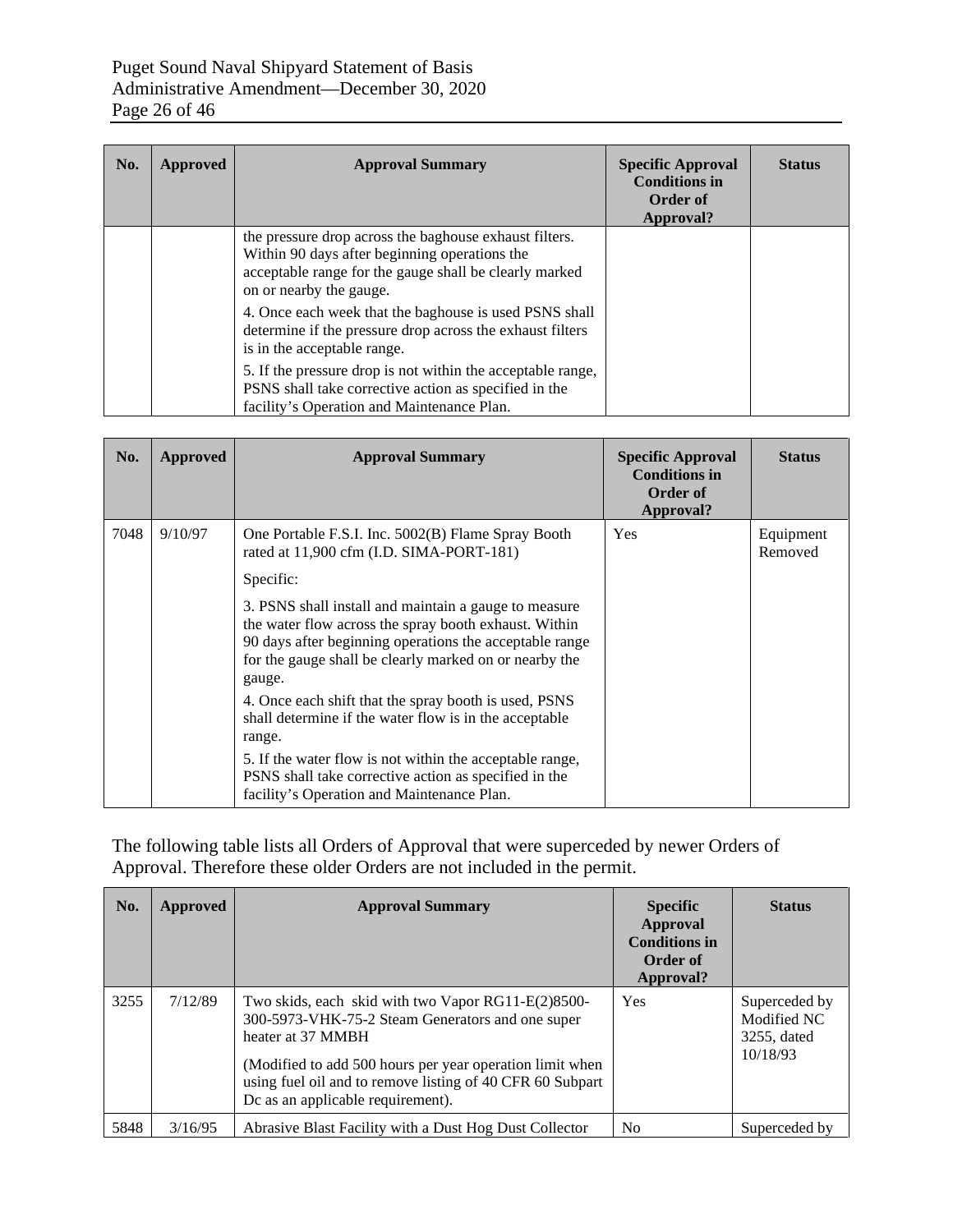| No.                                  | <b>Approved</b>                                 | <b>Approval Summary</b>                                                                                                                                                                                                                                                                                                                                                                                                                                                                                                                                                                                                                                                                                                                                          | <b>Specific</b><br><b>Approval</b><br><b>Conditions in</b><br>Order of<br>Approval? | <b>Status</b>                                         |
|--------------------------------------|-------------------------------------------------|------------------------------------------------------------------------------------------------------------------------------------------------------------------------------------------------------------------------------------------------------------------------------------------------------------------------------------------------------------------------------------------------------------------------------------------------------------------------------------------------------------------------------------------------------------------------------------------------------------------------------------------------------------------------------------------------------------------------------------------------------------------|-------------------------------------------------------------------------------------|-------------------------------------------------------|
|                                      |                                                 | rated at 10,000 cfm.<br>(Modified to correct brand and model of control<br>equipment installed to Torit Downflo Model 2-16 Dust<br>Collector (ID 71-825-141A rated at 10,000 cfm located in<br>Bldg 825)                                                                                                                                                                                                                                                                                                                                                                                                                                                                                                                                                         |                                                                                     | Modified NC<br>5848 dated<br>5/22/96                  |
| 5118<br>5352<br>6350<br>7536<br>7537 | 10/4/93<br>3/9/94<br>2/7/96<br>1/8/99<br>1/9/99 | Four Ipec Advanced Systems Abrasive Blasting Vacuum<br>Recovery Units rated at 1060 cfm each, twelve Ross<br>Cook Abrasive Blasting Vacuum Recovery Units rated at<br>1100 cfm each, one Demarco Max Vac Corporation<br>Vacuum Recovery Unit rated at 1300 cfm, twenty-three<br>Safe Manufactures Grit Recovery Units as follows: two<br>rated at 2100 cfm, twelve rated at 4500 cfm each, two<br>Torit DFT4-32 Cartridge Dust Collectors rated at 4500<br>cfm each and seven Torit DFT4-32 Cartridge Dust<br>Collectors rated at 20,000 cfm each.<br>(Modified to allow equipment normally used in the dry<br>docks, for abrasive blasting of asbestos/PCB<br>contaminated coatings, to be used in other parts of the<br>shipyard after proper decontamination) | Yes                                                                                 | Superceded by<br>Modified NC<br>7975 dated<br>4/18/00 |
| 8135                                 | 9/28/00                                         | Thermal Process Cutting with emissions controlled by<br>four Dust Collectors rated at 50,000 cfm each (ID 350-<br>368-101 through 104) located in Bldg 368<br>(Modified to remove permit condition No. 5. - CAM<br>monitoring requirements of 40 CFR 64, when emissions<br>tracking in the 1 <sup>st</sup> year demonstrated that CAM<br>requirements did not apply)                                                                                                                                                                                                                                                                                                                                                                                             | Yes                                                                                 | Superceded by<br>Modified NC<br>8135 dated<br>5/3/02  |

# **Public Comments and Responses**

In response to the public comments received on the proposed permit, we made several changes for the final permit. The substantive comments, our responses, and associated permit edits are summarized in the following sections. *(Italics represent Agency Response to Comments), (Underlined Italics represent actions taken or additions made)*

Comments Received from PSNS on the Title V Air Operating Permit Sections I-VIII – Letter to Claude Williams from L.A. Cole, Director, Environment, Safety and Health Office at PSNS ( January 30, 2003).

#### *PSNS Comment No. 1*

I.B.2. Requirements EU 2.4, EU 2.5, and EU 2.10 are not applicable. See table I of Subpart N for applicability.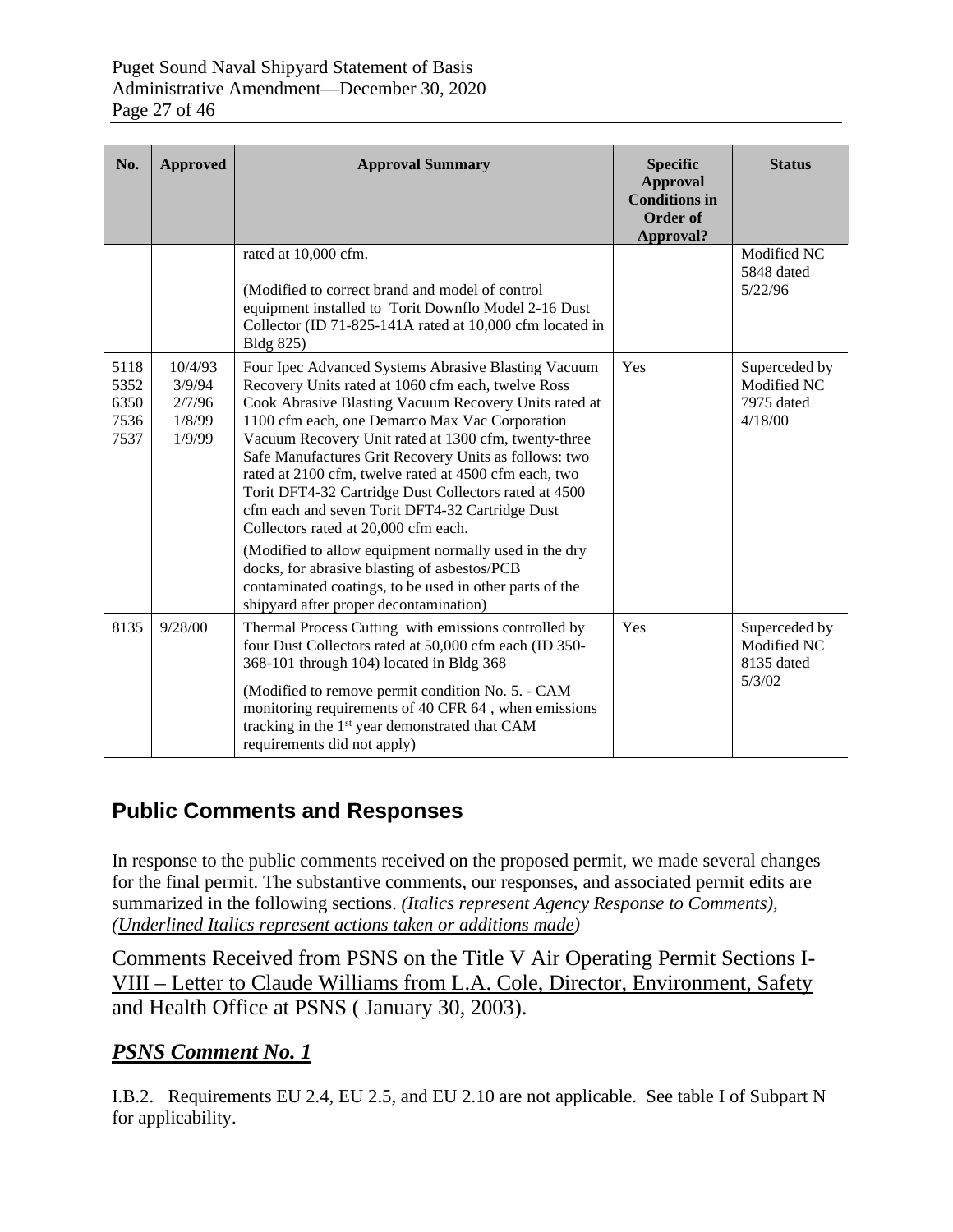### *Puget Sound Clean Air Agency Analysis of Comment*

*40 CFR 63.6(e) is not applicable because 40 CFR 63.342(f) of subpart N contains work practice standards (operation and maintenance requirements) that override these provisions.*

*40 CFR 63.9(b)(3) is not applicable because 40 CFR 63.347(c)(2) of subpart N specifies notification requirements for new or reconstructed sources that are not major affected sources.*

### *Puget Sound Clean Air Agency Response*

*EU 2.4, EU 2.5, and EU 2.10 removed*

## *PSNS Comment No. 2*

I.B.2. Requirement EU 2.37 does not apply to scrubber 7, only scrubber 3. Delete reference to scrubber 7. *(References to Scrubbers 3 and 7 accidentally switched in making this comment)*

### *Puget Sound Clean Air Agency Analysis of Comment*

*Packed bed scrubber #3 is also currently approved by PSCAA for chrome plating and anodizing like scrubber #7, but will most likely not be used for such operations during the term of the Operating Permit.* 

*In a letter from Captain D.E. Baugh, the shipyard commander, dated April 28, 1998 stated:* "Hard chromium electroplating was performed in Tank #67 using Scrubber #3 as the emissions control device until October 3, 1997, at which time chromium plating was discontinued at Scrubber #3 and transferred to Tanks #A3, B1, and B2 using Scrubber #7 as the emissions control device." *Therefore scrubber #3 is no longer an "affected source" under Subpart N. If the tank line controlled by Scrubber #3 were to return to chrome plating operations this requirement could once again apply. Therefore the requirement stays in the operating permit. It is possible however that, before the tank line for Scrubber #3 was brought back online for chrome operations, a new performance test could be required as per Section II.A.2(h), as changes may have been made in the tankline and the exhaust ductwork since the original performance test.* 

### *Puget Sound Clean Air Agency Response*

*Wording of this requirement changed to:* "On and after the date of a performance test PSNS must monitor and record the velocity pressure at the inlet to packed bed scrubbers  $\# 3 \& 7$  once each day that the affected source is operating to control chromium electroplating emissions"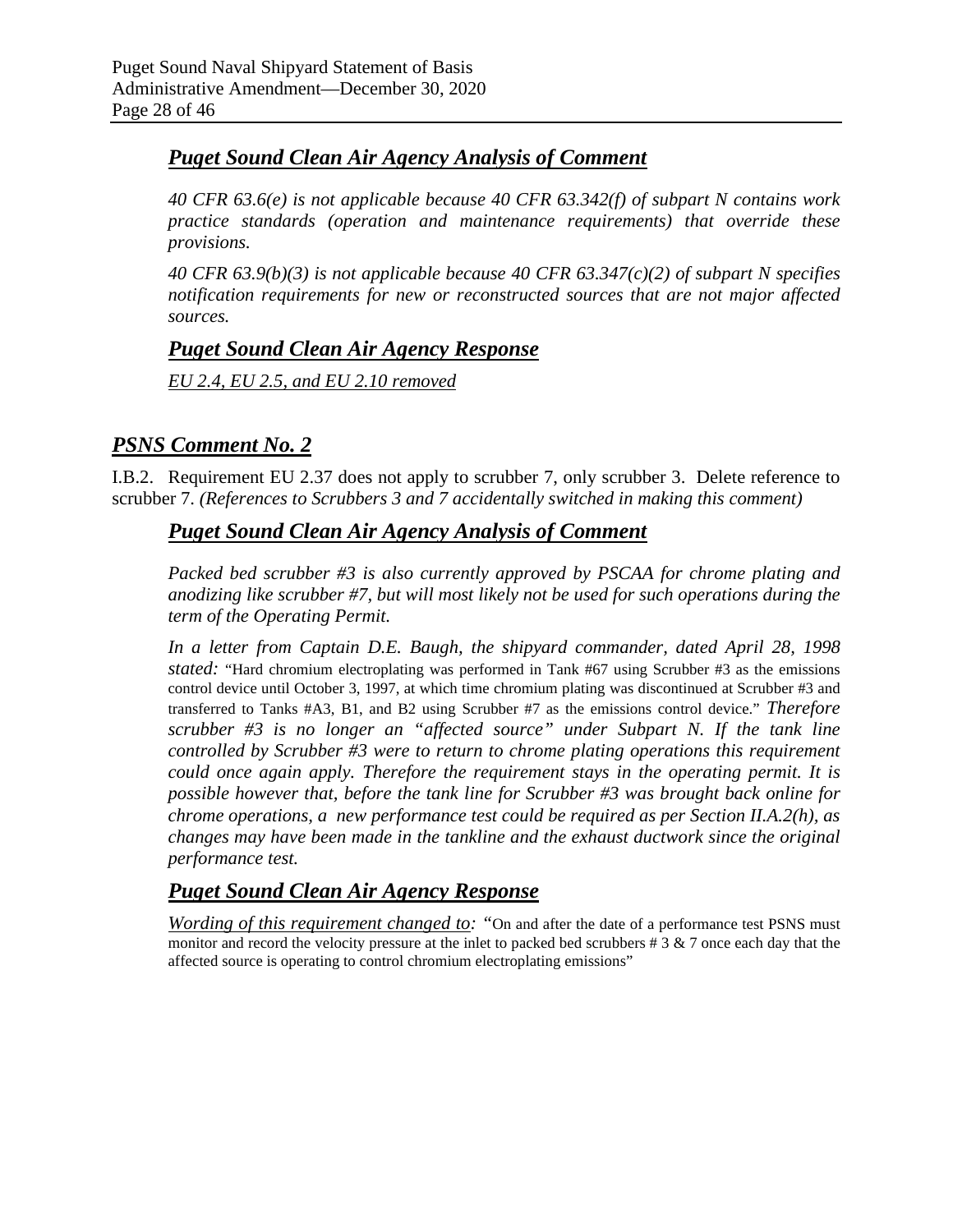#### *PSNS Comment No. 3*

I.B.8. Equipment description should include the following two emission units. These two booths are used for applying resins using spray equipment:

| SOURCE ID# | ORDER OF APPROVAL | DATE INST. |                        | <b>DESCRIPTION</b> |       |       |
|------------|-------------------|------------|------------------------|--------------------|-------|-------|
| 71-862-121 | 3957              | 1992       | drv                    | filter             | spray | booth |
| 71-862-125 | 8240              | 2000       | dry filter spray booth |                    |       |       |

# *Puget Sound Clean Air Agency Response*

*These booths added to the equipment list*

#### *PSNS Comment No. 4*

II.A.2.(d)(ii)(e) Change decontamination swipe sample requirements to reflect current TSCA language. The language contained in Condition number 4 of Order of Approval 8732 will work for all abrasive blasting equipment and dust collectors potentially contaminated with PCBs through use. The language in the draft permit is not enforceable. EPA method 8081/94 can not provide analysis results in concentration, e.g. ppm. The equipment used under NOC numbers 7975 and 8732 is used interchangeably for in-hull abrasive blasting. The Shipyard requests that monitoring specified in the permit for PCB decontamination of this equipment be consistent.

# *Puget Sound Clean Air Agency Analysis of Comment*

*The method in 40 CFR 761.79 checks for a cleanliness level of less than 10 micrograms PCBs per 100 square centimeters as measured by a standard wipe test (defined in "definitions" - 40 CFR 761.123) at locations selected in accordance with the subpart. This method uses a gauze pad or glass wool of known size, saturated with hexane. Since this method not only measures the potion of any surface dust that is PCB but any remaining liquid PCB that may be adhering to the surface, a pass of this cleanliness standard is cleaner than when only measuring for 10 ppm PCBs in the dust alone left on the surface. The 10 ppm limit identified in Order of Approval 7975 was intended to address residue sampling and analysis. Present operations leave no residue to sample, except for material which is collected through a wipe samples. The intent through both of these Orders of Approval was to follow TSCA guidelines for determining "clean" for this equipment. Therefore, we agree that the updated TSCA method required by Order of Approval 8732 shall also be used for units under Order of Approval 7975. However, unless a change is requested to Order of Approval 7975 by PSNS the reference to the old method will remain in the tables, but the monitoring method of 8732 will be referenced in II.A.2.(d)(ii)(e).*

#### *Puget Sound Clean Air Agency Response*

*Order of Approval 8732 was approved on January 8, 2003, approximately one week after the beginning of the public comment period for this Title V Air Operating Permit. Since the monitoring method is germane to the discussion, and since PSNS comments refer to it, we have added the units to the equipment list, and the Order of Approval conditions to the table.*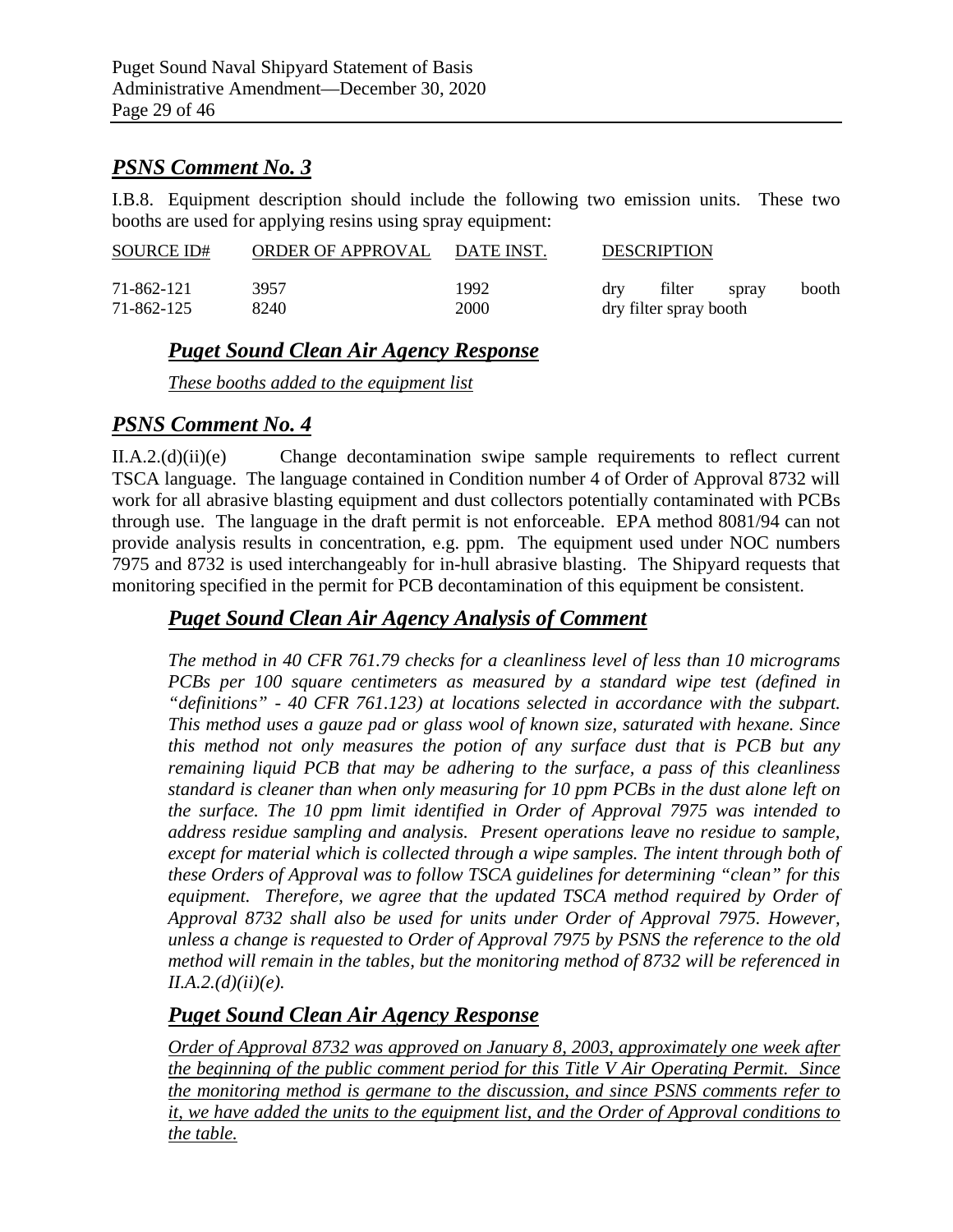*The monitoring method II.A.2.(d)(ii)(e)was changed to be consistent with Order of Approval 8732.*

# *PSNS Comment No. 5*

II.A.2.(d)(vi) First bullet: "Start-up, shutdown and malfunction plan" of 40 CFR 63.6(e)(3) is not required, Subpart T overrides this requirement per Appendix B of Subpart T. Remove reference to "start-up, shutdown and malfunction plan".

## *Puget Sound Clean Air Agency Analysis of Comment*

*We agree that Appendix B states that Subpart T overrides the requirement of a startup, shutdown and malfunction plan in 40 CFR 63.6(e)(3) because it has its own startup and shutdown procedures to be followed. The 1st bullet under II.A.2.(d)(vi) states that these degreasers* "shall be operated by a written standard operating procedure, placard, operation and maintenance plan, or, startup, shutdown and malfunction plan". *Which startup, shutdown and*  malfunction plan is used depends on the degreaser. For the halogenated solvent *degreaser the method in Subpart T, not Subpart A would be use and placed in their plan. For the n-propyl bromide vapor degreaser an O&M plan, which includes a startup, shutdown and malfunction plan, will have to be developed using information from the equipment manual and manufacturer's recommendations for both the unit and the solvent.*

*Startup, shutdown and malfunction still needs to be included in an O&M plan for these degreasers whether required either by a Subpart or not.*

### *Puget Sound Clean Air Agency Response*

*No changes made to the Operating Permit.*

# *PSNS Comment No. 6*

II.A.2.(d)(vi) Fifth bullet, sub paragraph 3: This paragraph restates the requirements of 40 CFR 63.465(b). 40 CFR 63.465(b) directs the vapor degreaser operator to remove this solid waste monthly, prior to calculating monthly emissions. All solvent must be removed from the degreaser in order to clean the solid waste out of the bottom of the degreaser. The batch vapor degreasers used by the Shipyard generate small volumes (less than 1 pint per month) of sludge and soil in the cleaning of parts and components. Monthly cleaning is otherwise unnecessary and results in significant evaporative loss of trichloroethyene. Minimal volume of solids accumulate due to work practice and quality controls that ensure the solvent is maintained at a high level of cleanliness. The solvent is typically reused for six months until replacement is required. The Shipyard requests that vapor degreaser monitoring plan in the draft permit be revised to allow for determining the volume of the solid waste in the degreaser every three months. Since the emission limit for the halogenated solvent NESHAP is expressed as a 3 month rolling average, emissions calculated using equation (2) of 40 CFR 63.465 will closely match the emissions calculated if the unit was to be cleaned out monthly.

### *Puget Sound Clean Air Agency Analysis of Comment*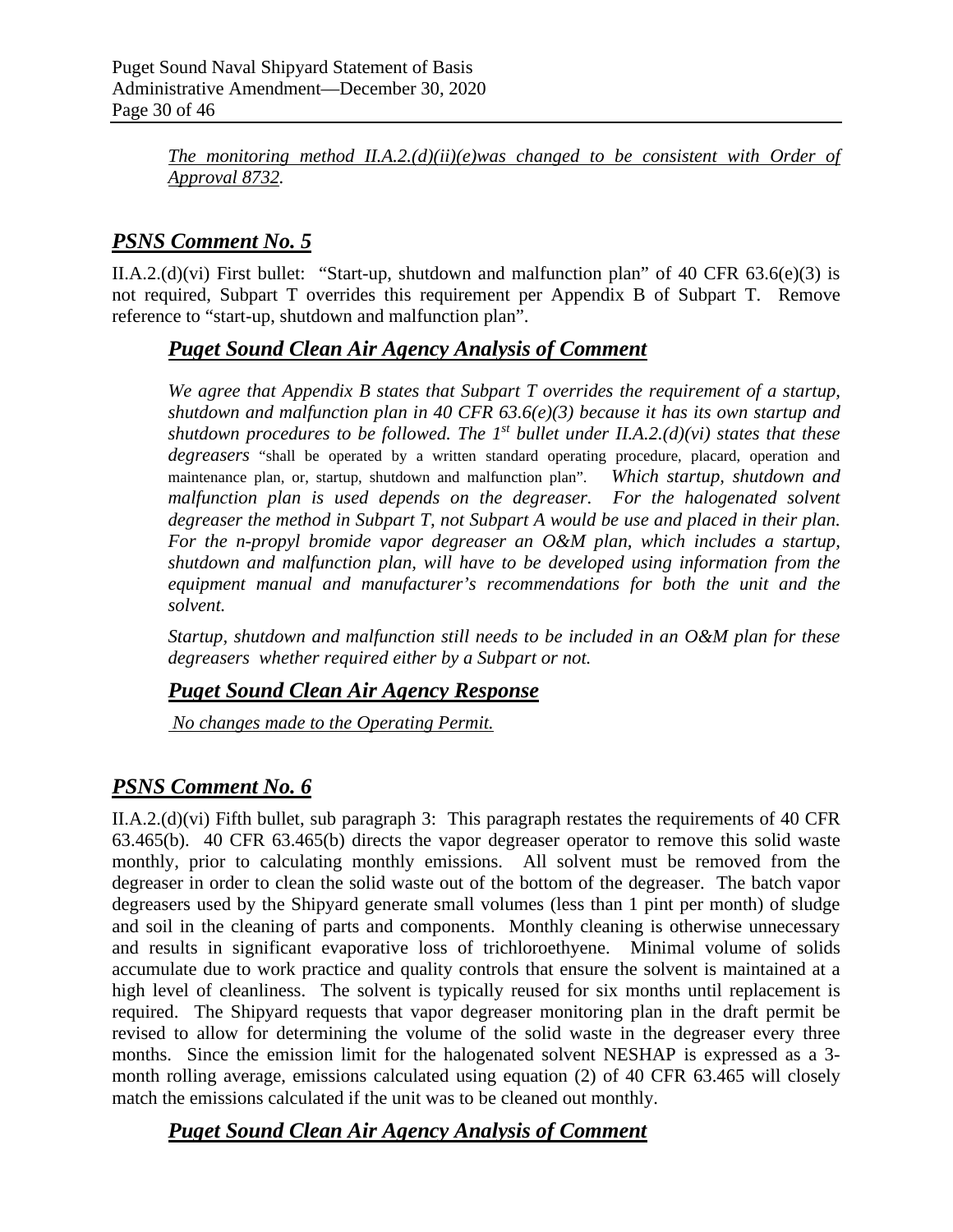*40 CFR 63.465 is a Test Method. The Clean Air Agency's delegation of Subpart T specifically states that only EPA can change the Test Method. The Agency would be happy to pass such a request through to EPA. Then if EPA approves a change in the Test Method we could incorporate the change in the Operating Permit. This would be considered and invoiced as a minor change as per PS Clean Air Regulation I, Section 7.07(c)(2).*

### *Puget Sound Clean Air Agency Response*

*No changes made to the Operating Permit.*

# *PSNS Comment No. 7*

II.A.2.(f) (ii) Monitoring and recordkeeping for compliance option 1: The Shipyard requests that records of the volume of marine coatings delivered to the Shipyard, not volume of coatings used, be required to demonstrate compliance with  $63.788(b)(3)(i)$ . This monitoring approach is equally protective of the environment and will result in significant savings of man-hours expended tracking individual containers of coatings to their actual end use. The volume of each formulation of coating would be reported as being used in the calendar month the compliance determination was made for that coating, e.g. upon arrival at the Shipyard. Since compliance with the emission standard under compliance option 1 is not based on the volume of coatings applied, this proposed monitoring and recordkeeping approach will not change the manner in which compliance status is determined for a given reporting period. The Shipyard would still be required to track the volume of coatings applied under compliance options 2 and 3, as the actual volume applied is necessary for determining compliance with the emission standard. This recordkeeping approach is accepted by US EPA as it is found in many of the newer surface coating NESHAPs recently proposed. For example, 40 CFR 63.4530(d) states "If you are using the compliant material option for all coatings at the source, you may maintain purchase records for each material used rather than a record of the volume used."

### *Puget Sound Clean Air Agency Analysis of Comment*

*Since the shipyard only delivers materials to the job sites on an as needed basis and since the job sites do not have storage capacity for more than what is needed for the job at hand, it is sufficient to consider the coatings "used" when the job site "purchases" the coatings from the station warehouse.*

# *Puget Sound Clean Air Agency Response*

*Wording of the requirement changed to*: "For marine coatings to which no thinning solvent other than water will be added, and for which batch testing is not conducted, the name and coating category; the applicable VOHAP limit; the VOC content certification; and the volume of each coating formulation dispensed from the warehouse each month"

# *PSNS Comment No. 8*

II.A.2.(h) Delete references to 40 CFR 60, Puget Sound Naval Shipyard operates no equipment regulated by New Source Performance Standards (NSPS).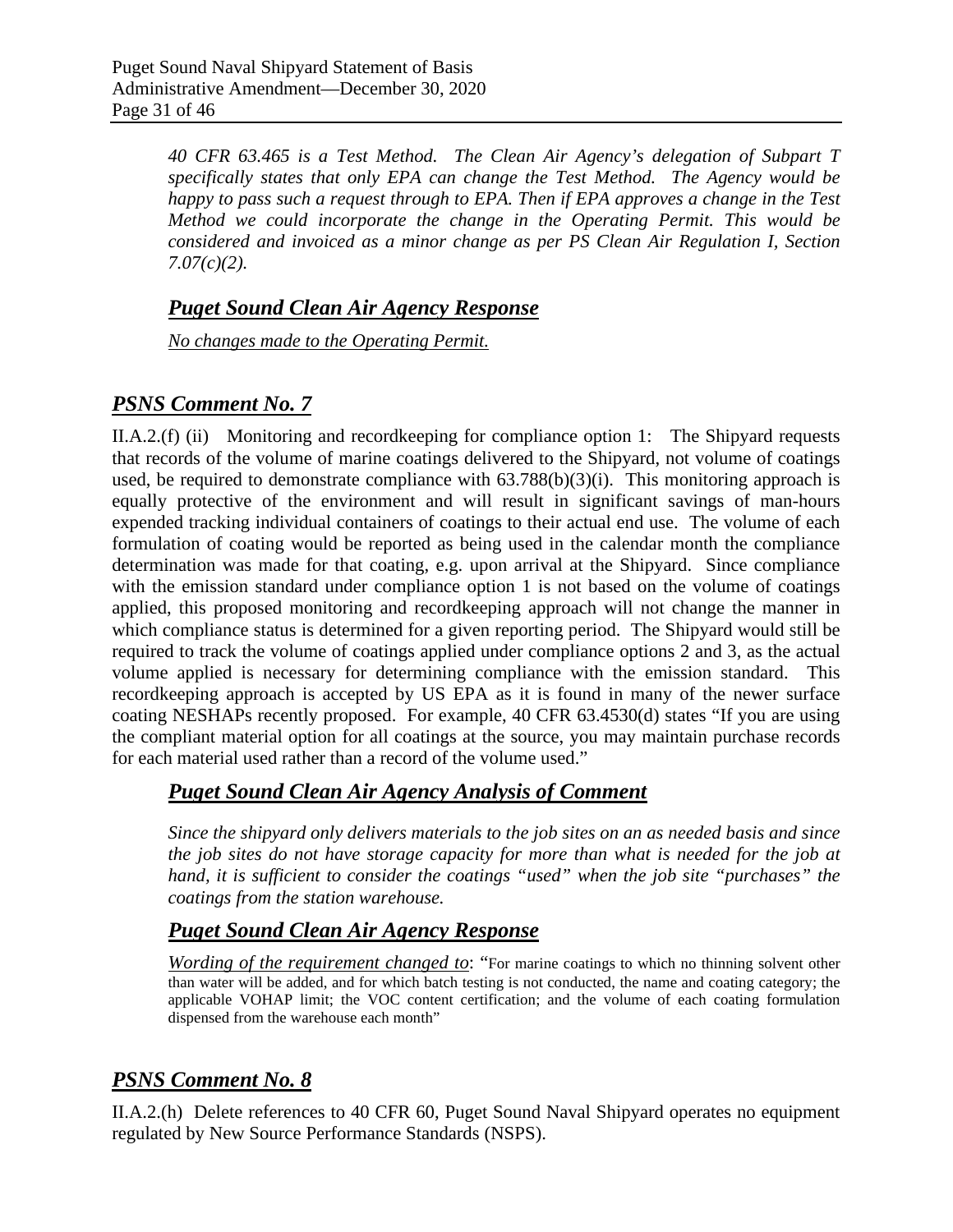## *Puget Sound Clean Air Agency Analysis of Comment*

*Since the first draft of this permit, the equipment that 40 CFR 60 applied to has been transferred to Naval Station Bremerton. If PSNS should again install equipment requiring a performance test under 40 CFR 60 then it will be referenced as a condition in the Order of Approval.*

#### *Puget Sound Clean Air Agency Response*

*References to 40 CFR 60 removed.*

## *PSNS Comment No. 9*

II.A.2.(h) last sentence: "Additionally a performance source test is required after modifications either to equipment or process method covered under a prior performance test." Request that "modifications" be described as "physical changes that increase emissions to the environment"; or, since 63.7 applies only to shipyard equipment covered by Part 63, Subpart N, then specifically state the conditions where Subpart N requires an additional performance source test.

## *Puget Sound Clean Air Agency Analysis of Comment*

*Any modification of the ductwork or exhaust flow may change normal pressure drop values, velocity pressures or air movement through the control devices. If these changes move a parameter outside the range established during the original source testing, a new performance test is needed to prove that the units are still in compliance while establishing a new range of compliant parameter ranges.*

### *Puget Sound Clean Air Agency Response*

*Changes made to wording of II.A.2(h) to address concerns by adding:* "if such modification either has the potential to increase emissions or changes the range of any compliance monitoring parameter beyond that established during the original source test."

#### *PSNS Comment No. 10*

IV.B. Requirement to submit a Notice of Construction should exclude replacement or substantial alteration of emission control technology when otherwise exempt from NOC submittal by Reg. I, Section 6.03.

### *Puget Sound Clean Air Agency Analysis of Comment*

In addition to noting that there are overlapping requirements which may provide some *exemptions from Notice of Construction review, the comment highlighted the fact that some applicable requirement citations had been omitted from this requirement and Section IV.A.*

### *Puget Sound Clean Air Agency Response*

*Changes made to address concern. The following words were added:* "except as provided in Puget Sound Clean Air Agency Regulation I, Section 6.03". Additional regulatory authority citations were added to requirements identified in Section IV.A and IV.B of the permit.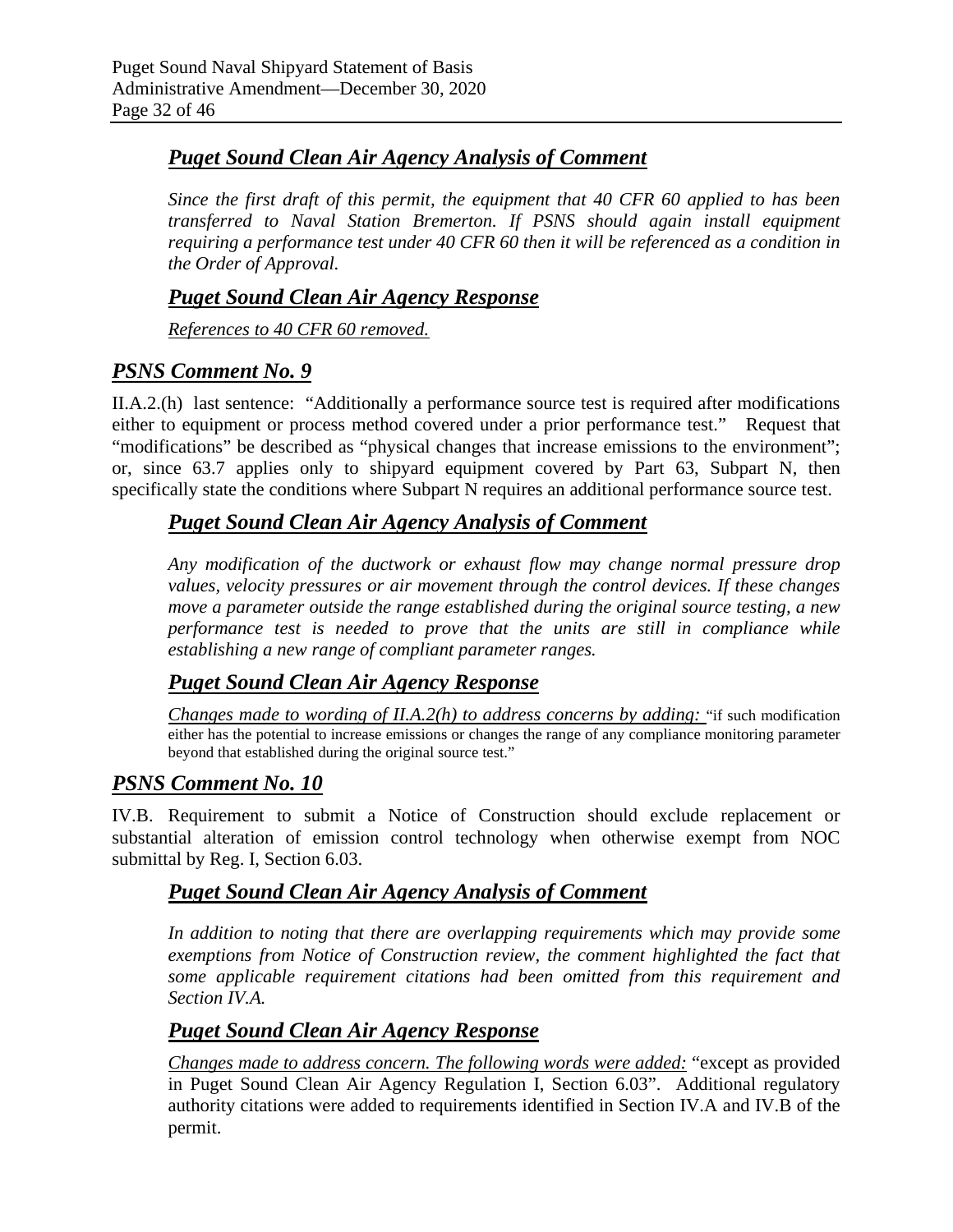# *PSNS Comment No. 11*

IV.C. Should include language excluding dry removal and dry waste handling requirements for demolition/renovation activities which are conducted under an approved alternate control measure as per Reg. III, Article 4.

#### *Puget Sound Clean Air Agency Response*

*Changes made to address concern. The following words were added:* "PSNS shall comply with Puget Sound Clean Air Agency Regulation III, Article 4, and any Clean Air Agency approved alternate control measures, when conducting any asbestos project, renovation or demolition activities at the facility."

#### *PSNS Comment No. 12*

V.K. Include language referring to applicable security restrictions in certain areas. At a minimum, preface sections V.K.3. and V.K.4 with the statement "subject to applicable national security regulations,".

#### *Puget Sound Clean Air Agency Analysis of Comment*

#### *WAC 173-401-630(2) states:*

*Inspection and entry. Each permit shall contain inspection and entry requirements that require, that upon presentation of credentials and other documents as may be required by law, the permittee shall allow the permitting authority or an authorized representative to perform the following:*

 *(a) Enter upon the permittee's premises where a chapter 401 source is located or emissionsrelated activity is conducted, or where records must be kept under the conditions of the permit;*

 *(b) Have access to and copy, at reasonable times, any records that must be kept under the conditions of the permit;*

 *(c) Inspect at reasonable times any facilities, equipment (including monitoring and air pollution control equipment), practices, or operations regulated or required under the permit; and*

 *(d) As authorized by WAC [173-400-105](http://www.leg.wa.gov/wac/index.cfm?fuseaction=section§ion=173-400-105) and the FCAA, sample or monitor at reasonable times substances or parameters for the purpose of assuring compliance with the permit or applicable requirements.*

*The language in this regulation is a part of the federally approved Air Operating Permit regulation for the State of Washington and was required language for the EPA to approve the air operating permit programs in this state. The Title V Air Operating Permit documents existing applicable requirements. It can not alter the requirements in any statute or regulation.*

*However, we recognize that PSNS does have national security concerns which can be brought up at the beginning of an inspection. PSNS has a right, and a duty, to refuse us entry into any area where there is a security concern and/or where an inspector does not have the proper security clearance to enter. What the Agency believes above citation means is that if we can not work things out during an inspection, then both the Agency and PSNS may exercise the full range of legal options to resolve the issue.*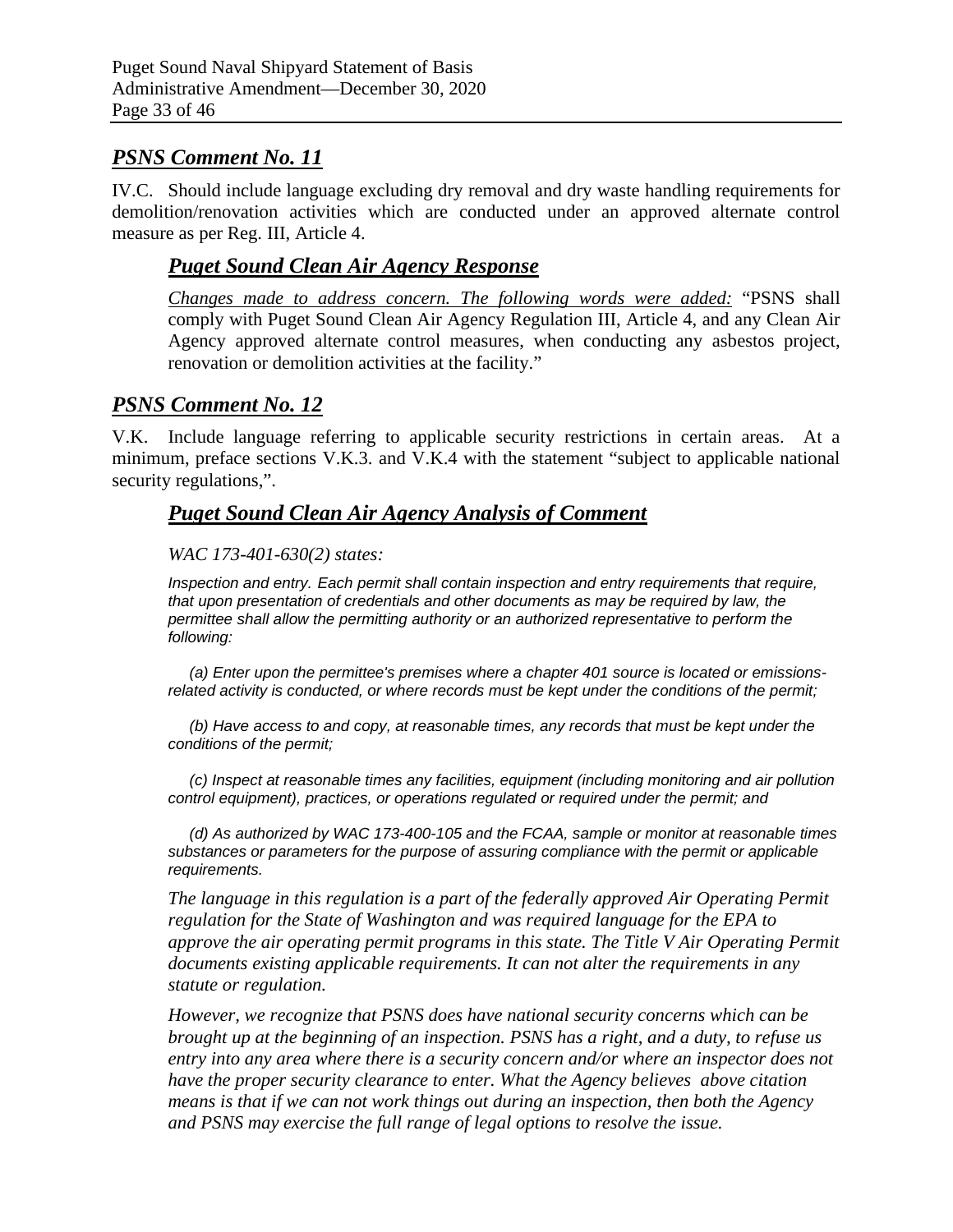#### *Puget Sound Clean Air Agency Response*

*No Changes Made*

# *PSNS Comment No. 13*

V.Q.3.d. Change in Information. This section needs to be clarified as it only applies to notifications required under 63.9(j). Reword paragraph similar to V.Q.5.F.

### *Puget Sound Clean Air Agency Response*

*Changes made to make V.Q.3.d wording the same as in V.Q.5.f.*

# *PSNS Comment No. 14*

VII. Permit shield as written does not extend to requirements under 40 CFR Part 61, Subpart I.

### *Puget Sound Clean Air Agency Response*

*Permit shield extended to include the Radioactive Air Emissions License.*

# *PSNS Comment No. 15*

Request that language concerning facility-wide inspections is clarified to make it clear that nonroad and mobile sources, such as ship's stack emissions, are not within the scope of the air operating permit. There is no statutory authority for the air operating permit to regulate mobile source emissions.

### *Puget Sound Clean Air Agency Analysis of Comment*

*WAC 173-401 requires air operating permits to be issued to major sources of air pollution. PSNS is a major source by the rule definition [WAC 173-401-200(19), 10/17/02] and as a result, this operating permit issuance is being processed. The "major source" definition begins with the term "stationary source". A "stationary source" is defined in WAC 173-401-200(34) [10/17/02] and states that it means "any building, structure, facility, or installation that emits or may emit any air contaminant". Furthermore, the definition of "emission unit" [WAC 173-401-200(19), 10/17/02] states that it "means any part of activity of an stationary source that emits or has the potential to emit any regulated air pollutant or any pollutant listed under section 112(b) of the FCAA". Even though emission units may not be specifically listed in the permit itself, it does not mean they are not subject to the Facility Wide Requirements identified in I.A of the permit. Some of the emission units you may be referring to may also be insignificant emission units (IEUs) under the permit, with other specific permit language to cover their compliant operation. IEU's are not exempt from any applicable requirement [see WAC 173-401-530(1), 10/17/02]. Categorically exempt IEUs include such things as "vehicle exhaust from auto maintenance and repair shops", "general vehicle maintenance including vehicle exhaust from repair facilities", and "fuel and exhaust emissions from vehicles in parking lots". The important clarification to be made in*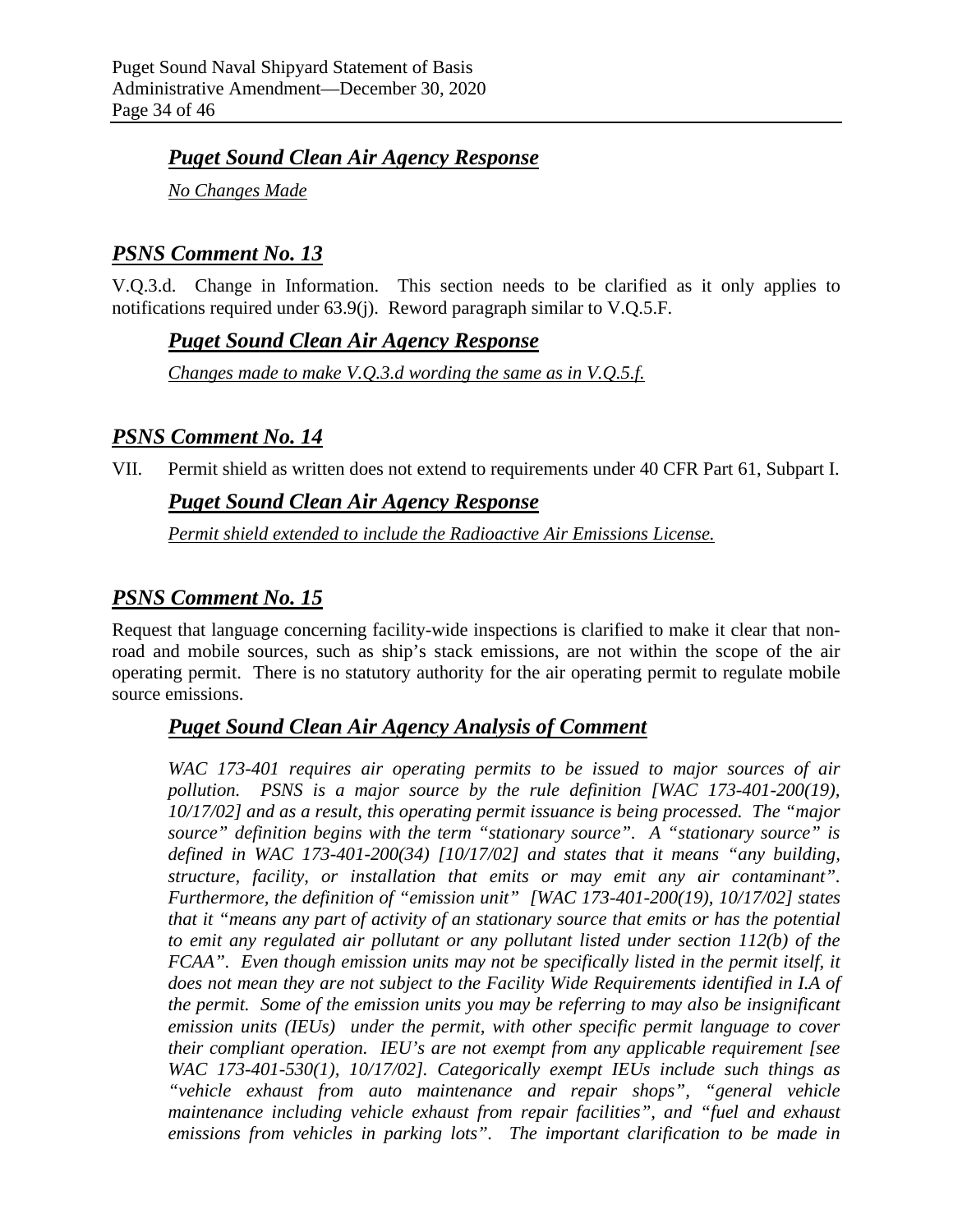*response to this comment is that PSNS would need to establish why a specific operation or activity would not be considered an "emission unit" that is part of the "stationary source" that is the shipyard. This Agency does not consider the emissions from ships underway or moving under their own power to be a part of the "stationary source". However, emissions from ships which are at the shipyard for work may be subject to the Facility Wide Requirements and the recordkeeping may reflect a different level of effort IF the emission unit is an IEU.* 

### *Puget Sound Clean Air Agency Response*

*No Changes Made*

# *PSNS Comment No. 16*

Requirements for O&M plan and NOC required should be clarified for contractors and other leased or transient equipment. Maintaining O&M records on-site for five years is not reasonable for these types of equipment. Records generated prior to equipment arriving are not readily accessible. Recommend limiting scope of O&M records to those generated on-site. Recommend limiting required data retention to the period when the equipment is on-site.

#### *Puget Sound Clean Air Agency Analysis of Comment*

*We agree that obtaining 5 years worth of data on a piece of equipment before allowing it onto the shipyard is unreasonable. It is reasonable however to collect copies of all documentation generated by the equipment while it is on site and to maintain those records for five years.*

#### *Puget Sound Clean Air Agency Response*

*The following change was made to Section II.A.2(a) Approval by the Puget Sound Clean Air Agency, via NOC/Order of Approval:*

*PSNS or its onsite contractors have presented the pertinent information…..*

#### *The following change was made to Section II.A.2(b) VOC Content Monitoring and Recordkeeping Procedure:*

*PSNS shalleinsure that it and its onsite contractors follow this VOC Content Monitoring and Recordkeeping Procedure*

*The following change was made to Section II.A.2(c) Documentation on File:*

*PSNS shall maintain its documents, and the documents its contractors generate while on site, in its files for at least five years from the generation date of the record, ….*

*The following change was made to Section II.A.2(d) Equipment Maintenance:*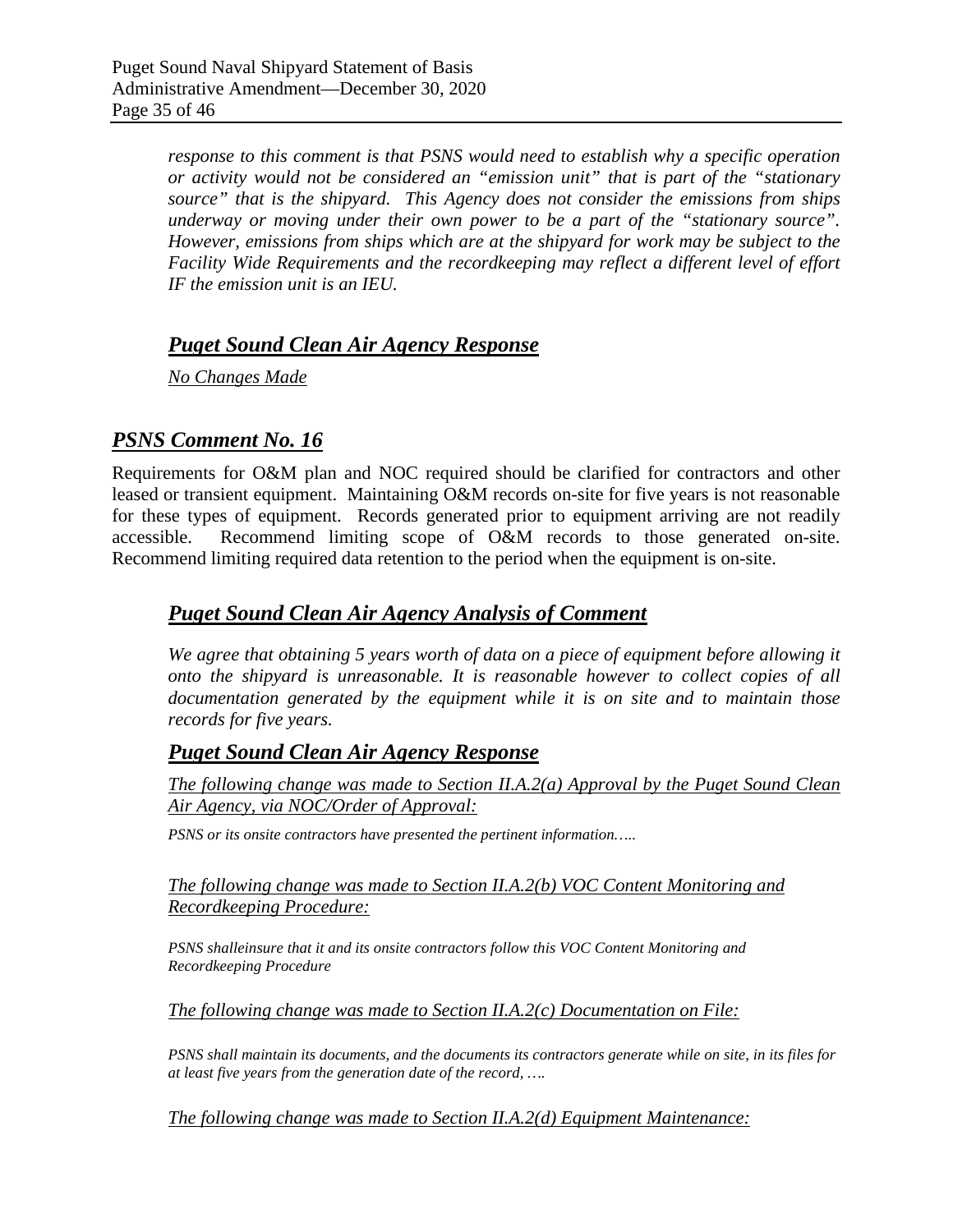*PSNS shall, at a minimum, ensure that it, or its onsite contractors, perform all of the following maintenance activities at the frequency specified below.*

#### *The following change was made to Section II.A.2(f) Ship Building and Ship Repair NESHAP Coating Monitoring and Recordkeeping Procedure:*

*PSNS shall maintain the following records on the Shipbuilding and Ship Repair NESHAP regulated coatings used by it and its contractors at the site.*

#### *The following change was made to Section II.A.2(g) Notice of Completion:*

*PSNS or its onsite contractors have submitted a Notice of Completion to the Puget Sound Clean Air Agency…*

#### *The following change was made to Section II.B. Operation and Maintenance (O&M) Plan Requirements:*

*For its stationary sources PSNS's O&M Plan will include procedures specifying how PSNS shall assure that it and its onsite contractors are in continuous compliance…*

#### *The following change was made to Section IV.A New Source Review:*

*PSNS shall ensure that PSNS and its on site contractors file notification and obtain the necessary approval from the Puget Sound Clean Air Agency before conducting any of the following:* 

# 2<sup>nd</sup> Set of Comments Received from PSNS on the Title V Air Operating Permit and Statement of Basis – Letter to Claude Williams from L.A. Cole, Director, Environment, Safety and Health Office at PSNS (April 29, 2003).

#### *PSNS Comment No. 17*

We request that the statement "Empty containers as defined *in* WAC 173-303-160 are exempt." be added to the end of Section II.A.1 (d) of the draft permit. The same statement is found in section II.A.2 (b) of the Air Operating Permit issued to Todd Pacific Shipyards Corporation by your Agency on February 4 of this year. The addition of the statement will help to clarify applicability and promote consistency between the Shipbuilding National Emission Standards for Hazardous Air Pollutants (NESHAP) and the Washington State dangerous waste regulations.

# *Puget Sound Clean Air Agency Response*

*Requested change made.*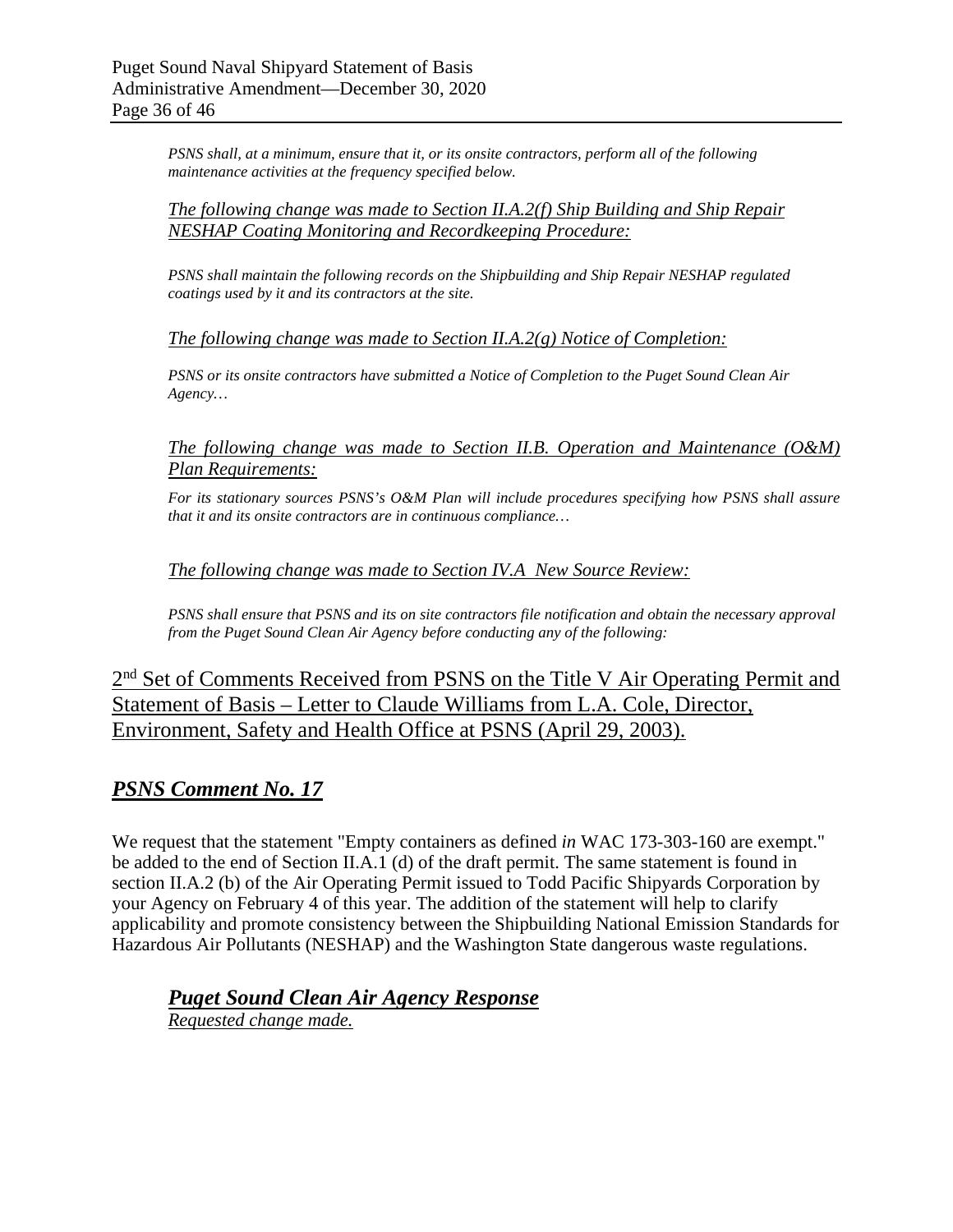# *PSNS Comment No 18*

On page 6 of the Statement of Basis discusses monitoring for compliance with the particulate emission standard, which is requirement I.A.2 of the draft permit. The Statement of Basis talks about using the reference test method, i.e. Washington Department of Ecology (WDOE) Method 5, to determine concentration when any visible emissions are noted. As the Statement of Basis indicates, visible emissions are not an indication of a particulate concentration exceedance as visible emissions occur at grain loading less than 0.05 grains per dry standard cubic foot (gr/dscf). Conducting WDOE Method 5 whenever visible emissions are present is an unreasonable expectation considering the types of emission units present at the Shipyard and the probability of emissions standard exceedances. Opacity monitoring and adherence to the Operation and Maintenance (O&M) plan is sufficient to ensure compliance with the grainloading standard.

# *Puget Sound Clean Air Agency Analysis of Comment*

*Neither the operating permit monitoring method nor the SOB requires the immediate use of Method 5.* 

*We agree that opacity monitoring and adherence to the O&M plan is sufficient to ensure compliance with the grain loading standard. If a visible emission is not seen then the unit is in compliance. If a visible emission is seen, PSNS can correct the problem as per the O&M plan until there are no visible emissions. The unit is still in compliance because the threshold for visible emissions is assumed to be less than 0.05 gr/dscf.* 

*If a situation occurs where no matter what corrective action is taken there is still a visible emission, then we want Puget Sound Clean Air Agency source test Method 5 as a third tool to use. Method 5 can measure and confirm that the particulate loading standard is being met despite the visible emission. Method 5 is an alternate compliance tool that PSNS should not throw away. WDOE references for non-EPA source test methods in the SOB are incorrect.* 

### *Puget Sound Clean Air Agency Response*

*References to WDOE Test Method 5 in SOB changed to Puget Sound Clean Air Method 5. References to WDOE Method 9A changed to Ecology Method 9A.*

# *PSNS Comment No. 19*

On page 8 of the Statement of Basis the second paragraph states that the New Source Performance Standards (NSPS) of 40 CFR 60 apply to Naval Station Bremerton. This is not correct. Construction of the steam utilities plant on Naval Station Bremerton commenced prior to NSPS applicability. Reference to NSPS applicability at NSB should be deleted from the Statement of Basis.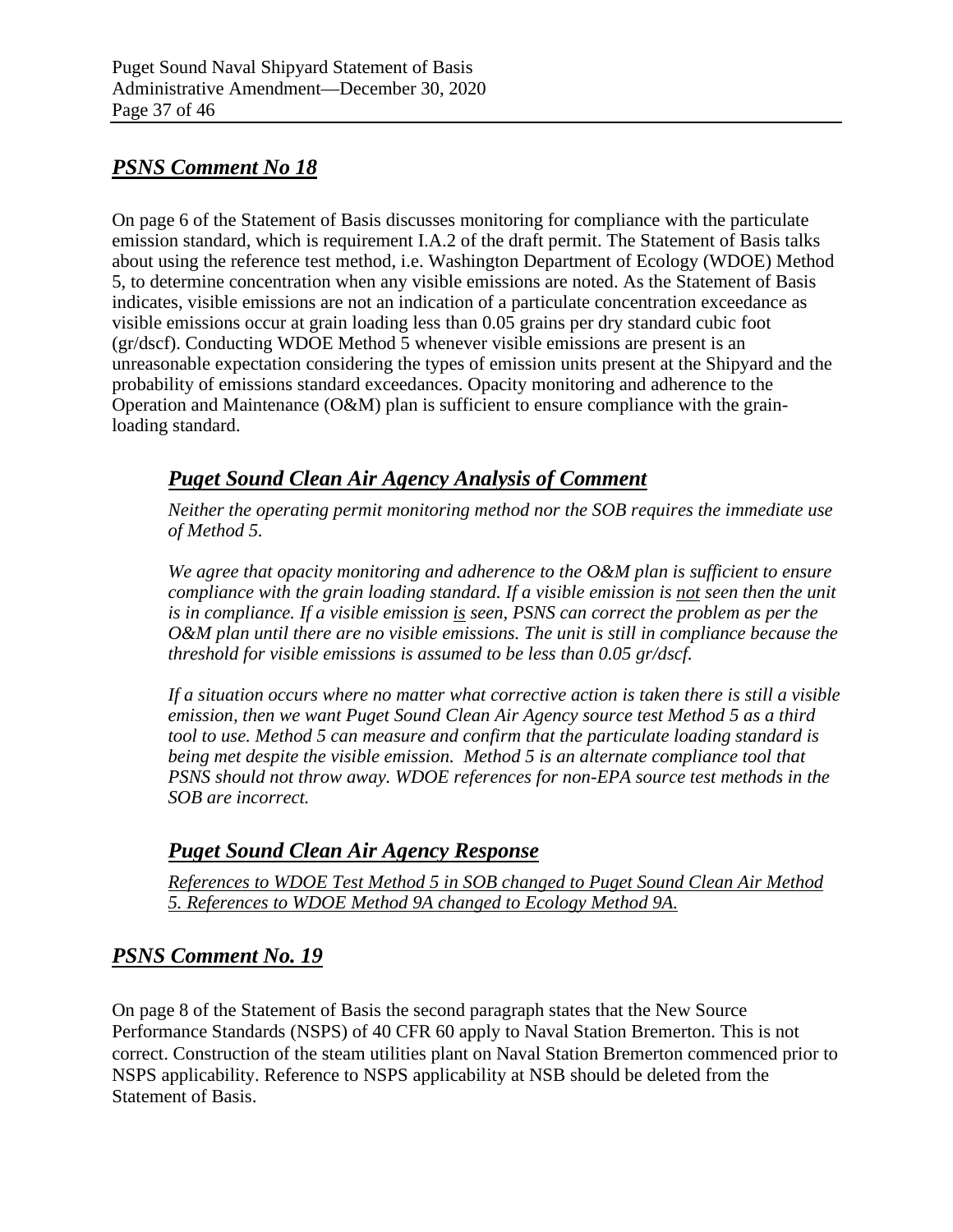### *Puget Sound Clean Air Agency Response*

*The following replacement phrase was substituted: "*While the new source performance standards of 40 CFR part 60 do not apply to PSNS several definitions from Subpart Dc are in common use in the oil supply industry and are used below"

### *PSNS Comment No. 20*

On page 9 of the Statement of Basis the second paragraph states that the Shipyard's dry docks are 80 feet deep. The depth of the Shipyard's six dry docks varies from approximately 35 to 60 feet.

### *Puget Sound Clean Air Agency Response*

*That sentence was changed to state*: "These emissions are partially contained by the 35 to 60 foot depth of the sidewalls of the six dry docks."

### *PSNS Comment No. 21*

On page 10 of the Statement of Basis the fifth paragraph states that the monitoring method specifies monthly inspections to monitor for fugitive dust. The monitoring method actually specifies quarterly inspections, as identified elsewhere on page 10 of the Statement of Basis and in the draft Air Operating Permit.

## *Puget Sound Clean Air Agency Response*

*"Monthly" changed to "Quarterly" to be consistent with the paragraph above it in the SOB*

### *PSNS Comment No. 22*

On page 24 of the Statement of Basis, the first paragraph of the obsolete requirements section erroneously refers to Puget Sound Naval Shipyard as Naval Station Bremerton.

### *Puget Sound Clean Air Agency Response*

*Error corrected.*

# Written Public Comments on the PSNS Title V Air Operating Permit

#### *Public Comment No. 1*

Email from Henrik Langhjelm – email is langhjelm1@yahoo.com 2403 Jenner Avenue Bremerton, WA 98310-4520

> **From:** Henrik Langhjelm [langhjelm1@yahoo.com] **Sent:** Tuesday, December 31, 2002 11 :40 AM **To:** ClaudeW@pscleanair.org **Subject:** PSNS Title V Permit

Claude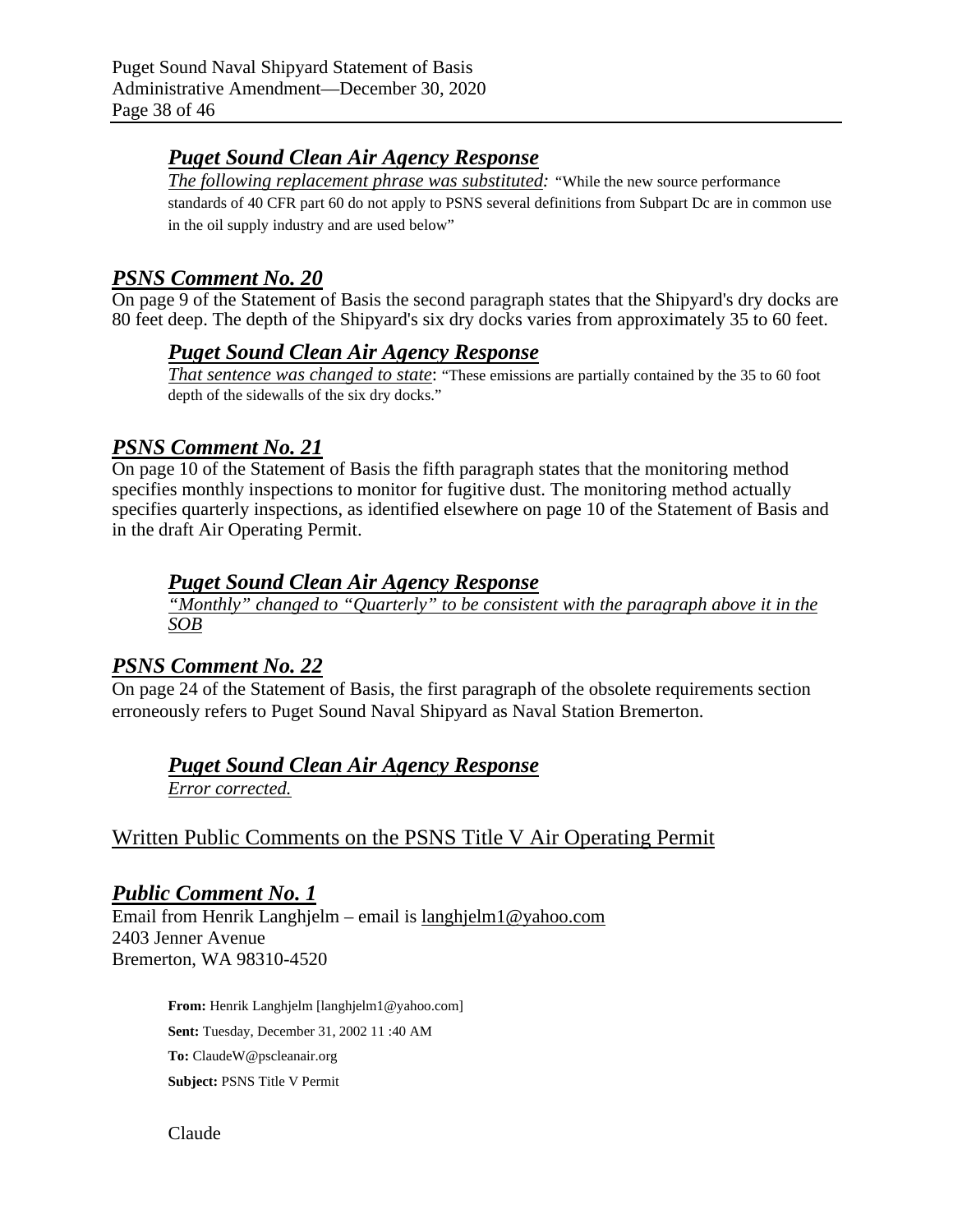Outstanding! I saw the notification in the paper, I am pleased.

Due to the lack of a computer I am forced to use public resources for my e-mail correspondences for the moment. As such, I am wondering if you could be so kind as to send me a hard copy of the current Title V draft for PSNS, a hard copy of their latest air emission report (the one used to substantiate their request for the permit) and a copy of their 2001 and 2002 reports, also a copy of whatever document that was submitted to the PSCAA to generate the draft permit. Any other input or pointers you have in responding to your agency on this issue would also be helpful. Additionally, any information on how the EPA gets involved, or their roll overall would also help. I will in fact be submitting a response to your agency regarding this permit.

Well done Claude!!!!!!!!

Hank Langhjelm 2403 Jenner Avenue Bremerton, W A 98310-4520 (360) 377-2860

#### *Puget Sound Clean Air Agency Response*

*Comment noted – no direct comments on operating permit requirements or provisions.*

*No changes made.*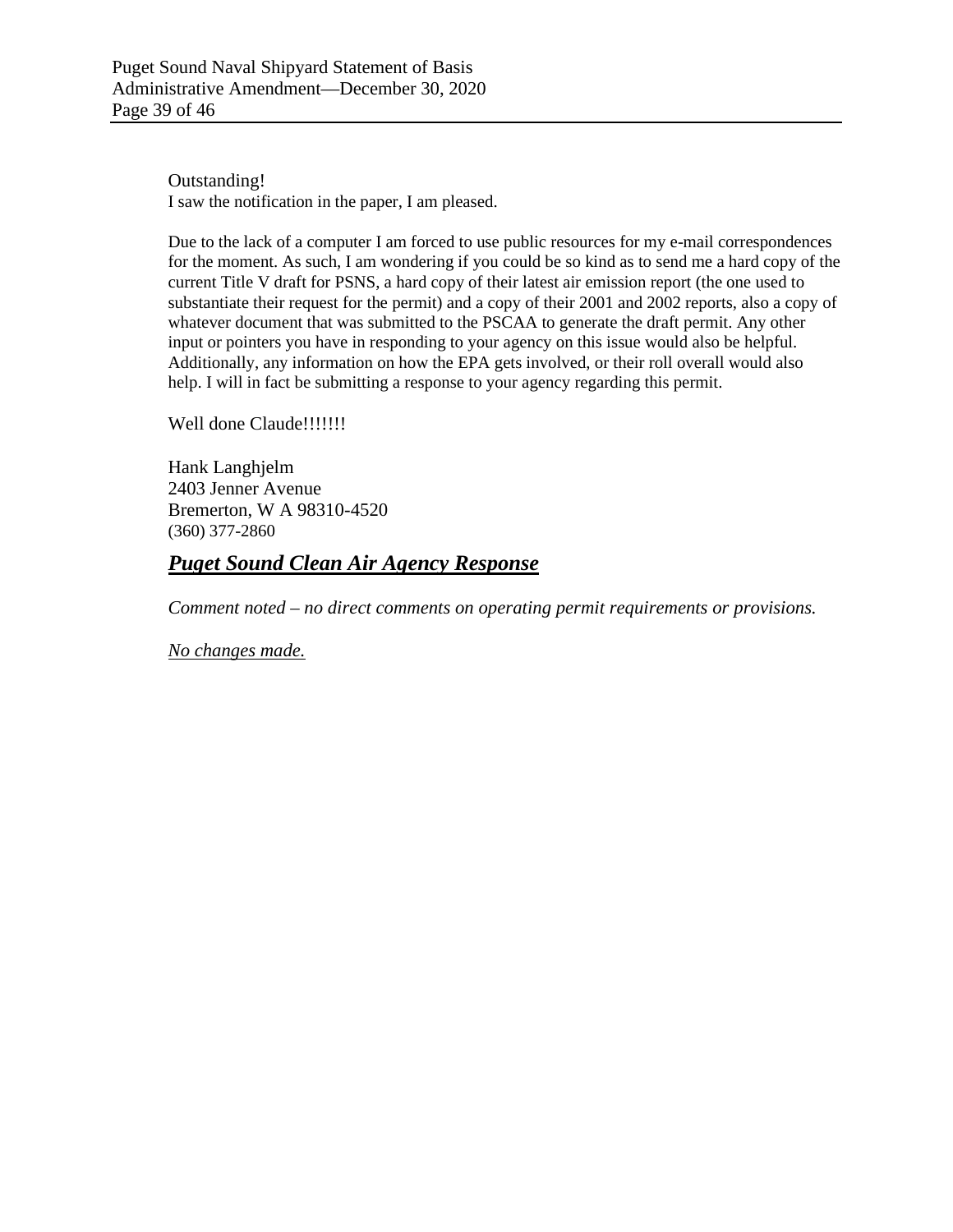Puget Sound Naval Shipyard Statement of Basis Administrative Amendment—December 30, 2020 Page 40 of 46

#### *Public Comment No. 2*

Email from Janet Ravenkampt – email is [coolladytoo@yahoo.com](mailto:coolladytoo@yahoo.com) 1365 E. Lake Drive Bremerton, WA 98312

> From: Janet [coolladytoo@yahoo.com] **Sent:** Monday, January 06, 2003 4:22 PM **To:** claudew@pscleanair.org Subject: my concern about clean air Mr. Williams

I have a very good concern about PSNS, the reason why is that my late husband used to work there. I feel that his death is believed to have been the result of radiation exposure while he was on other submarines and him working at the shipyard through chronic toxic exposure to airborne emissions. At time his lead counts was 11. and his cadman was very high too.

Thank you

Janet

# *Puget Sound Clean Air Agency Response*

*Comment noted – no direct comments on operating permit requirements or provisions.*

*No changes made.*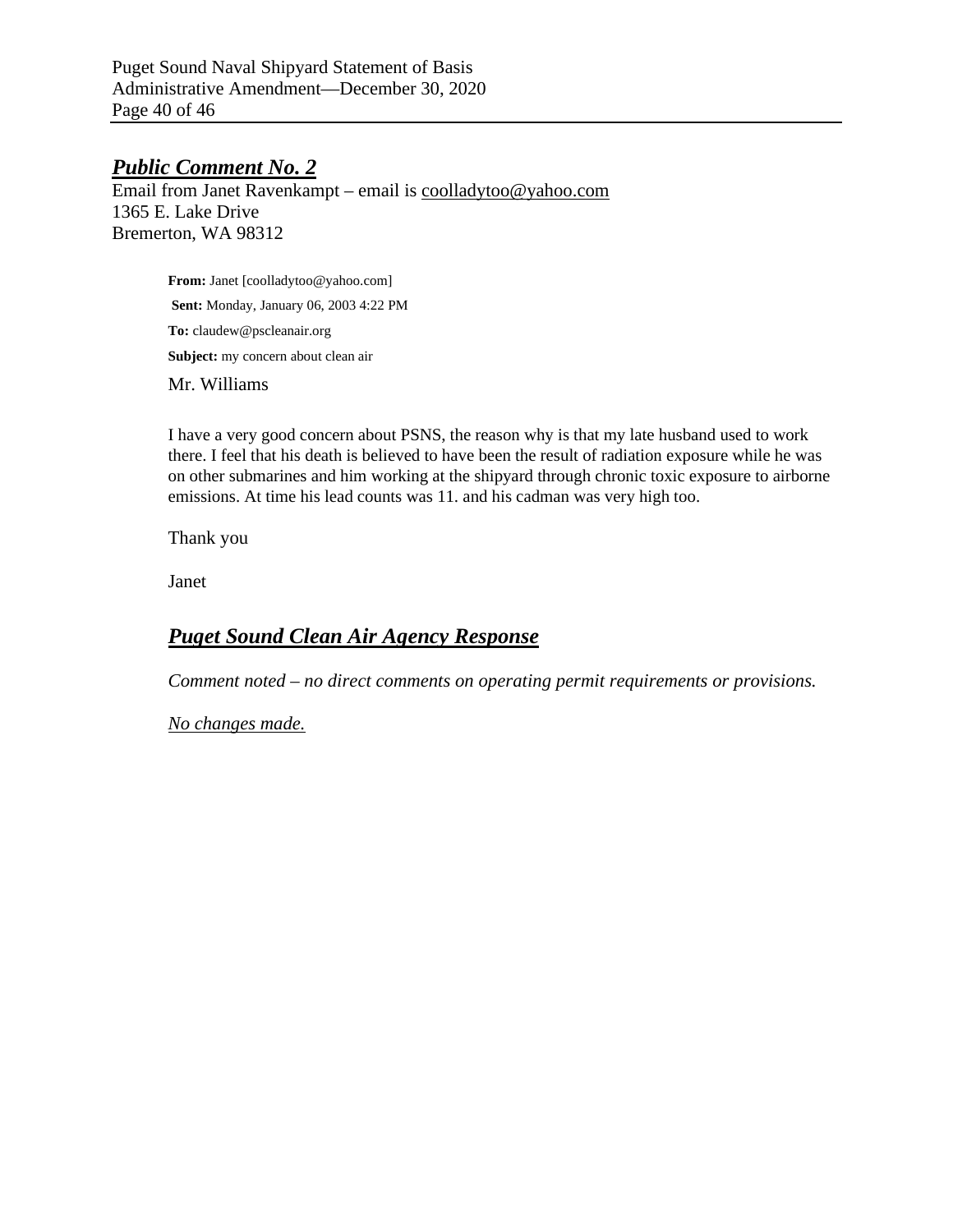Puget Sound Naval Shipyard Statement of Basis Administrative Amendment—December 30, 2020 Page 41 of 46

#### *Public Comment No. 3*

Letter Received from Jane M. Allison January 14, 2003 2169 NE John Carlson Rd Bremerton, WA 98311

JANUARY 11TH 2003

DEAR MR CLAUDE WILLIAMS,

MY NAME IS JANE ALLISON AND IM RESPONDING TO YOU ABOUT THE VOLATILE ORGANIC COMPOUNDS AND HAZARDOUS AIR POL-LUTANTS THAT PUGET SOUND NAVAL SHIPYARD ARD IS RELEASING INTO THE AIR OUTSIDE THE SHIPYARD AS WELL AS INSIDE. MY PARENTS HAVE LIVED ABOUT 6 BLOCKS FROM THE SHIPYARD ARD FOR THE LAST 55YRS, AND IM WORRIED ABOUT THEIR EXPOSURE AND I ALSO WORK THERE ALONG WITH MY TWO BROTHERS AND HAVE WORKED THERE FOR THE PAST 24YRS. I HAVE KNOWN A FEW PEOPLE THAT LIVED CLOSE BY THE SHIPYARD ARD AND WORKED IN THE SHIPYARD ARD THAT HAVE DIED OF CANCER. 1M NOT SAYING IT WAS DUE TO THE SHIPYARD BUT I WOULD LIKE TO KNOW THE AFFECT OF THE TOXINS BEING RELEASED INTO THE AIR. IM ALL FOR CALLING A PUBLIC HEARING AND IM SURE A LOT OF PEOPLE

WOULD WANT THAT BUT A LOT OF PEOPLE ARE AFRAID TO ADDRESS THIS ISSUE IN FEAR OF RETAILIATION.

> SINCERELY, JANE M ALLISON

JANE ALLISON FAMILY 2169 NE JOHN CARLSON RD BREMERTON W A 98311 HM 360-698-9018 CELL 509-8437

*Puget Sound Clean Air Agency Response*

*Comment noted – no direct comments on operating permit requirements or provisions.*

*No changes made. A public hearing on the operating permit was held on March 27, 2003.*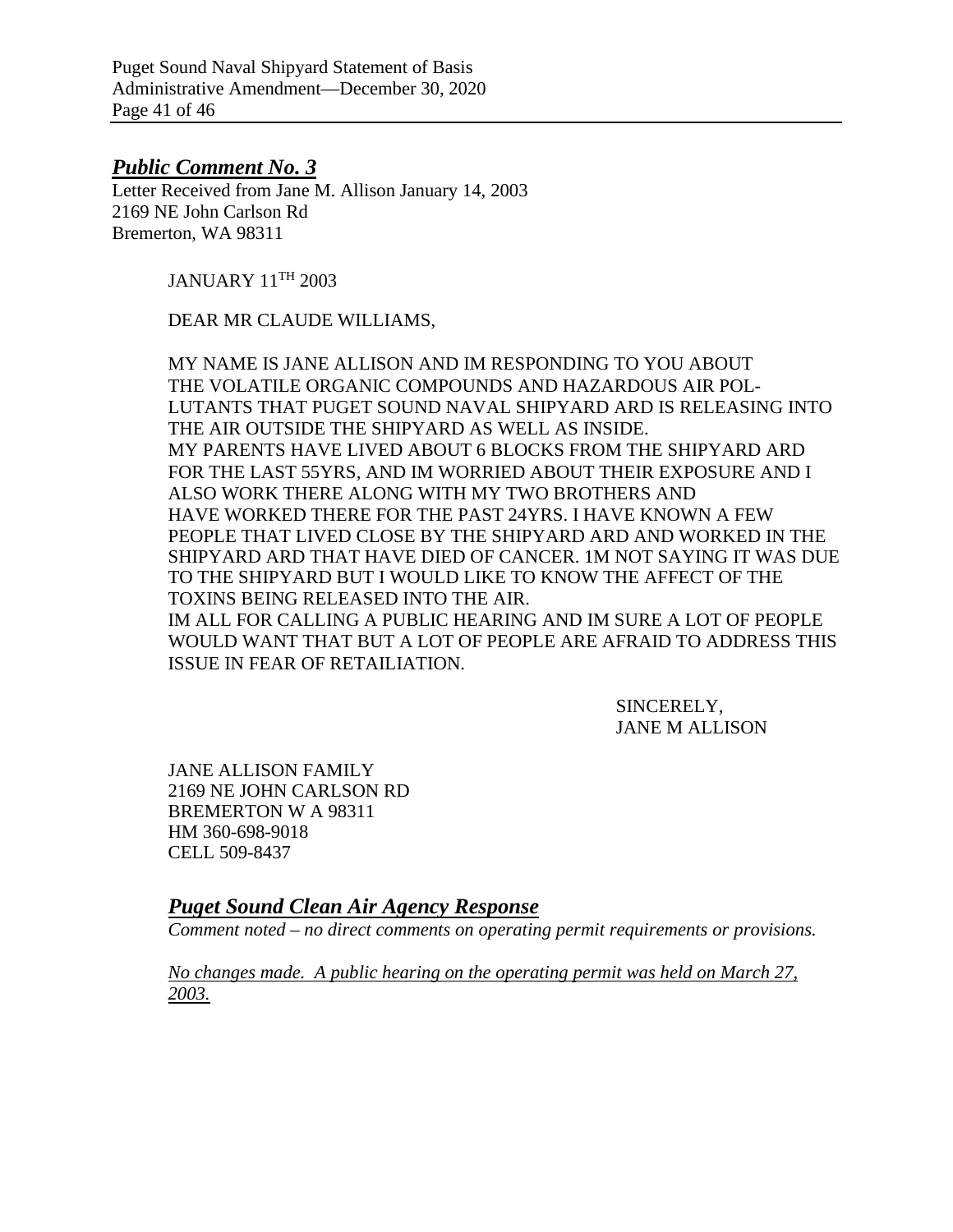#### Comments Received at the Public Hearing

Thursday, March 27, 2003 at 7:00 PM at the Central Library of the Kitsap Regional Library System, located at 1301 Sylvan Way, Bremerton, WA.

Attendees:

Henrik Langhjelm of Bremerton, WA Janet and Heather RavenKamp of Bremerton, WA J. R. Dixon of Bremerton, WA L. Hartman of Bremerton, WA Jane Allison of Bremerton, WA

The below comments were paraphrased by Claude Williams, from a tape recording made at the hearing.

#### 7:00 PM

Introduction by Jim Nolan, Hearing Officer and Director – Compliance for the Puget Sound Clean Air Agency. Mr. Nolan explained why there was a public hearing and why the public comment period was extended. The original public comment period was started on December 31, 2002. The public comment period was extended to April 30, 2003 for comments, particularly for the new draft radionuclide license. This draft radionuclide license was posted to the Agency website on March 26, 2003. The purpose of this hearing was to take public testimony on either the permit or the license. Written public comments would be accepted through April 30th.

2<sup>nd</sup> Introduction was made by Richard Stone, Air Program Mgr for Puget Sound Naval Shipyard. Mr. Stone stated that the Public comment period was extended so that additional issues could be resolved with the Washington Department of Health. Those issues have since been worked out and the draft Radionuclide License was the result.

### *Public Comment No. 4*

Heather Ravenkamp – Discussed the death of her father and wanted to know how many others would die at the shipyard.

### *Puget Sound Clean Air Agency Response*

*Comment noted – no direct comments on operating permit requirements or provisions.*

*No changes made.* 

# *Public Comment No. 5*

Henrik Langhjelm – Stated that in 2002 he sent the Agency a detailed complaint discussing many different concerns. He was quite pleased however, with the shipyards efforts of late in trying to minimize their air emissions. Much of that has been in response to inspections by OSHA during the last one and a half years. OSHA's concerns were about worker exposure. The resulting citations are available on the OSHA website. The shipyard has been doing ship breaking activities since the early 1980's. The switchover from general overhaul work to ship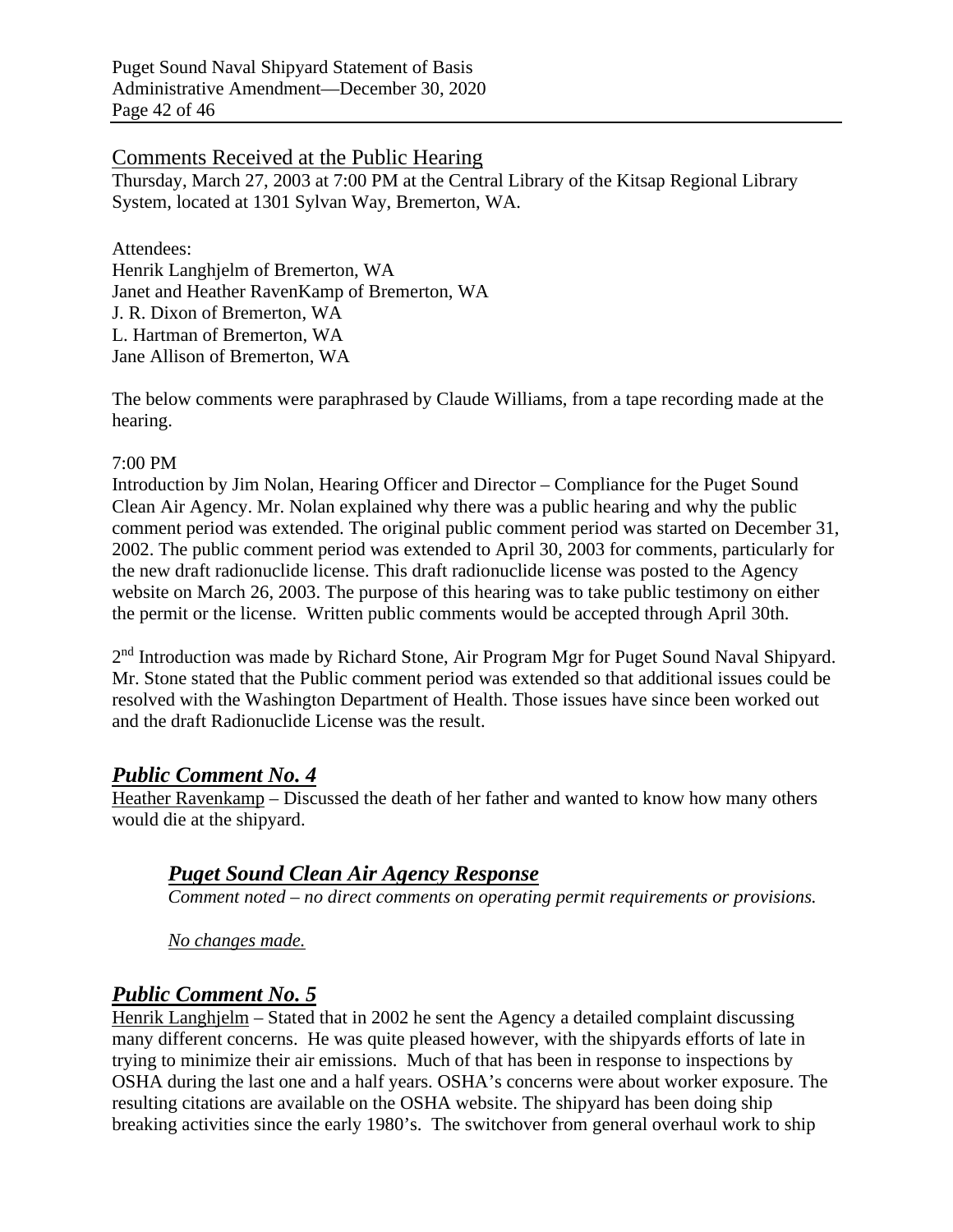breaking work as the primary activity was continued through the 1990's. Ship breaking is a very nasty business and there is a fine balance between controlling the processes that generate the air emissions vs the cost of cutting up these submarines. Mr. Langhjelm believes that the Clean Air Agency has not had unfettered access to the facility and that our inspections and stationary monitoring may not be noting or sensing the torch cutting of rubbers and different seals that are emitting chromium, arsenic, cadmium, beryllium, zinc, lead and so on. He feels that the Agency monitors may not be fixed in a good location to sense these emissions. His complaint last year also discussed the switch over from doing cutting from daylight to night time hours. A predominant number of labor hours from welders and those removing certain materials were moved to the swing shift. Meanwhile the day shift was being monitored by OSHA. His discussions with OSHA addressed his concerns. OSHA later confirmed that such a shift to evening hours did occur. For the same reason he does not believe that the Clean Air Agency is getting a realistic picture of what is coming out of the shipyard. In regards to the Ohio Study used to establish estimate emissions from steel cutting, Mr. Langhjelm feels that as he discussed in his complaint that the method used was unrealistic because the air was blown horizontally across the work field to the test monitors which he believes were set up wrong. He therefore feels then that the emissions from the submarine cutting operations are not represented using the emission factors from that study. In addition he believes that cutting still occurs through paints, some of which are PCB contaminated, rubber compounds, oils and various fluids. The application makes mention that the dry docks are 80 feet deep. Mr. Langhjelm stated that there are no dry docks that are 80 feet deep at PSNS. The deepest is 64 or 65 feet deep. Mr. Langhjelm stated that the shipyard maintains that most contaminates fall out 10-20 feet from the work area, but that the numbers of workers that are coming down with diseases and illnesses like cancer are significant. [He stated that he also believes that a lot of effort is being made by the compensation board to circumvent the rights of these individuals.] Mr. Langhjelm does not believe that the outside community has been properly informed of what they are being exposed to. Mr. Langhjelm is disturbed that the shipyard is allowed to self police under the permit. He wonders if it is due to a lack of Agency resources or a matter of some unspoken trust that is subjective. He thinks that the shipyard inspecting itself and maintaining its own inspection records is like the fox guarding the henhouse. Mr. Langhjelm recommends that instead there should be routine unfettered inspections and additional monitoring by the Clean Air Agency. Mr. Langhjelm noted that the base has been divided into two bases and thinks that the Bldg 513 metal cutting emissions are not being included in the emissions reported by PSNS. In regards to Mr. Ravenkamp, Mr. Langhjelm stated that he is a prime example of someone who was exposed to contaminants due to his ship breaking activities as a welder and that his exposure may have been responsible for his death of Leukemia. He stated that similar emissions as those the workers are being exposed to may be getting over the fence. In 1986 in dry dock three there were several submarine conning towers, called sails, which twenty individuals were cutting up. These sections contained tiles impregnated with lead, or organitin (an anti-fouling coating containing tributyl tins, cupreous oxide, coal tar and herbicides). These 20 individuals were among the workers that he later noted were coming down with illnesses. The smoke from these jobs was at times staying in the dry docks, sometimes they were propelled aloft and over the fence.

However, the building 368 off hull burning facility with its HEPA filter exhaust is a remarkable achievement. But not all hull cutting is taking place in this facility. There is 30,000 lineal feet of torch cutting that is performed per hull before the pieces are brought into building 368. Most of the cutting then is still done outdoors.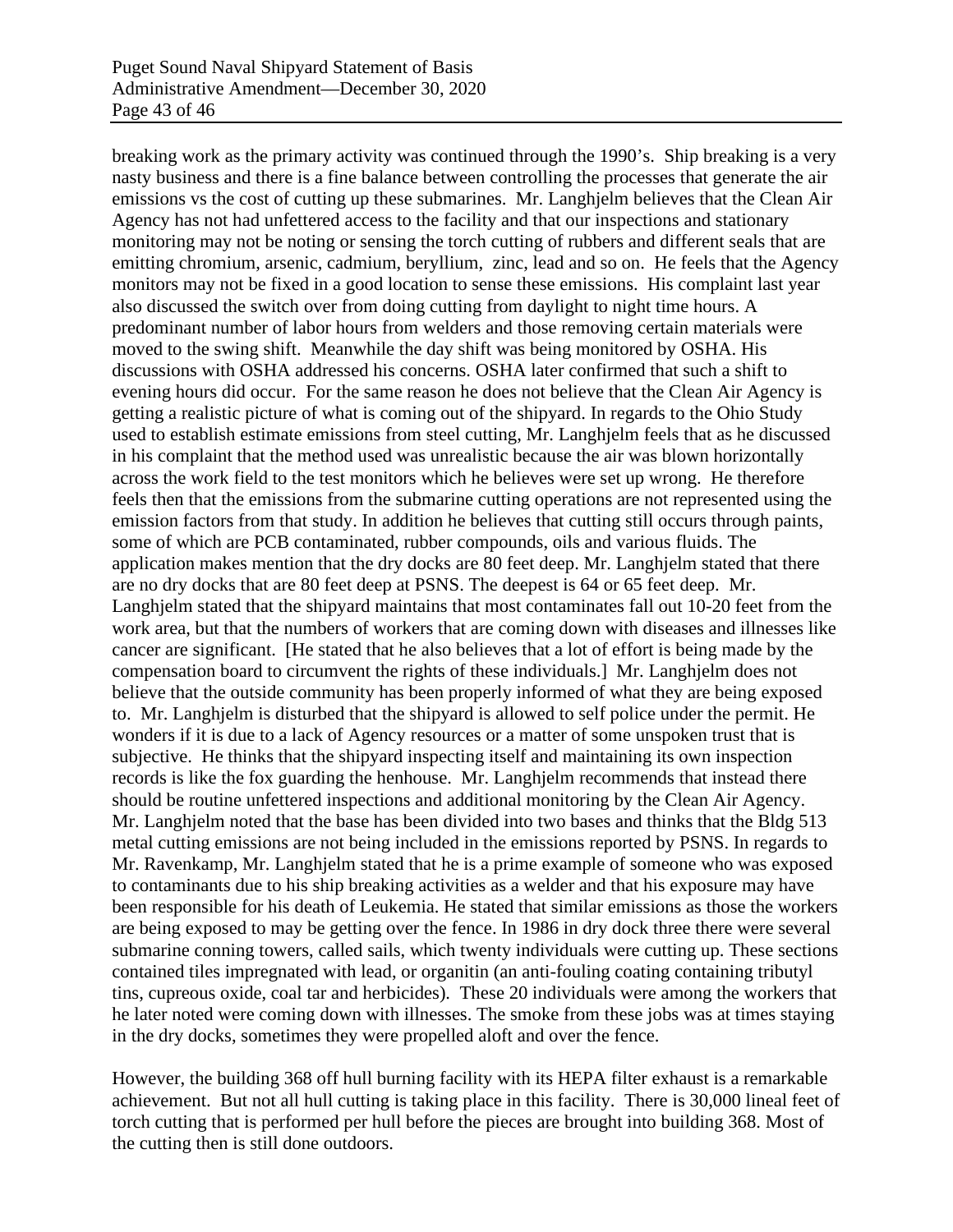Mr. Langhjelm believes that if last year the Agency had taken wipe sampling in nearby buildings across the fence from the shipyard we would have found evidence that these toxics he was discussing were leaving the shipyard. Mr. Langhjelm suggests that a third party with government funding should be putting monitoring balloons in the air and random monitoring alone the fence line. He is not finding the cadmium, chromium, or the beryllium from ship breaking in the PSNS emission reports of 2001 to 2002.

Mr. Langhjelm believes that because of the acids present in some of the shipyard's emissions that some properties outside of the shipyard may have degraded faster than normal. The statistics speak for themselves. There are an alarming number of diseases and illnesses in the City of Bremerton. The shipyard is very important to Bremerton and would leave a black hole if it left. The community and the workers have a right to know what they are being exposed to.

Mr. Langhjelm recommended that the Clean Air Agency needs to improve its communication methods with the public more so that the public becomes more aware that the Agency exists. Then in the future more people would show up at these meetings with more questions. Also the shipyard should be doing better hazard communication with its workers and neighbors and should fix any problems it creates, thereby creating more trust.

Mr. Langhjelm believes that Claude Williams and Richard Stone did a good job on the production of this permit

Mr. Langhjelm stated that the shipyard has done a miraculous job of improvement so far and that he believes it will continue to do better in the future. The new shipyard Captain Orzalli is a very responsible person, and from reports Mr. Langhjelm has received, he has he thinks the Captain is taking things very seriously. Mr. Langhjelm is pleased that a turnaround has happened, though part of that turnaround is due to the winding down of the submarine recycling program.

### *Puget Sound Clean Air Agency Response*

*Response to Mr. Langhjelm's Comments - Self monitoring and reporting is a corner stone of the design of the Title V Air Operating Permit System nationwide. Agency staff can not be at the facility at all times. But when our staff is there we can audit the activity and monitoring logs required by the permit, and insure that the facility Operations and Maintenance plan is working. The permit determines what will be monitored, recorded and reported. The onsite inspections by the Agency help determine if PSNS is following the requirements of the Title V permit and supplement the record provided by PSNS reports submitted in accordance with the permit. Not only can the shipyard be cited for excess emissions, but it can be cited for not following the terms of their permit, even if no excess emissions result from deviations from the terms of the permit. The permit for PSNS was built around the accepted EPA template for how the program was to be administered by our Agency.* 

*Mr. Langhjelm's complaint of 2002 and the work done by OSHA were mostly concerned with worker exposure at the shipyard. However, the Agency still appreciated this*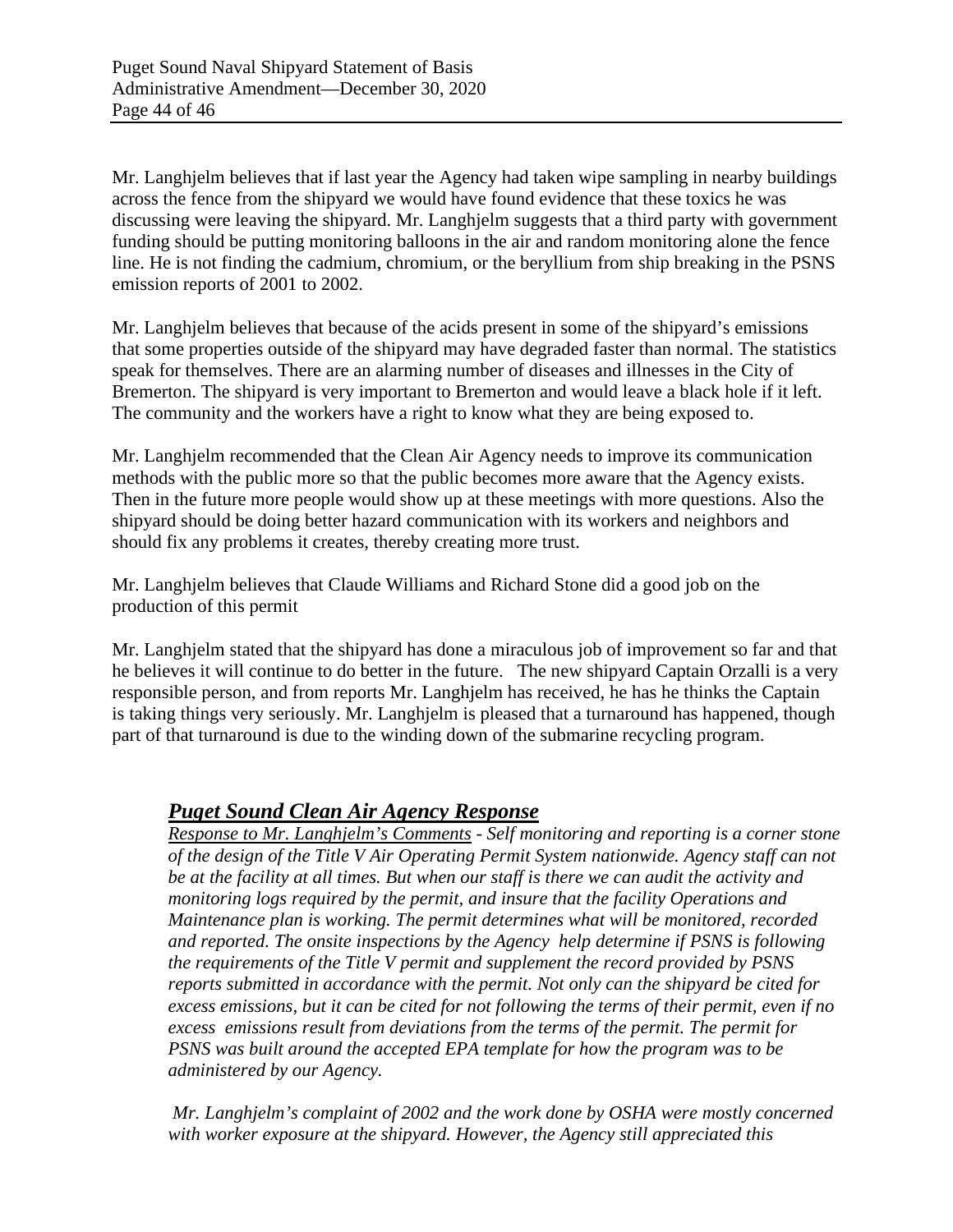*information which combined with his testimony at this hearing will influence Agency planning on future inspections at PSNS.* 

*Ship breaking operations at Bldg 513 have ceased. Therefore all emissions related to ship breaking now occur only at PSNS and not at Naval Station Bremerton.*

### *Public Comment No. 6*

Janet Ravenkamp – Discussed the death of her husband John Ravenkamp. She stated that according to PSNS the Navy did not kill her husband. She then presented pictures of John Ravenkamp.

### *Puget Sound Clean Air Agency Response*

*Comment noted – no direct comments on operating permit requirements or provisions.*

*No changes made.* 

### *Public Comment No. 7*

Heather Ravenkamp – The family has been tested. She and her mom have elevated lead levels. Her father never knew what he was being exposed to but that later they found out from his blood samples that mercury levels were three times higher than they should be and that his cadmium and lead levels were also very high.

### *Puget Sound Clean Air Agency Response*

*Comment noted – no direct comments on operating permit requirements or provisions.*

#### *No changes made.*

There were no further comments and the hearing was closed at 7:35.

# **Minor Modification 1**

PSNS submitted an application for a minor modification to the permit on March 25, 2004. The minor modification application was deemed complete on March 26, 2004 and PSNS was authorized to make the requested change immediately in accordance with WAC 173-401-725(f). The original permit included a provision in Section IV.D.2 which indicated that outdoor spray coating could not be performed unless it was approved by a Notice of Construction Order of Approval (per Puget Sound Clean Air Agency Regulation I, Section 9.16, 7/8/99, *State/Puget Sound Clean Air enforceable only*). On the date of permit issuance (December 31, 2003), this regulation had been superceded and the current version should have been included as the enforceable general requirement for outdoor spray coating. The current regulation (Puget Sound Clean Air Agency Regulation I, Section 9.16, 7/12/01, *State/Puget Sound Clean Air enforceable only*) does not require pre-existing outdoor spray coating operations to obtain an Order of Approval. This version of the regulation was in effect at the time of the permit issuance and should have been the general requirement cited.